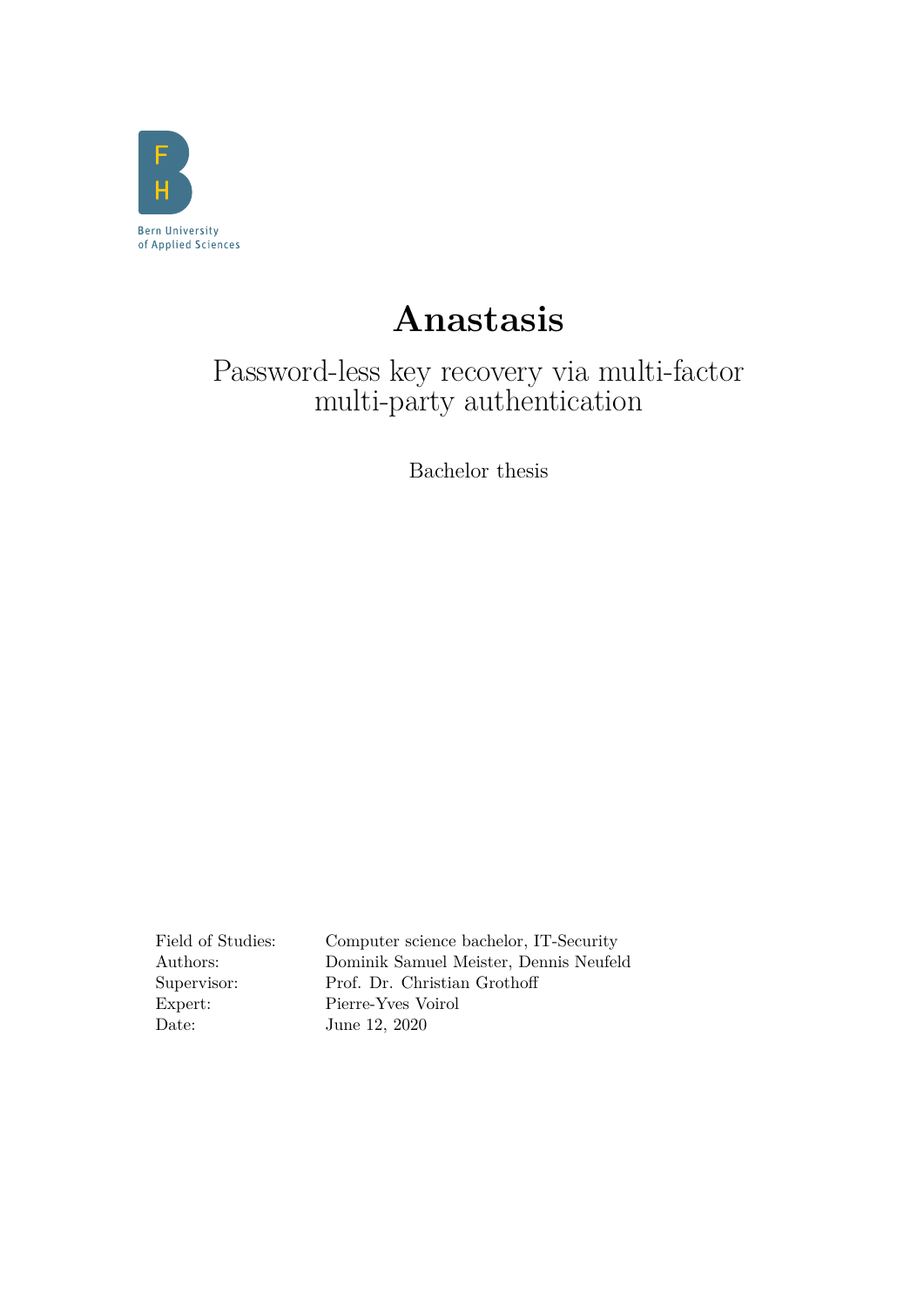#### **Abstract**

This thesis describes the design and implementation of Anastasis, a Free Software key escrow system that offers a practical way for ordinary users to bridge the conflicting requirements of keeping key material confidential and also available.

Anastasis fills this gap by providing a solution for secure recovery of secret keys, which works without passwords or other key material. This is achieved by splitting the key material across multiple independent Anastasis service providers, and enabling users to recover their master key by authenticating with each provider. Our protocol ensures that — without prior knowledge — the service providers learn nothing from the protocol except the minimum amount of data required to authenticate the user. Even that information is only disclosed at the time of authentication. Anastasis offers users control over the set of escrow providers, selection of authentication methods and desired policies for key recovery.

Many cryptographic protocols rely on keys being both kept secret, but also available for data processing. This thesis will highlight application domains for Anastasis and explore how to build a business around Anastasis.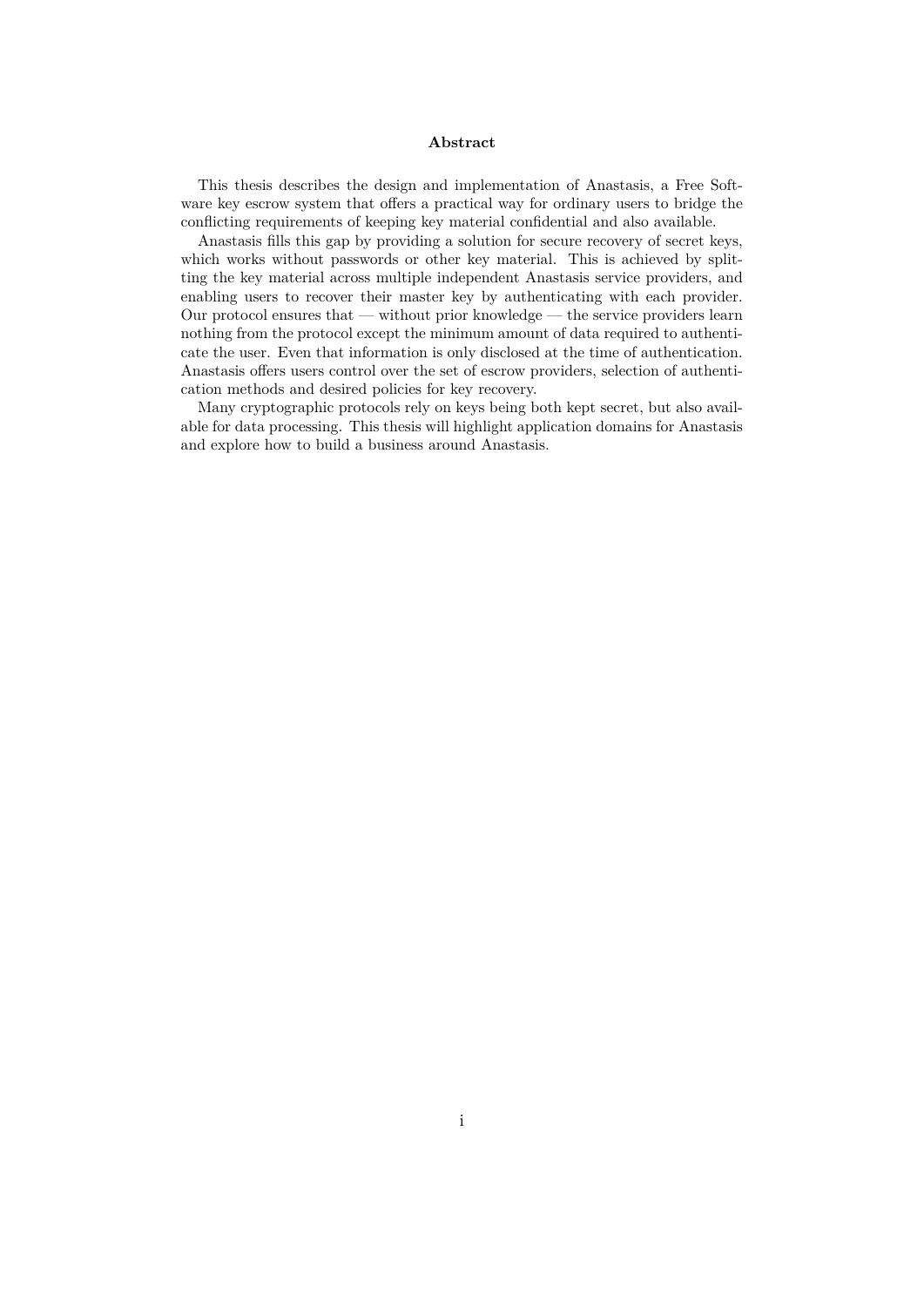## **Acknowledgements**

We wish to thank Christian Grothoff for the help and support he has provided throughout our work on Anastasis. He helped us resolve bugs and provided us feedback for the development. Additionally he helped us to edit our bachelor thesis documents. We want to thank Pierre-Yves Voirol for agreeing to serve as an expert for the thesis. We also wish to thank the GNU Taler team, Vaishnavi Mohan, Nana Karlstetter and Leon Schumacher which supported us writing and presenting a funding proposal. Additionally, we want to thank Florian Dold which gave us feedback for our REST API documentation. We also want to thank Emmanuel Benoist for providing us the paper for MIDATA.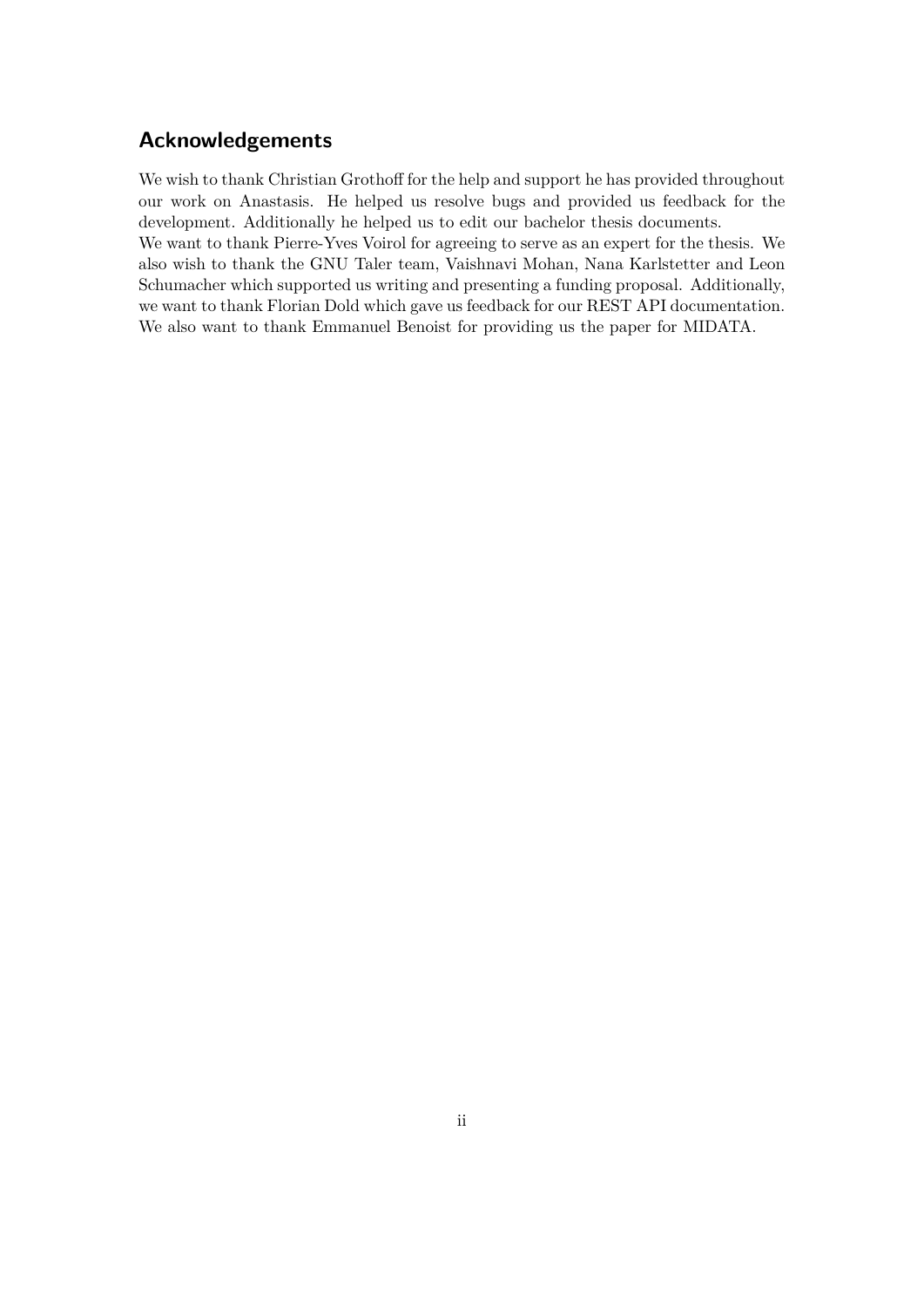## **Contents**

|  | $\overline{2}$<br>1. Introduction |                                                                                       |                                                                                         |                         |  |  |  |  |  |
|--|-----------------------------------|---------------------------------------------------------------------------------------|-----------------------------------------------------------------------------------------|-------------------------|--|--|--|--|--|
|  |                                   |                                                                                       |                                                                                         | $\overline{2}$          |  |  |  |  |  |
|  | 1.2.                              |                                                                                       |                                                                                         | 3                       |  |  |  |  |  |
|  |                                   |                                                                                       |                                                                                         | $\overline{4}$          |  |  |  |  |  |
|  |                                   | 1.3.1.                                                                                |                                                                                         | $\overline{4}$          |  |  |  |  |  |
|  |                                   | 1.3.2.                                                                                | Digital currencies and payment solutions $\dots \dots \dots \dots \dots$                | $\overline{5}$          |  |  |  |  |  |
|  |                                   | 1.3.3.                                                                                | Password managers                                                                       | 6                       |  |  |  |  |  |
|  |                                   |                                                                                       |                                                                                         | 6                       |  |  |  |  |  |
|  |                                   |                                                                                       | 2. Project management                                                                   | $\overline{\mathbf{r}}$ |  |  |  |  |  |
|  | 8<br>3. Related work              |                                                                                       |                                                                                         |                         |  |  |  |  |  |
|  |                                   |                                                                                       |                                                                                         | 8                       |  |  |  |  |  |
|  |                                   | $3.1.1$ .                                                                             |                                                                                         | 8                       |  |  |  |  |  |
|  |                                   |                                                                                       |                                                                                         | 8                       |  |  |  |  |  |
|  |                                   |                                                                                       |                                                                                         | 9                       |  |  |  |  |  |
|  |                                   | 3.1.4.                                                                                |                                                                                         | 9                       |  |  |  |  |  |
|  |                                   | 3.1.5.                                                                                |                                                                                         | 9                       |  |  |  |  |  |
|  | 3.2.                              |                                                                                       |                                                                                         | 10                      |  |  |  |  |  |
|  |                                   | 3.2.1.                                                                                |                                                                                         | 10                      |  |  |  |  |  |
|  |                                   | 3.2.2.                                                                                |                                                                                         | 11                      |  |  |  |  |  |
|  |                                   | 3.2.3.                                                                                | Distributed key generation $\ldots \ldots \ldots \ldots \ldots \ldots \ldots$           | 11                      |  |  |  |  |  |
|  | 3.3.                              |                                                                                       |                                                                                         | 11                      |  |  |  |  |  |
|  |                                   | 3.3.1.                                                                                |                                                                                         | 12                      |  |  |  |  |  |
|  |                                   | 3.3.2.                                                                                | Secure question $\ldots \ldots \ldots \ldots \ldots \ldots \ldots \ldots \ldots \ldots$ | 12                      |  |  |  |  |  |
|  |                                   | 3.3.3.                                                                                | SMS authentication $\ldots \ldots \ldots \ldots \ldots \ldots \ldots \ldots$            | 13                      |  |  |  |  |  |
|  |                                   | 3.3.4.                                                                                | E-mail authentication $\ldots \ldots \ldots \ldots \ldots \ldots \ldots \ldots$         | 13                      |  |  |  |  |  |
|  |                                   | 3.3.5.                                                                                |                                                                                         | 14                      |  |  |  |  |  |
|  |                                   | 3.3.6.                                                                                |                                                                                         | 14                      |  |  |  |  |  |
|  |                                   | 3.3.7.                                                                                |                                                                                         | 14                      |  |  |  |  |  |
|  |                                   |                                                                                       | 3.4. Existing solutions for key recovery                                                | 14                      |  |  |  |  |  |
|  |                                   | 3.4.1.                                                                                |                                                                                         | 15                      |  |  |  |  |  |
|  |                                   | 3.4.2.                                                                                |                                                                                         | 15                      |  |  |  |  |  |
|  | 4. Design                         |                                                                                       |                                                                                         | 16                      |  |  |  |  |  |
|  |                                   | 4.1. Overview                                                                         |                                                                                         | 16                      |  |  |  |  |  |
|  | 4.2.                              |                                                                                       |                                                                                         |                         |  |  |  |  |  |
|  | 4.3.                              | Encryption of the core secret $\dots \dots \dots \dots \dots \dots \dots \dots \dots$ |                                                                                         |                         |  |  |  |  |  |
|  | 4.4.                              | 20                                                                                    |                                                                                         |                         |  |  |  |  |  |
|  | 4.5.                              |                                                                                       |                                                                                         | 21                      |  |  |  |  |  |
|  | 4.6.                              |                                                                                       |                                                                                         | 24                      |  |  |  |  |  |
|  | 4.7.                              |                                                                                       |                                                                                         | 25                      |  |  |  |  |  |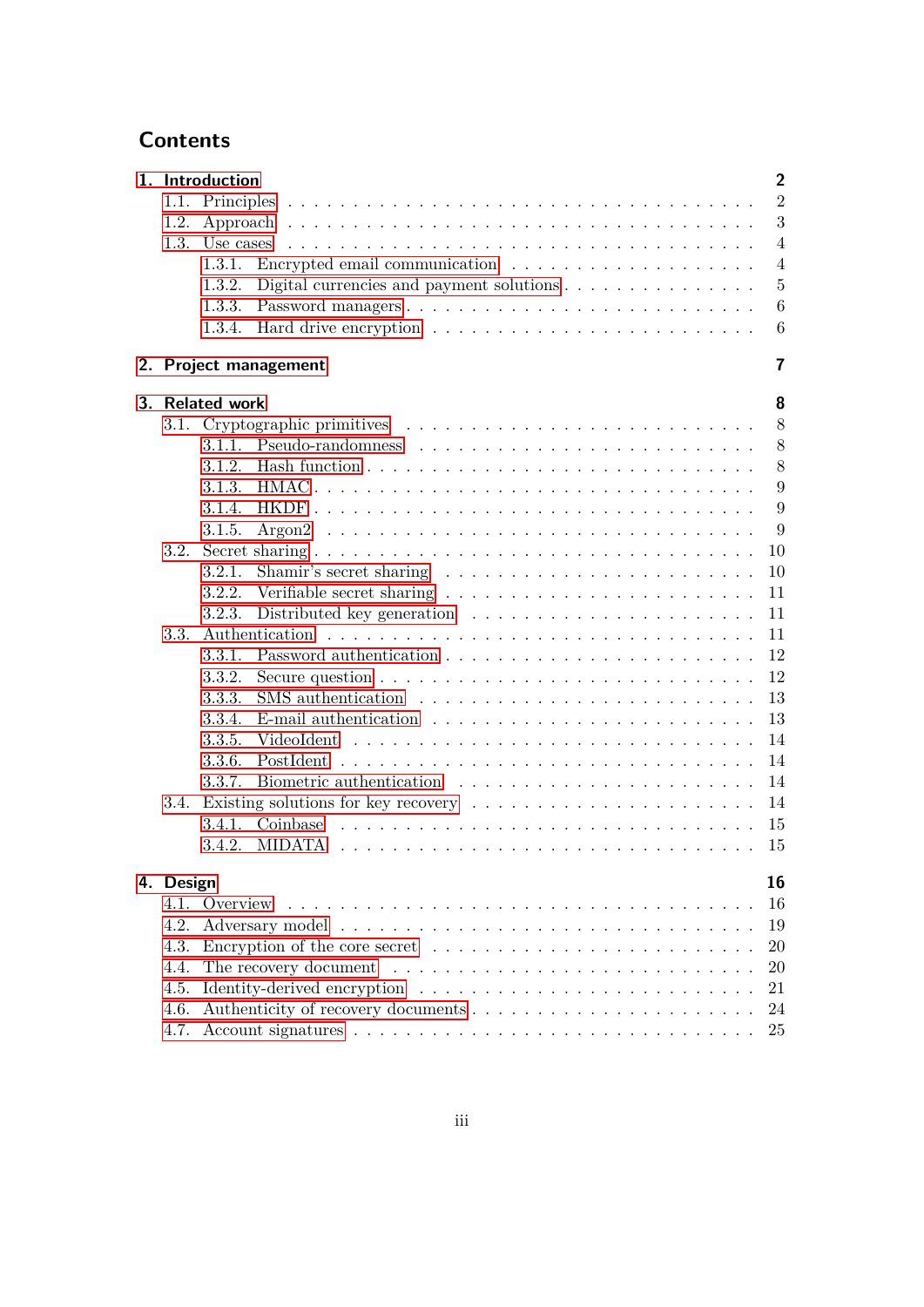| <b>B.</b> Work journal          |                   |                                                                                                    |          |  |  |  |  |
|---------------------------------|-------------------|----------------------------------------------------------------------------------------------------|----------|--|--|--|--|
| A. REST API documentation<br>55 |                   |                                                                                                    |          |  |  |  |  |
|                                 |                   | 7. Conclusion and outlook                                                                          | 54       |  |  |  |  |
|                                 |                   |                                                                                                    | 52       |  |  |  |  |
|                                 |                   | 6.3.8.                                                                                             | 52       |  |  |  |  |
|                                 |                   | 6.3.7.                                                                                             | 52       |  |  |  |  |
|                                 |                   | 6.3.6.                                                                                             | 52       |  |  |  |  |
|                                 |                   |                                                                                                    | 51       |  |  |  |  |
|                                 |                   | 6.3.4.<br>Value propositions $\dots \dots \dots \dots \dots \dots \dots \dots \dots \dots$         | 51       |  |  |  |  |
|                                 |                   | 6.3.3.                                                                                             | 51       |  |  |  |  |
|                                 |                   | 6.3.2.                                                                                             | 51       |  |  |  |  |
|                                 |                   | Key partners $\dots \dots \dots \dots \dots \dots \dots \dots \dots \dots \dots$<br>6.3.1.         | 50       |  |  |  |  |
|                                 | 6.3.              |                                                                                                    | 50       |  |  |  |  |
|                                 | 6.2.              | Market review and innovation potential                                                             | 49       |  |  |  |  |
|                                 | 6.1.              |                                                                                                    | 49<br>49 |  |  |  |  |
|                                 | 6. Business model |                                                                                                    |          |  |  |  |  |
|                                 | 5.7.              |                                                                                                    | 47       |  |  |  |  |
|                                 |                   | 5.6.4.                                                                                             | 47       |  |  |  |  |
|                                 |                   | 5.6.3.                                                                                             | 47       |  |  |  |  |
|                                 |                   | 5.6.2.                                                                                             | 47       |  |  |  |  |
|                                 |                   | 5.6.1.                                                                                             | 46       |  |  |  |  |
|                                 | 5.6.              |                                                                                                    | 46       |  |  |  |  |
|                                 |                   | 5.5.2.                                                                                             | 45       |  |  |  |  |
|                                 |                   | 5.5.1.                                                                                             | 43       |  |  |  |  |
|                                 | 5.5.              | Client Application Command Line Interface (CLI)                                                    | 43       |  |  |  |  |
|                                 |                   | 5.4.2.<br>Secret recovery $\ldots \ldots \ldots \ldots \ldots \ldots \ldots \ldots \ldots \ldots$  | 42       |  |  |  |  |
|                                 |                   | Secret splitting $\ldots \ldots \ldots \ldots \ldots \ldots \ldots \ldots \ldots \ldots$<br>5.4.1. | 40       |  |  |  |  |
|                                 | 5.4.              |                                                                                                    | 40       |  |  |  |  |
|                                 |                   | 5.3.3.                                                                                             | 39       |  |  |  |  |
|                                 |                   | 5.3.2.                                                                                             | 35       |  |  |  |  |
|                                 | 5.3.              | 5.3.1.                                                                                             | 32<br>33 |  |  |  |  |
|                                 |                   | 5.2.2.                                                                                             | 31       |  |  |  |  |
|                                 |                   | 5.2.1.                                                                                             | 30       |  |  |  |  |
|                                 | 52                |                                                                                                    | 29       |  |  |  |  |
|                                 | 5.1.              |                                                                                                    | 28       |  |  |  |  |
|                                 |                   | 5. Implementation<br>27                                                                            |          |  |  |  |  |
|                                 |                   |                                                                                                    |          |  |  |  |  |
|                                 |                   |                                                                                                    | 26       |  |  |  |  |
|                                 |                   |                                                                                                    | 26       |  |  |  |  |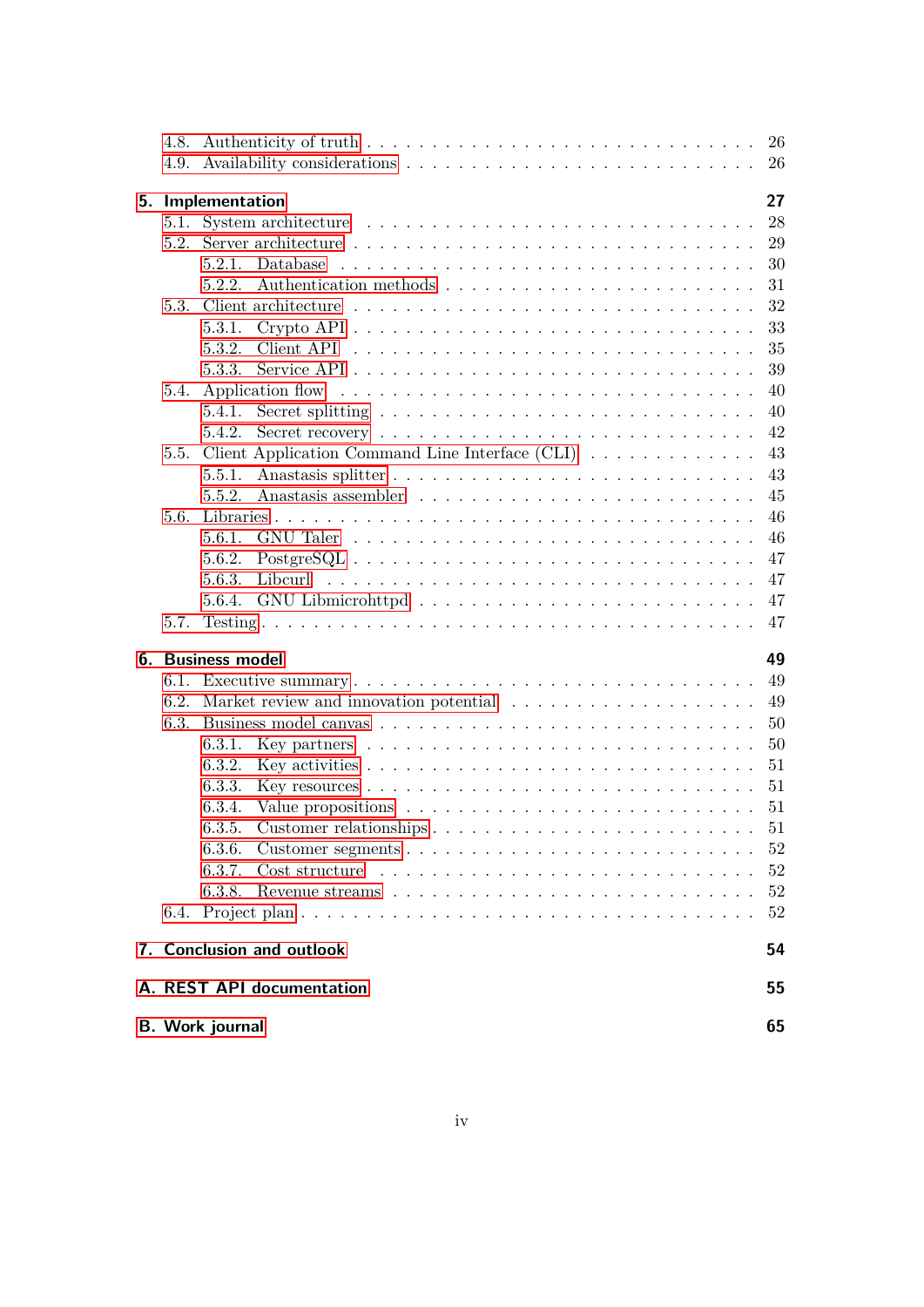## **[Glossary](#page-78-0) 74**

## **[References](#page-79-0) 75**

## **List of Figures**

| 1.  |                                                                                            | 3              |
|-----|--------------------------------------------------------------------------------------------|----------------|
| 2.  | Derivation of a user identifier $\dots \dots \dots \dots \dots \dots \dots \dots \dots$    | $\overline{4}$ |
| 3.  |                                                                                            | - 5            |
| 4.  |                                                                                            | $\overline{7}$ |
| 5.  | Legend of Figure $6 \ldots \ldots \ldots \ldots \ldots \ldots \ldots \ldots \ldots \ldots$ | -16            |
| 6.  |                                                                                            | 17             |
| 7.  | Key generation for signing of encrypted "Truth" data in Anastasis                          | -19            |
| 8.  |                                                                                            |                |
| 9.  |                                                                                            | 27             |
| 10. | System design overview $\ldots \ldots \ldots \ldots \ldots \ldots \ldots \ldots \ldots$    | 28             |
| 11. |                                                                                            |                |
| 12. |                                                                                            |                |
| 13. |                                                                                            | 32             |
| 14. |                                                                                            | 40             |
| 15. |                                                                                            | 42             |
| 16. |                                                                                            |                |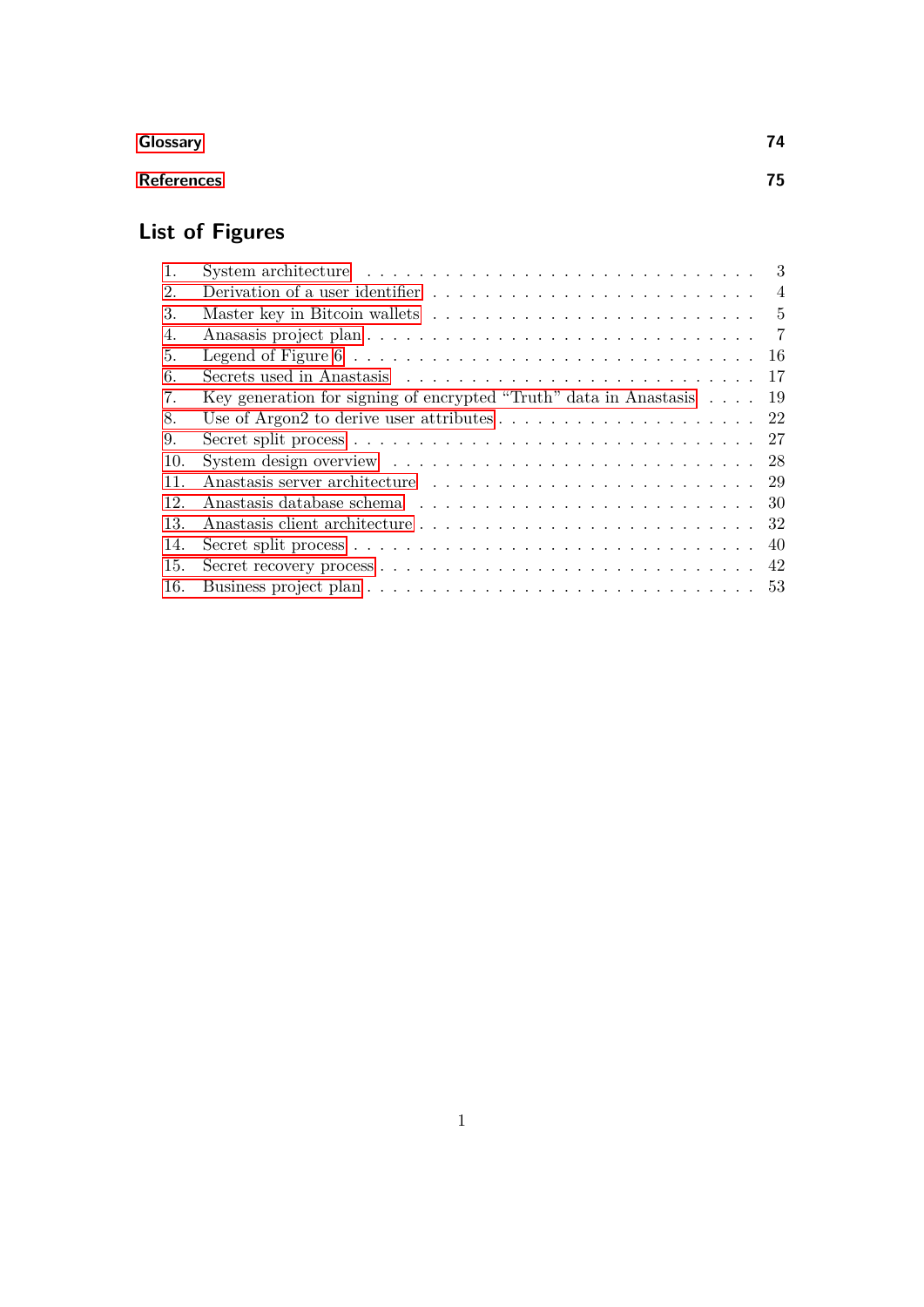## <span id="page-6-0"></span>**1. Introduction**

Keys are used to encrypt high sensitive personal data and therefore they must be kept safely. Secure storage of private keys is known to be a difficult problem — especially for end-users with limited skills in system administration and insufficiently redundant hardware. A central objective for any solution is that only the legitimated owner of a key must have the possibility to recover a lost key.

But how can one create a confidential backup of a key? It certainly makes no sense to encrypt a key with a different password and then use the result as a backup. After all, this merely shifts the problem from the original key to the password, which is basically yet another key. So simply encrypting the key is not helpful. But without encryption, any copy of a key increases availability, but also the risk of the key's confidentiality being compromised.

Most people have difficulties memorizing a high-entropy passphrase. Hence, existing key management "solutions" often reduce the problem of memorizing one or more highentropy passphrases or keys to memorizing a single low-entropy passphrase. This is not a good solution, as the low-entropy passphrase undermines security.

In this thesis, we describe a software solution for the described problem using secret splitting. We call our solution "Anastasis", which is a medical term for the prognosis of full recovery. We will call the information that Anastasis allows the user to recover their *core secret*.

#### <span id="page-6-1"></span>**1.1. Principles**

For Anastasis we have following design objectives, in order of importance:

- [1](#page-6-2). Anastasis must be Free Software<sup>1</sup>. Everyone must have the right to run the program, study the source code, make modifications and share their modifications with others.
- 2. Anastasis must not rely on the trustworthiness of individual providers. It must be possible to use Anastasis safely, even if a subset of the providers is malicious. Anastasis must minimize the amount of information exposed to providers and the network.
- 3. Anastasis must put the user in control: They get to decide which providers to use, and which combinations of authentication steps will be required to restore their core secret. The core secret always remains exclusively under the user's control, even during recovery.
- 4. Anastasis must be economical viable to operate. This implies usability and efficiency of the system.
- 5. Anastasis must support a diverse range of use cases.

<span id="page-6-2"></span> $1$ <https://www.fsf.org/>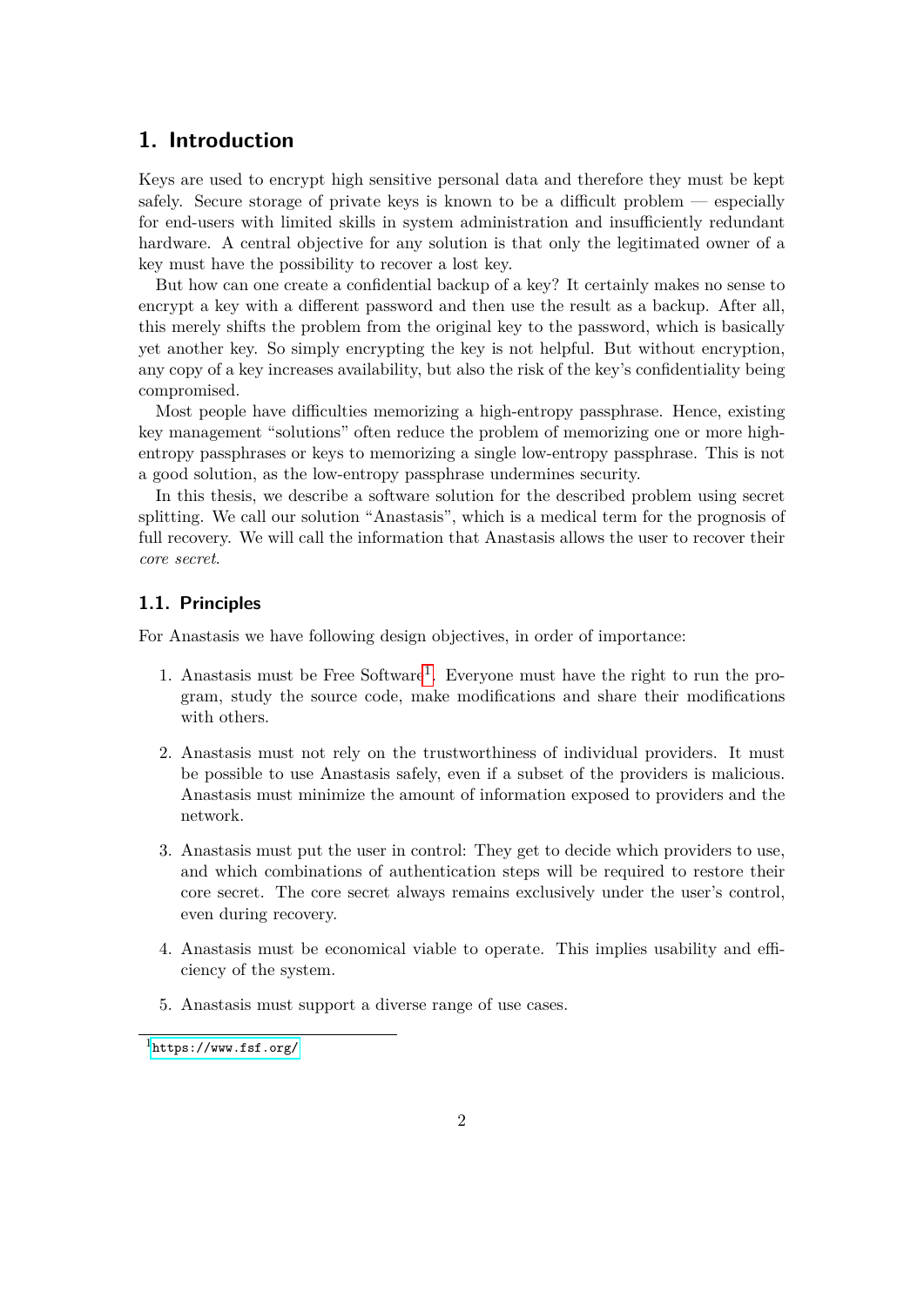#### <span id="page-7-0"></span>**1.2. Approach**

#### **Secret sharing and recovery**

Our approach to solve the problem of key recovery is to let the user split their core secret across multiple escrow providers (see Figure [1\)](#page-7-1). To recover their core secret, the user has to authorize key the recovery, usually by passing an authentication check which they configured for the respective provider.

After successful authentication the user receives the secret shares and is able to reassemble their core secret locally on their computer.



<span id="page-7-1"></span>Figure 1: System architecture

#### **Derive user identifier**

Every person has some hard to guess, semi-private and unforgettable inherent attributes such as name and passport number, social security number or AHV [\[1\]](#page-79-1) number (in Switzerland). We use those attributes to improve the security and privacy provided by Anastasis. Basically, these attributes serve as weak key material, raising the bar for attackers without the availability disadvantages of passphrases — which users may forget. Anastasis derives a "user identifier" from such a set of unforgettable attributes (see Figure [2\)](#page-8-2).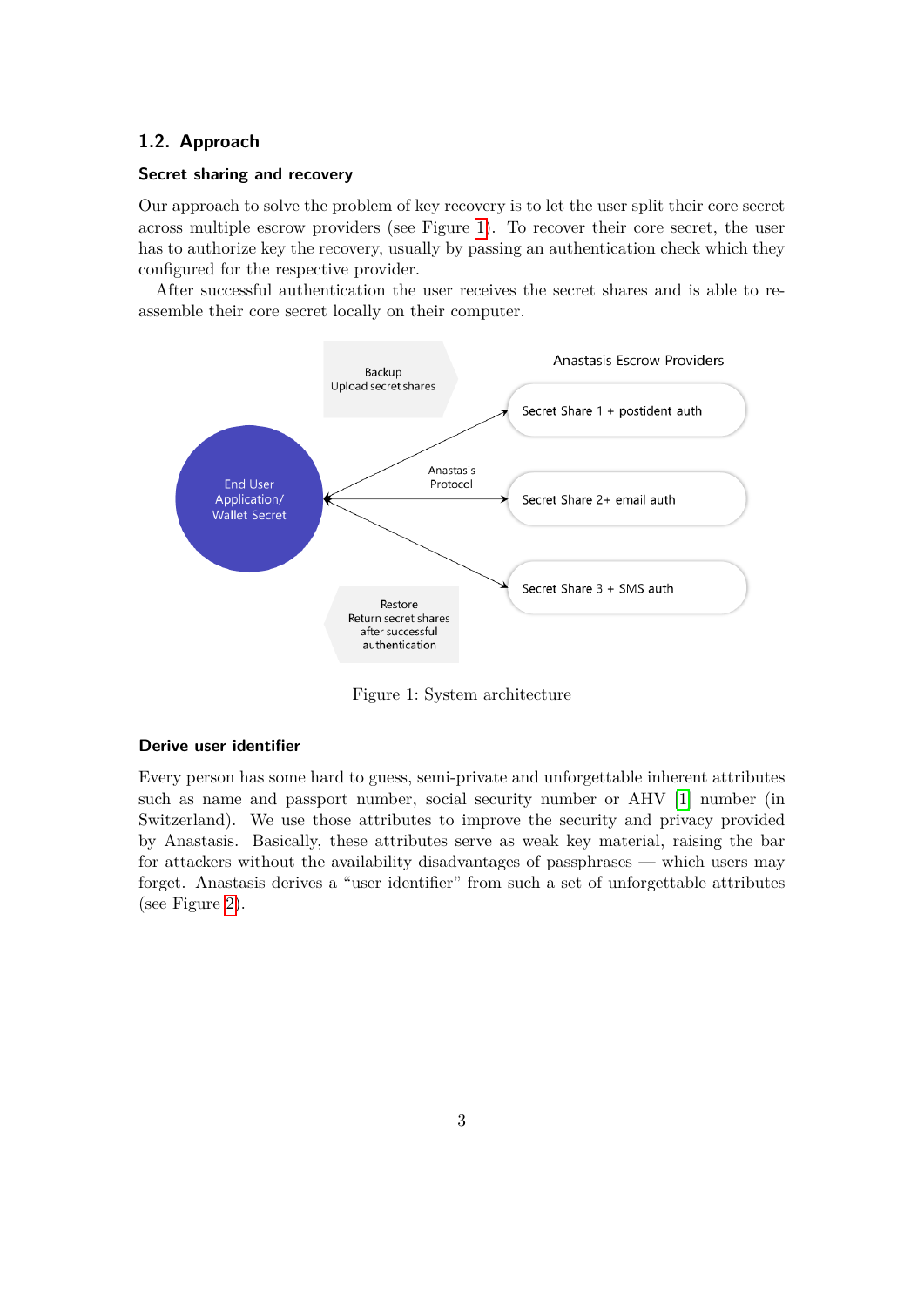

Figure 2: Derivation of a user identifier

### <span id="page-8-2"></span>**Encrypt and encrypt and encrypt**

Anastasis uses several layers of encryption. First, the user's core secret is encrypted with a master key. The master key is encrypted with various policy keys. The policy keys are derived from various secrets which are encrypted and distributed across various providers together with information about the desired recovery authorization procedure. This last encryption is done based on keys derived from the user identity. These many layers of encryption are designed to distribute trust and to minimize or delay information disclosure.

### **Private payments are integrated**

The Anastasis protocol includes provisions for privacy-preserving electronic payments to the service providers, as well as resource limitations to protect service providers against resource exhaustion attacks. This ensures that it should be possible to operate the service commercially.

## <span id="page-8-0"></span>**1.3. Use cases**

There are several applications which are in need of a key escrow system like Anastasis. Some of them shall be introduced in this section.

#### <span id="page-8-1"></span>**1.3.1. Encrypted email communication**

For email encryption using Pretty Good Privacy (PGP) [\[2\]](#page-79-2) users need a private key which is typically stored on the device running PGP. PGP uses a "Web of trust" to establish the authenticity of keys.

Pretty Easy privacy (short p≡p) is "a cyber security solution which protects the confidentiality and reliability of communications for citizens, for public offices and for enterprises" [\[3\]](#page-79-3). It secures communication via email by providing end-to-end encryption similar to PGP. A major difference is that p≡p uses opportunistic encryption and so-called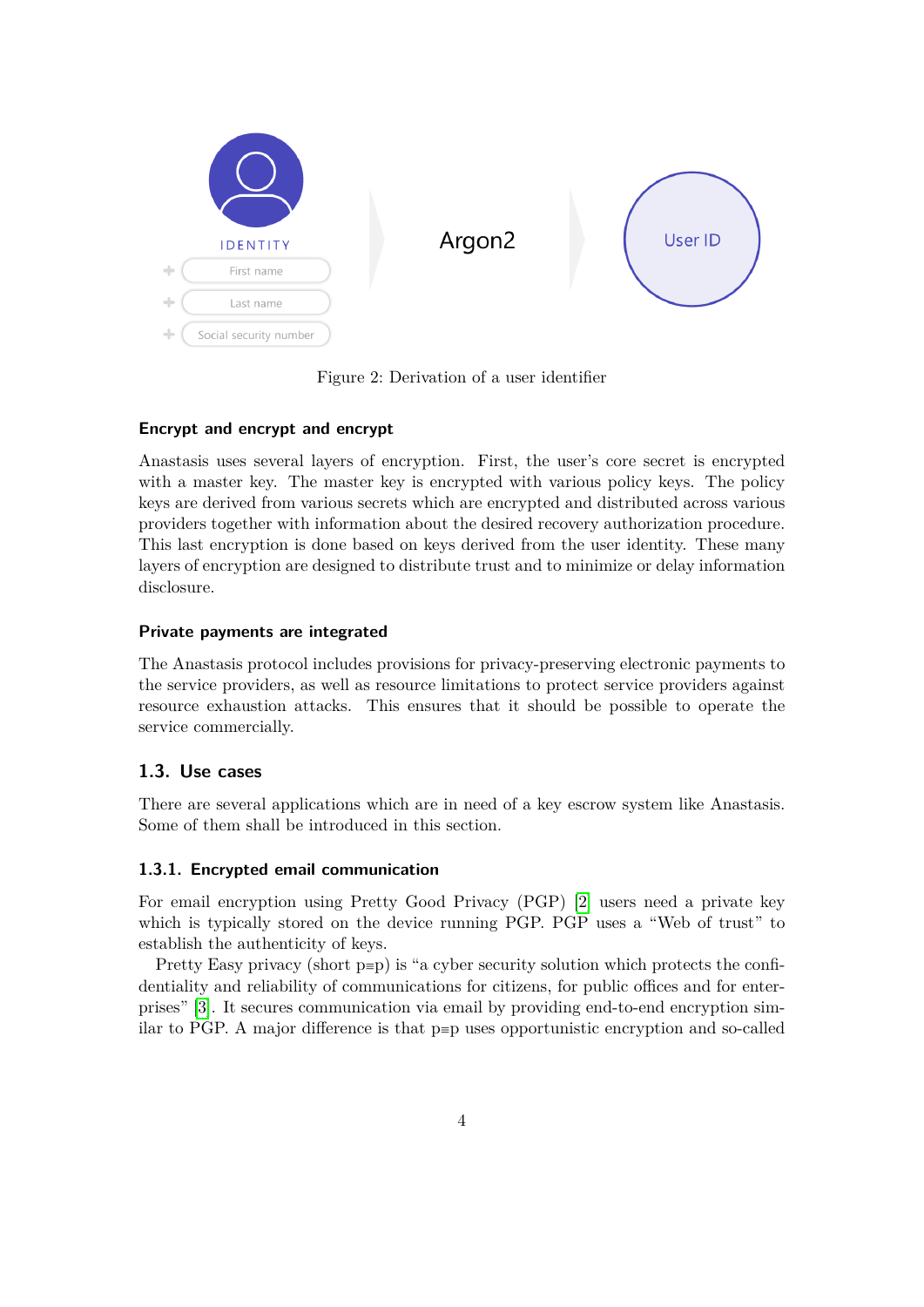trustwords to establish authenticity to avoid usability and privacy problems associated with the "Web of trust" [\[4\]](#page-79-4).

The impact of losing control over the private key is similar in both systems:

- If the private key becomes unavailable, all emails which were encrypted to that key become unreadable. Furthermore, the user would likely need to rebuild their "Web of trust".
- If the private key is disclosed to an adversary, they might be able to decrypt that user's encrypted emails – which may go back years and could include highly sensitive information. An adversary could also use the private key to send cryptographically signed emails pretending to be the user.

#### <span id="page-9-0"></span>**1.3.2. Digital currencies and payment solutions**

Another application relying on a core secret are cryptocurrencies like Bitcoin. Each user of Bitcoin needs an electronic wallet which stores and protects the private keys of the user. Those private keys legitimate its owners to spend the bitcoins corresponding to the keys. [\[5\]](#page-79-5)

Loosing Bitcoin wallet keys means losing all of the corresponding Bitcoins. The reader may be familiar with stories from the mass media about people who claim to have lost their key to their electronic wallet and therefore huge sums of cryptocurrency [\[6\]](#page-79-6). Backup systems are essential to avoid such cases.

The following graphic illustrates the keys used in Bitcoin wallets. In this case, the core secret Anastasis would store is the "master key" *m*:



Child Key Derivation Function ~  $CKD(x,n) = HMAC-SHA512(x_{chain}, x_{PutKey} || n)$ 

<span id="page-9-1"></span>Figure 3: Master key in Bitcoin wallets (from [\[7\]](#page-79-7))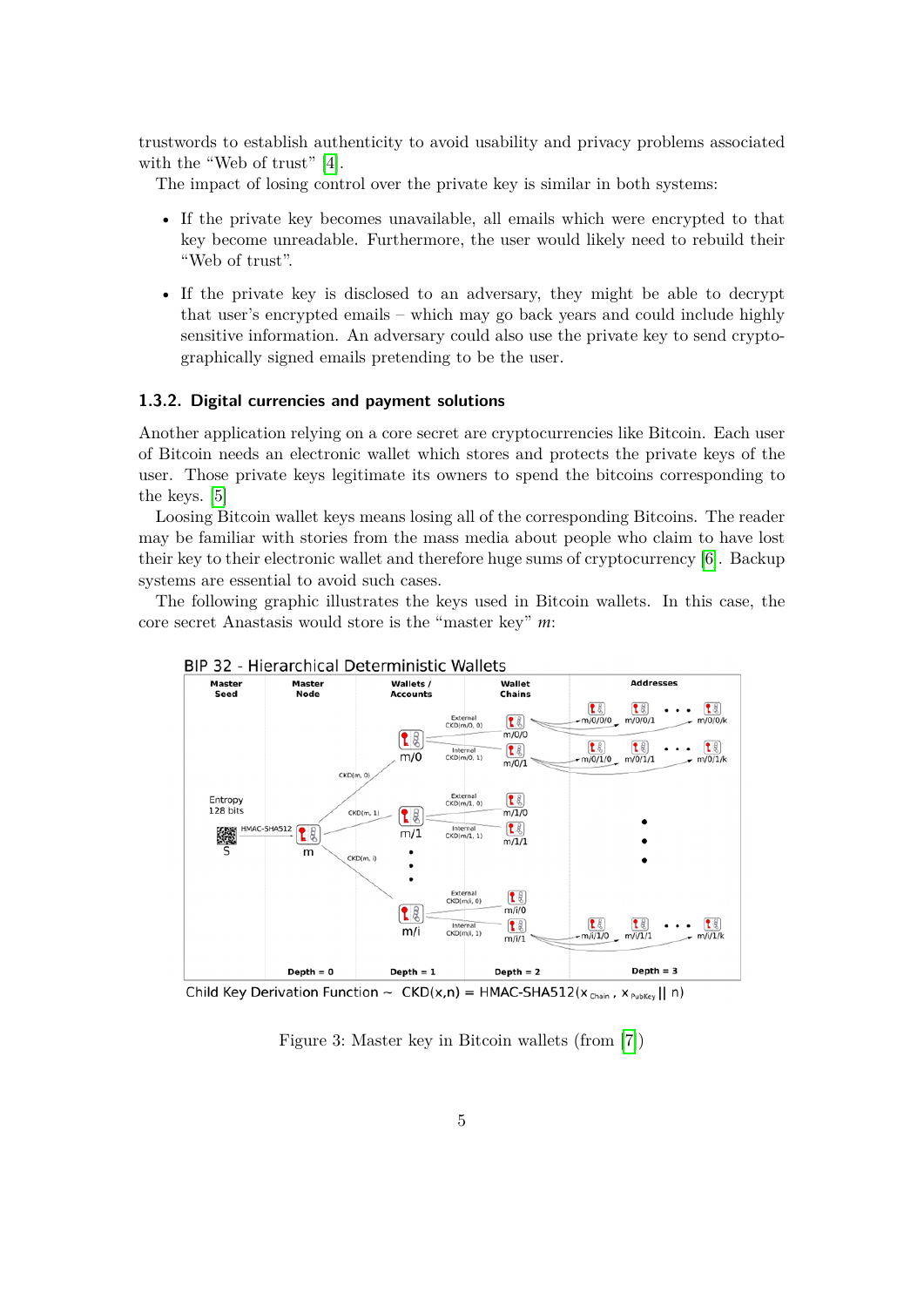$GNU$  Taler<sup>[2](#page-10-2)</sup> is a new electronic instant payment system for privacy-friendly online transactions. The GNU Taler digital wallets are storing electronic coins, and backups are protected with a key. Loosing the backup key means losing all the money stored in the wallet, as well as the transaction history kept in the wallet.

The European Central Bank (ECB) informally informed Taler Systems SA about the requirement for electronic wallets denominated in Euros to support password-less data recovery to ensure users would not loose their electronic funds if their device were to be damaged or lost.

This was the key impulse which motivated us to create Anastasis, with the goal of enabling recovery of GNU Taler's backup keys via Anastasis.

#### <span id="page-10-0"></span>**1.3.3. Password managers**

To avoid using low-entropy passwords and password reuse, some people use software password managers like KeePass<sup>[3](#page-10-3)</sup>. Such password managers relieve you of the burden of remembering many passwords and in most cases allow the generation of high-entropy passwords.

The user only has to remember the password for the password manager. However, as discussed before, this is still a major problem:

- On the one hand, users could use an insecure, easy to remember password. In this case, an adversary gaining control over the password manager's database could break into all systems secured by keys managed by the password manager.
- On the other hand, users could use a complex, high-entropy passphrase. However, if that passphrase is forgotten, users face the loss of all passwords and thus also all online services that the password manager controlled for them.

Anastasis can be used to enable recovery of strong passphrases, such as those that should be used to secure password managers.

#### <span id="page-10-1"></span>**1.3.4. Hard drive encryption**

Data at rest is often protected using (full) drive encryption, for example using software like LUKS<sup>[4](#page-10-4)</sup>. For encryption and decryption of the drive a combination of key files, passphrases and Trusted Platform Modules (TPMs) [\[8\]](#page-79-8) are used.

Anastasis can be used to backup and restore such key files or passphrases.

<span id="page-10-2"></span> $^{2}$ <https://taler.net/de/>

<span id="page-10-3"></span> $3$ <https://keepass.info/>

<span id="page-10-4"></span><sup>4</sup><https://guardianproject.info/archive/luks/>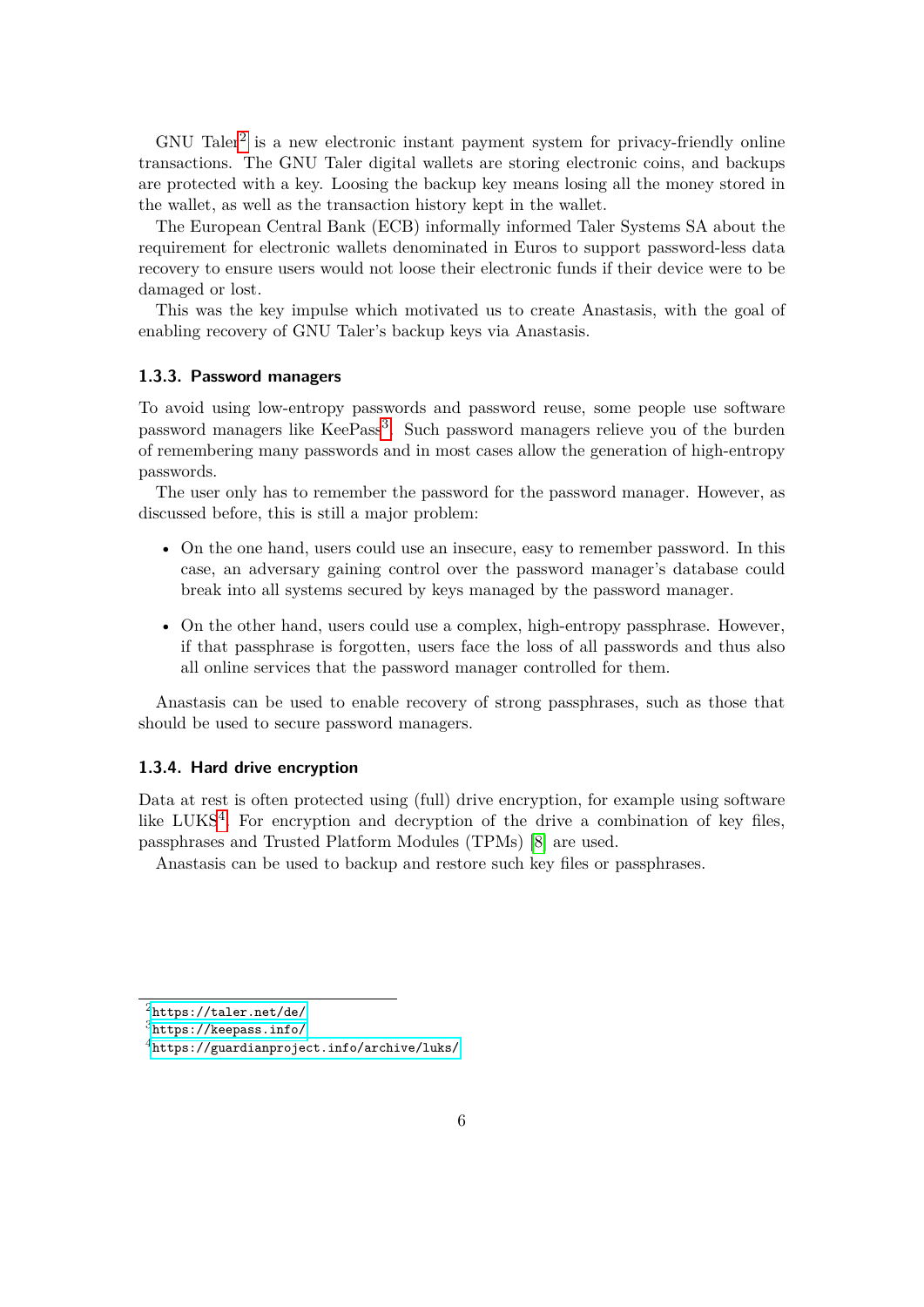## <span id="page-11-0"></span>**2. Project management**

This section describes the project planing of Anastasis. A detailed reflection on the work on Anastasis is in the work journal in the appendix.

Figure [4](#page-11-1) shows our original project plan for implementing Anastasis and writing our Bachelor's thesis.



<span id="page-11-1"></span>Figure 4: Anasasis project plan

We were able to write our thesis roughly according to our original project plan. The software development took a bit longer, as we had to relearn certain aspects of the C language and understand many APIs used by the overall system. Because of this, we cut the implementation of the complex authentication method from the plan.

On the flip side, due to the interest of many groups and businesses in Anastasis, we invested more time than expected into the business part, including the pursuit for external funding, which we hope will enable us to launch a successful business with Anastasis.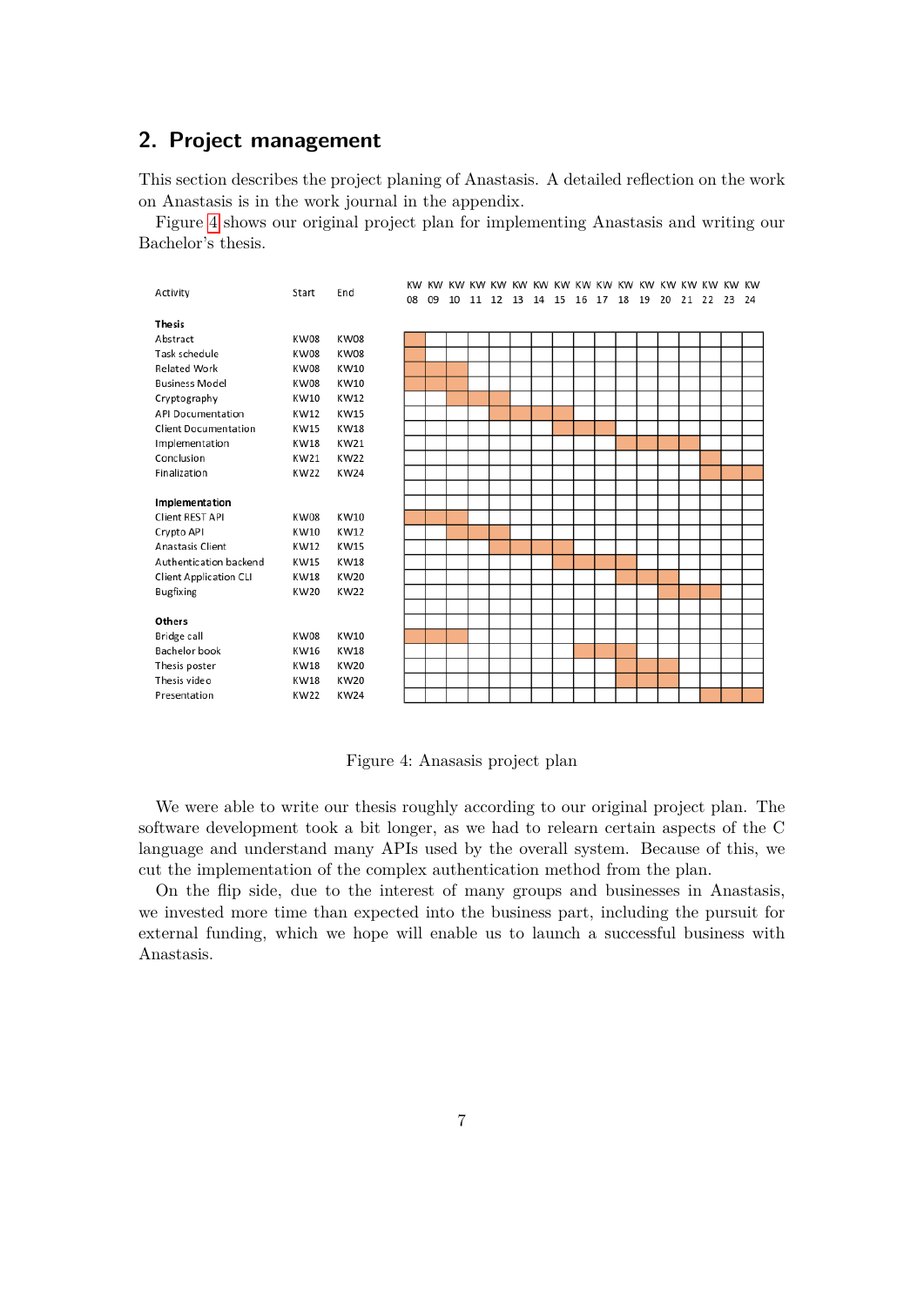## <span id="page-12-0"></span>**3. Related work**

This chapter explains some important cryptographic functions and which are used in Anastasis or related to our work. We also describe issues with existing solutions in this domain.

#### <span id="page-12-1"></span>**3.1. Cryptographic primitives**

#### <span id="page-12-2"></span>**3.1.1. Pseudo-randomness**

A pseudo random generator (PRG) is an algorithm producing an infinite sequence of bits for which there is no efficient algorithm to distinguish it from a truly random sequence [\[9\]](#page-79-9). The algorithm "takes as input a short, perfectly random seed" [\[9\]](#page-79-9) which determines the output value.

A pseudo random function (PRF) is a deterministic function which output is finite and indistinguishable from a true random function. [\[10\]](#page-79-10) PRFs can be constructed using PRGs. [\[11\]](#page-79-11)

#### <span id="page-12-3"></span>**3.1.2. Hash function**

Hash functions "compress a string of arbitrary length to a string of fixed length [...]" [\[12\]](#page-79-12). The output of a hash function often is called a "hash". Hash functions in general should be very fast to compute. Cryptographic hash functions need to fulfil additional security requirements which are

- (first) pre-image resistance,
- second pre-image resistance,
- collision resistance,
- pseudo randomness, and the
- avalanche effect.

Pre-image resistance, also called the "one way property", means that for a given hash function *H* and a hash value  $H(x)$ , it is computationally infeasible to find x. [\[13\]](#page-79-13) For example, since in Anastasis we derive the key to encrypt the personal details required for user authentication (e.g. the mobile phone number for authentication via SMS) using functions based on hash functions (see HKDF), it is very important that you cannot derive the corresponding input values from the key.

The second pre-image resistance is described by following: For a given hash function *H* and a hash value  $H(x)$ , it is computationally infeasible to find x and x' such that  $H(x) = H(x')$  and  $x \neq x'$ . [\[13\]](#page-79-13) In Anastasis hash functions also are involved in signing our so called recovery document. Hence an attacker should not be able to create a malicious recovery document with the same hash value as the original one.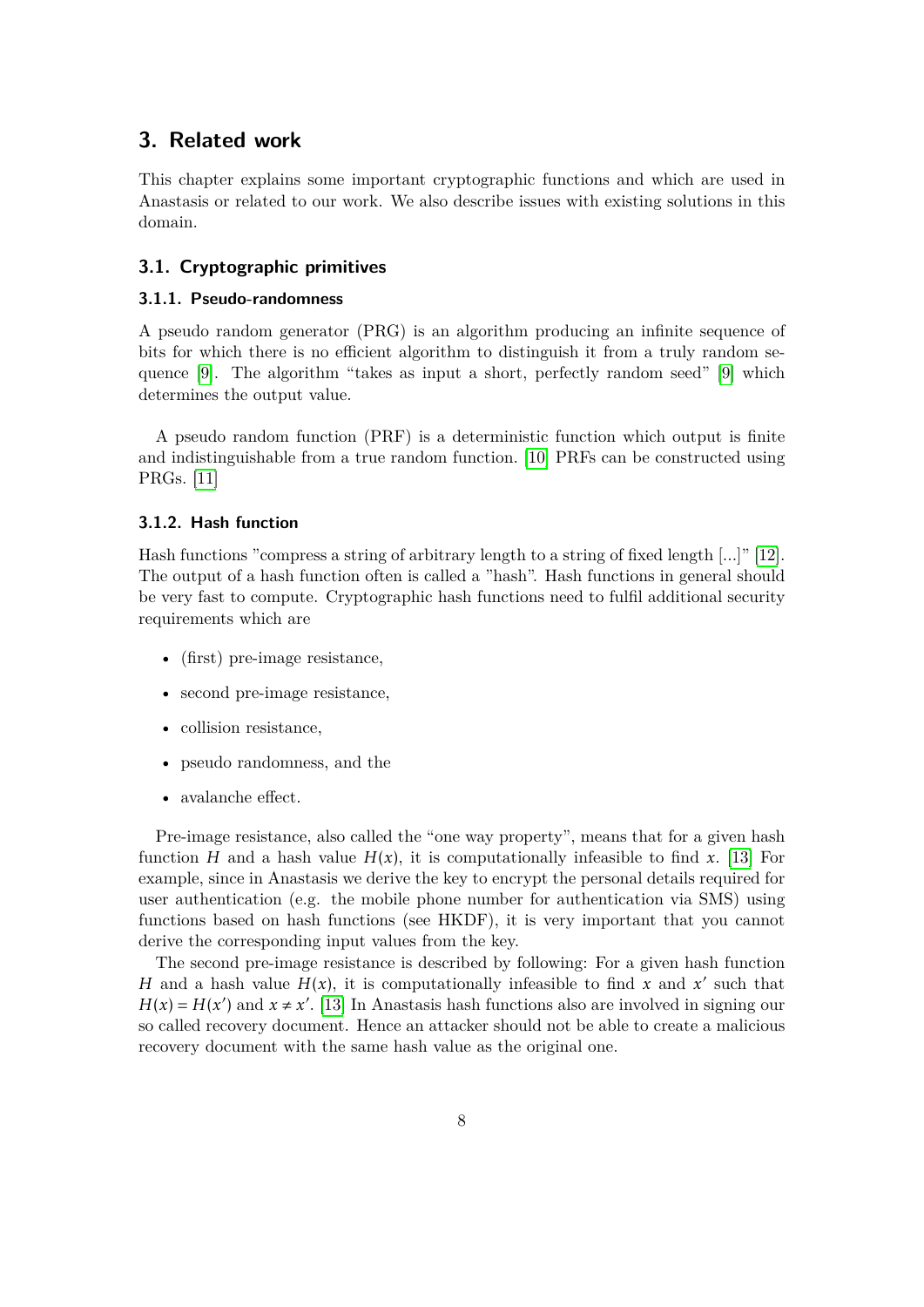The definition of collision resistance slightly differs from the second pre-image resistance: For a given hash function  $H$ , it is computationally infeasible to find a pair  $x, y$ such that  $H(x) = H(y)$  [\[13\]](#page-79-13). Anastasis does not rely upon collision resistance in its use of hash functions.

A cryptographic hash function should also behave as a pseudo random function. This means that although a hash function is purely deterministic, the output must not be predictable.

The avalanche effect describes the property of an algorithm that causes a significant change of the output value, usually a bit flipping of more than half the output is desired, if the input is changed slightly (for example, flipping a single bit). [\[14\]](#page-80-0) The more bits are flipping in the output value the higher the entropy of the randomness of the hash function.

There are many applications for cryptographic hash functions. For example, you can store the hash value of a passphrase instead of the passphrase itself in a computer to protect the passphrase. Another important application is verification of message integrity: Before and after transmission of a message one can calculate the hash values of it and compare hashes later to determine if the message changed during transmission.

In Anastasis we use SHA-512 [\[15\]](#page-80-1) for fast hash functions.

#### <span id="page-13-0"></span>**3.1.3. HMAC**

When it comes to integrity of messages during communication of two parties over an insecure channel Keyed-Hash Message Authentication Codes (HMAC) are used as check values. An HMAC function is based on a hash function and takes two arguments, a key *K* and a message *M*:

 $HMAC<sub>K</sub>(M) = H(K \oplus opad, H(K \oplus ipad, M))$  with "ipad" and "opad" being constants which fill up the key  $K$  to the blocksize of the hash function  $[16]$ . The blocksize of a modern hash function like SHA-512 is 64 bytes.

#### <span id="page-13-1"></span>**3.1.4. HKDF**

A HKDF is a key derivation function (KDF) based on HMAC. A KDF "is a basic and essential component of cryptographic systems: Its goal is to take a source of initial keying material, usually containing some good amount of randomness, but not distributed uniformly or for which an attacker has some partial knowledge, and derive from it one or more cryptographically strong secret keys" [\[17\]](#page-80-3).

Anastasis uses HKDFs based on SHA-512 to derive symmetric keys for encryption.

#### <span id="page-13-2"></span>**3.1.5. Argon2**

Hash functions like SHA-512 are designed to be very fast. Therefor passwords being stored using this kind of hash are vulnerable to dictionary attacks with new hardware architectures like FPGAs [\[18\]](#page-80-4) and dedicated ASIC [\[19\]](#page-80-5) modules. But those architectures "experience difficulties when operating on large amount of memory" [\[20\]](#page-80-6).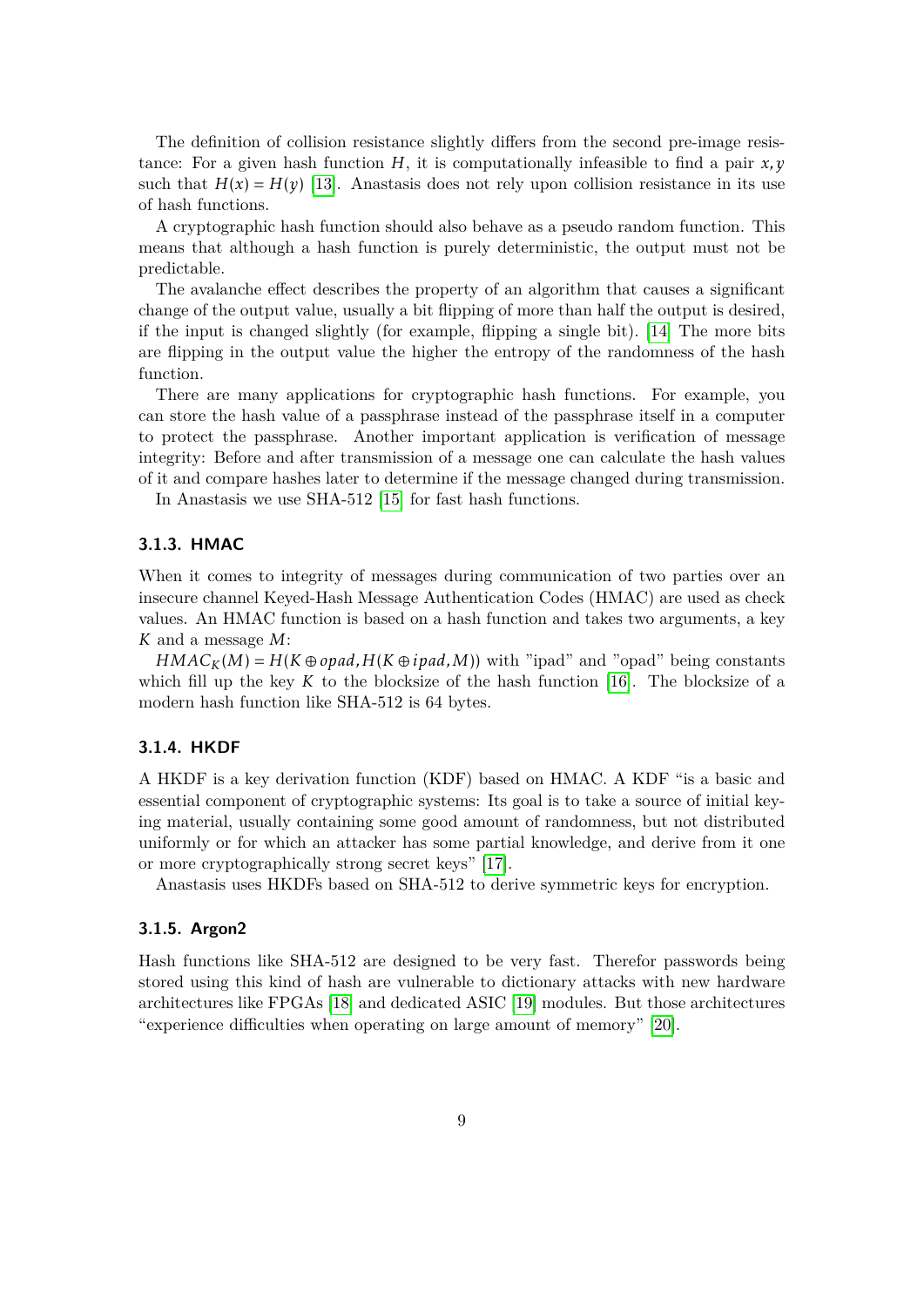In contrast to standard hash functions there are functions designed to be memory-hard. Argon2 is such a memory-hard function that won the Password Hashing Competition in 2015. It minimizes time-memory tradeoff [\[21\]](#page-80-7) and thus maximizes the costs to implement an ASIC for given CPU computing time [\[20\]](#page-80-6). Aside from the fact that Argon2 makes dictionary attacks much harder, Argon2 can be used for another feature too: Memoryhard schemes like Argon2 are very useful for key derivation from low-entropy sources [\[20\]](#page-80-6).

Argon2 is used in Anastasis to derive an identifier for the user from the user's attributes, which serve as low-entropy inputs.

#### <span id="page-14-0"></span>**3.2. Secret sharing**

Secret splitting, also known as secret sharing, is a technique for distributing a secret amongst multiple recipients. This is achieved by assigning a share of the secret to each recipient. By combining a sufficient number of those shares, it is possible to reconstruct the secret. In a secret sharing theme the recipients of a share often are called *players*. The figure who gives a share of the secret to the players is called *dealer*.

In Anastasis the user is the trusted dealer who splits the secret and also reconstructs it.

#### <span id="page-14-1"></span>**3.2.1. Shamir's secret sharing**

The algorithm "Shamir's secret sharing" is probably the most well known secret sharing scheme. It "divide[s] data D into n pieces in such a way that D is easily reconstructible from any k pieces, but even complete knowledge of *k* − 1 pieces reveals absolutely no information about D" [\[22\]](#page-80-8).

Shamir's simple secret sharing scheme has two key limitations. First, it requires a trusted dealer who initially generates the secret to be distributed, and second the shares are not verifiable during reconstruction. Therefore, malicious shareholders could submit corrupt shares to prevent the system from reconstructing the secret — without these corrupt shareholders being detectable as malicious. Furthermore, the dealer distributing the shares could be corrupt and distribute some inconsistent shares to the others. Also, in some scenarios the dealer cannot be trusted with the knowledge of the original core secret.

Additionally, Shamir's secret sharing is inflexible because it is a simple *k*-out-of-*n* threshold scheme. While this makes the scheme reasonably efficient even for big values of *n*, efficiency with respect to a large number of escrow providers and authorization procedures is not important for Anastasis: it is already difficult to conceive users providing more than a handful of authentication methods (Section [3.3](#page-15-2) describes common choices.)

For Anastasis, we thus decided to opt for more flexible approach that allows complex policies for recovery authorization, instead of only *k*-out-of-*n*. Each user of Anastasis is also able to decide which combinations of *players*, which in case of Anastasis are the escrow providers, shall be permitted.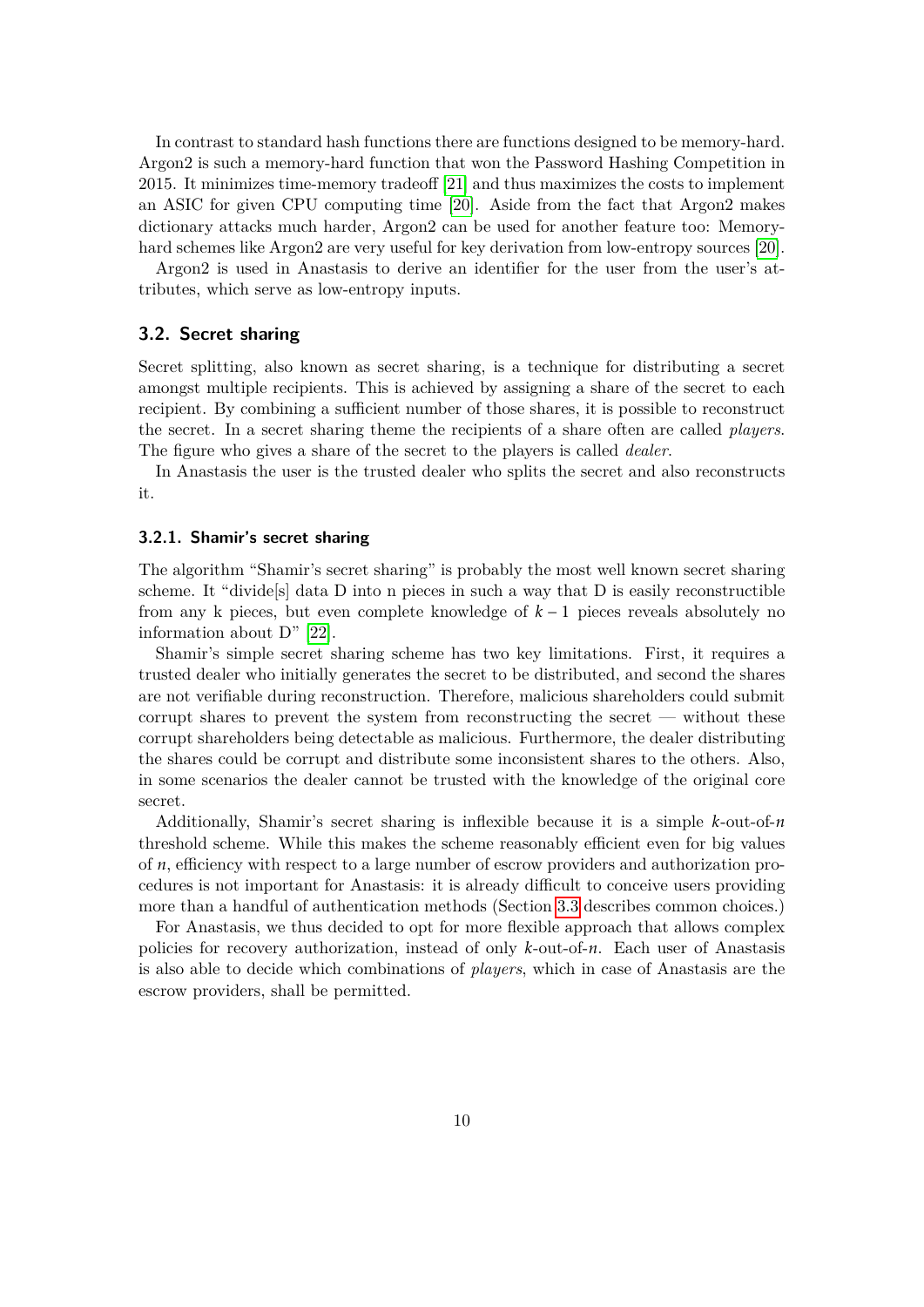#### <span id="page-15-0"></span>**3.2.2. Verifiable secret sharing**

Verifiability can be achieved by using so called commitment schemes like the Pederson commitment. It allows "to distribute a secret to n persons such that each person can verify that he has received correct information about the secret without talking with other persons" [\[23\]](#page-80-9). In his paper "A Practical Scheme for Non-interactive Verifiable Secret Sharing" [\[24\]](#page-80-10), Paul Feldman combines the two schemes Shamir Secret Sharing and Pederson commitment. His algorithm for verifiable secret sharing (VSS), allows each recipient to verify the correctness of their share. But like in the Shamir Secret Sharing scheme, the dealer in the VSS scheme also can't be trusted with the knowledge of the original core secret.

Because in Anastasis each user can act as their own trusted dealer, the shares must not be verified and therefore Anastasis do not need any form of VSS.

#### <span id="page-15-1"></span>**3.2.3. Distributed key generation**

Distributed key generation (DKG) algorithms solve the problem of needing a trustworthy dealer by instead relying on a threshold of honest persons for key generation. Contrary to the above-mentioned schemes, in distributed key generation algorithms every participant is involved in key generation. The Pederson DKG is such "a secret sharing scheme without a mutually trusted authority" [\[25\]](#page-80-11). Basically, this DKG works as follows: First, each involved party generates a pre-secret and distributes it to all parties using the verifiable secret sharing scheme of Feldman. Afterwards, each party recombines the received shares, including its own pre-secret, to a share of the main secret. The main secret can be reconstructed by summing up each recombination of the shared pre-secrets.

Because in Anastasis each user can act as their own trusted dealer, we also do not worry about the dealer learning the user's key and hence Anastasis do not need any form of DKG.

#### <span id="page-15-2"></span>**3.3. Authentication**

To build a secure authentication procedure, today multi-factor authentication is the standard [\[26\]](#page-80-12). A single authentication method by itself is usually vulnerable. Multi-factor authentication combines multiple authentication procedures to enhance the security of the system.

During procedure of some authentication methods a so called token is sent to the user. The user than has to provide the token to authorize.

The token should be a randomly generated passphrase which has at least 128 bits of entropy. It is best practice for a token to have an expiration time, although this is not relevant for security of Anastasis.

Anastasis is designed to use a wide range of authentication methods to authenticate its users. Even though the user in Anastasis is free to specify only one authentication method, we strongly recommend the use of multi-factor authentication, typically using different authentication methods at different providers.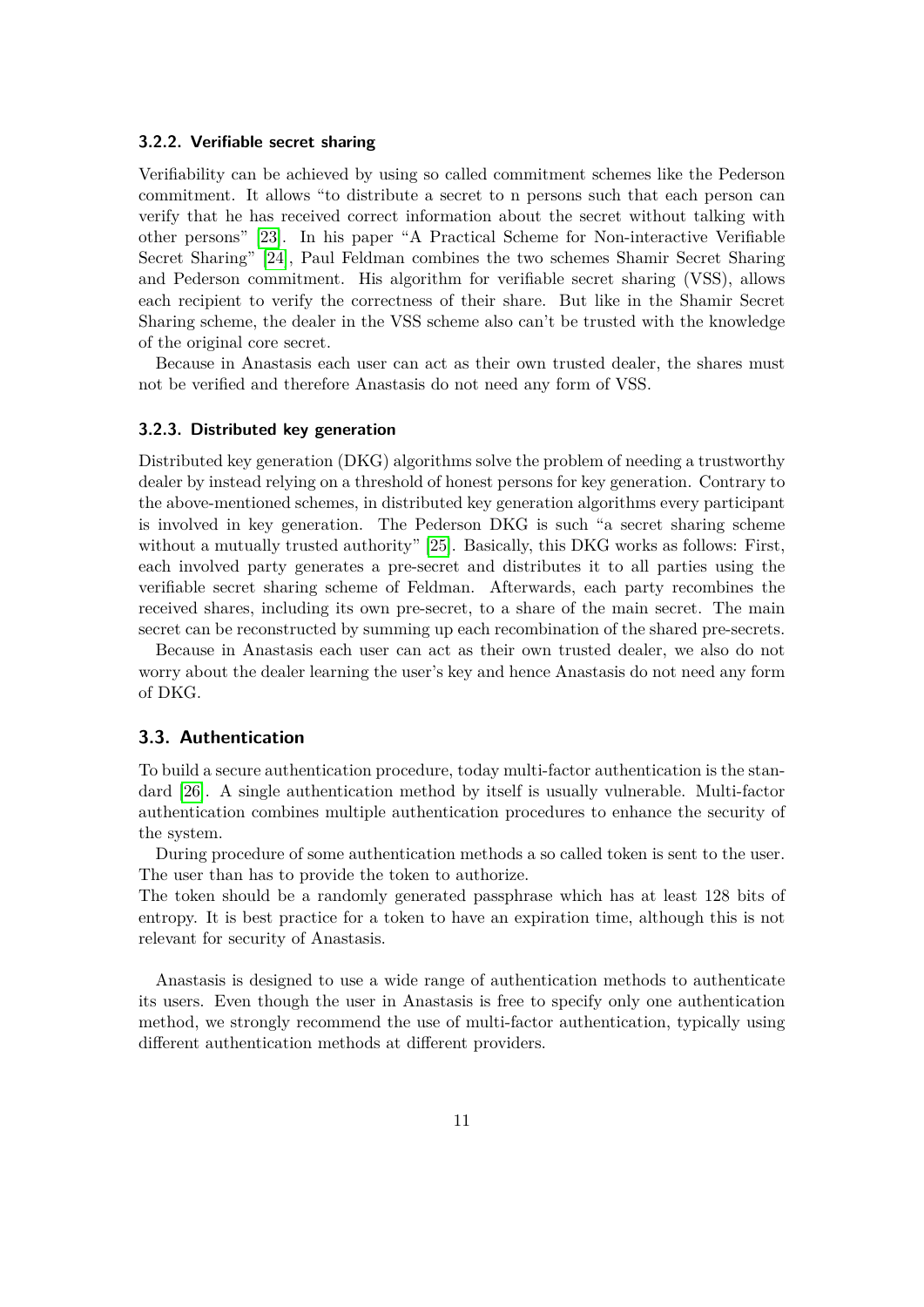A short overview of common authentication methods and issues with each of them is presented here.

#### <span id="page-16-0"></span>**3.3.1. Password authentication**

Password authentication is probably the most widely used authentication procedure. But as studies show the procedure has its drawbacks [\[27\]](#page-80-13). For example the handling of the passwords, like storage or transmission, often is done poorly. Another problem is that the user must remember his password. Therefore the password is limited to the capabilities of the user to remember it. Thus people tend to use passwords with low entropy. Those passwords are vulnerable to brute force attacks or dictionary attacks. Another problem using passwords is the possibility of replay attacks: A password can be stolen by an eavesdropper during online transmission and used by the attacker.

Because passwords can be forgotten, we do not recommend using this method for provider-authentication in Anastasis. Users could easily add a passwords into their set of "invariant" attributes used to derive the identity key, and then would automatically obtain all of the possible benefits (and drawbacks) from using a password. Specifically, they must make sure that the password cannot be forgotten, even if it means that the password has low entropy.

#### <span id="page-16-1"></span>**3.3.2. Secure question**

Similar to password authentication the use of an authentication method based on a secure question requires the user to remember the correct answer to a specific question. The difference here is that the question provides a context that helps the user to remember the answer and the user does not necessarily need to memorize something new [\[28\]](#page-80-14).

There are several variations to implement authentication using a secure question:

- The questions and answers are predefined.
- Just the questions are predefined.
- The user is free to create custom questions and answers.

The first option is the easiest one. But predefining the answers has the disadvantage being impersonal and inflexible. The questions must inevitably be general, which may allow an attacker to obtain answers by collecting public information about the victim, or even simply solving the challenge by brute-forcing trying all possible choices. Therefore the first option is not ideal.

The second option is more applicable but has some drawbacks, too. For example there may be questions whose answers have multiple syntactic representations (for example, "St." versus "Street") [\[28\]](#page-80-14). Another problem could be a question whose answer may change over time. Asking for the favourite actor for example could be problematic. In addition, there is a challenge to define questions for all kind of people. Some people for example could not answer to the question, what the name of their pet is, because they do not have one.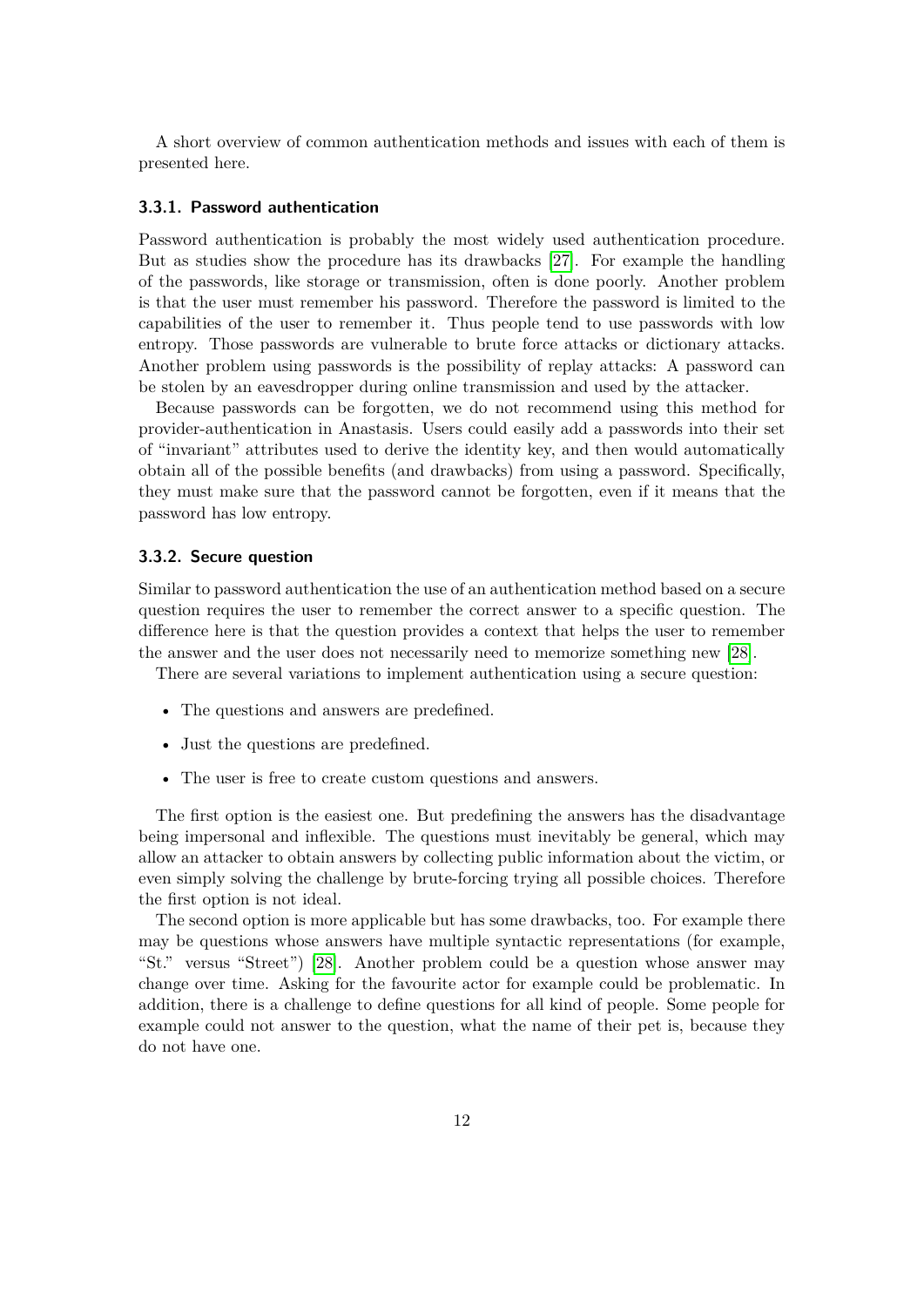In case of the third option, we have all of the issues of the second one, but additionally there is the difficulty for the user to ask creative questions. A good question should only be answerable by the user. Also, it would be perfect to have the attacker on the wrong track by using ambiguous questions with word plays the adversary cannot easily comprehend.

Authentication using a secure question requires checking the validity of an answer that may include private personal information. Consequently, Anastasis does not store the answers of secure questions in cleartext. Instead, Anastasis only stores the hash value of a (salted) answer. Thus the user only has to provide the hash value of the answer and not disclose the answer itself.

#### <span id="page-17-0"></span>**3.3.3. SMS authentication**

Another way to authenticate users that have a mobile phone is to use SMS authentication. The most popular use case is the so called Mobile TAN used to authorize online banking transactions. A Mobile TAN is an SMS based One-Time Password (OTP), short SMS OTP. SMS OTPs "were introduced to counter phishing and other attacks against authentication and authorization of Internet services" [\[29\]](#page-81-0).

However, SMS authentication is not very secure, as it relies on the security of the mobile network, which has various vulnerabilities [\[30\]](#page-81-1). There are also specialized mobile trojans which are used to eavesdrop on these messages directly on the user's mobile device.

While likely not as sensitive as answers to security questions, we still consider user's phone numbers as private information that deserves protection. Naturally, a service authenticating the user needs the phone number to send a message to the user during SMS authentication.

Hence, Anastasis providers have to learn the phone number during SMS authentication. However, we can use cryptography to ensure that the provider only gets the keys to decrypt the phone number when the authentication process is started by the user as part of a recovery operation. Thus, a compromise of the provider's database would not directly reveal the phone numbers to the attacker.

#### <span id="page-17-1"></span>**3.3.4. E-mail authentication**

Authentication by email is similar to SMS authentication. Here, the user receives a token by email and has to provide it during the authentication process.

It is important that the email should not already contain the requested information, so in the case of Anastasis the keyshare. This is because the SMTP protocol used for email offers no hard security assurances. In particular, the email is likely to be stored for a indefinite period in the user's mailbox, which could be easily compromised and read by a mailbox provider. [\[31\]](#page-81-2)

Like with SMS authentication, Anastasis also encrypts the email addresses when they are stored at the provider. The user has to provide the corresponding decryption key to the server during the authentication process.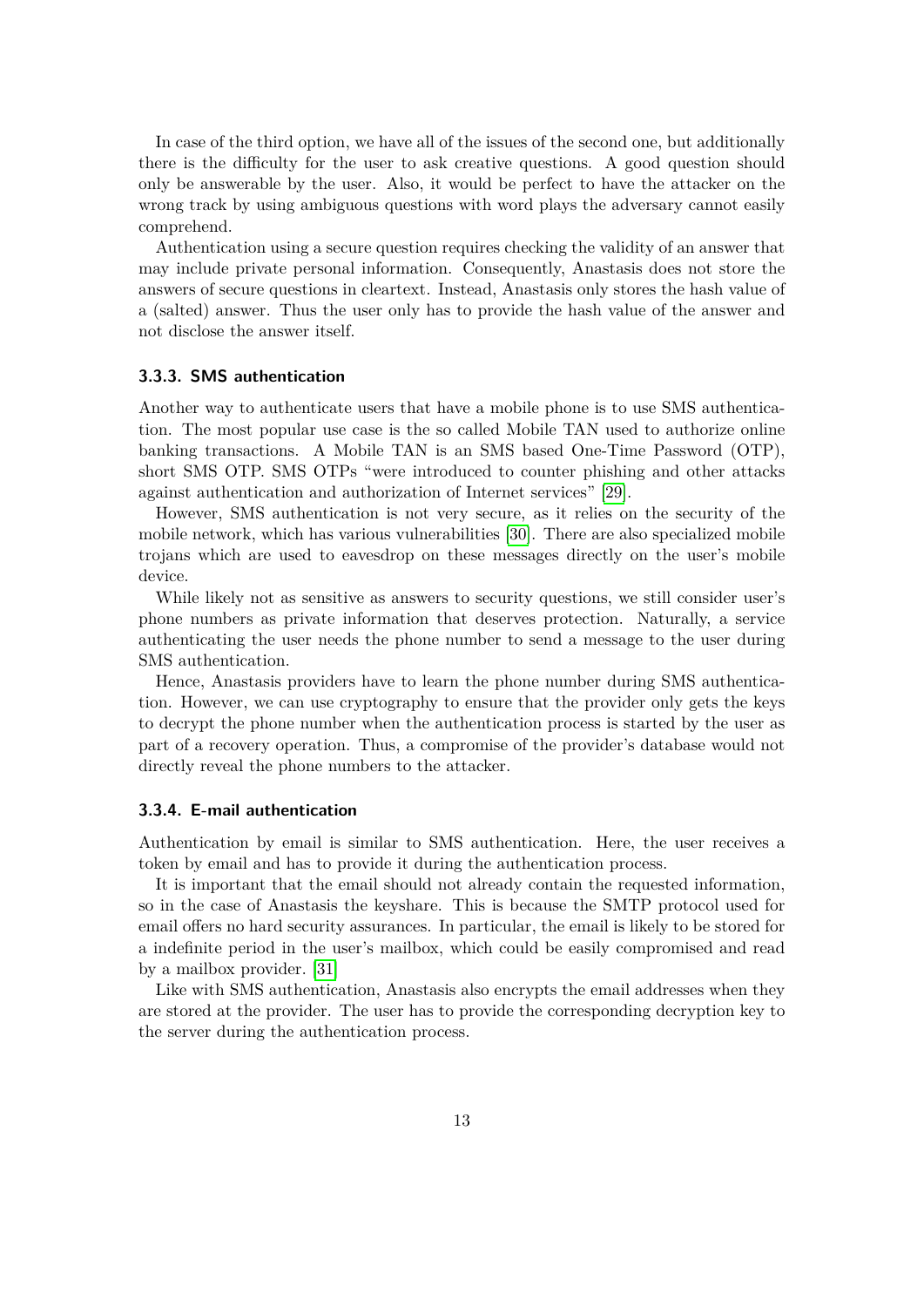#### <span id="page-18-0"></span>**3.3.5. VideoIdent**

VideoIdent uses a video chat to verify the identity of a user. The user needs to show their face using a camera to an employee of the VideoIdent service. The service then verifies the identity of the user by comparing the video stream to a picture of the user [\[32\]](#page-81-3).

Prerequisites for error-free identification are a video camera with good video quality and a high-resolution image of the user on which the face can be clearly seen. The user should also not change their outward appearance too much over time. For example, growing or trimming a beard could lead to the VideoIdent-service employee not being able to recognise a user with sufficient confidence.

For an attacker who looks similar to the user, there is a chance that the employee incorrectly confirms the identification.

In Anastasis, pictures of users for VideoIdent authentication are considered private information stored encrypted at the providers. During the authentication process, the user has to provide the correct key for decryption to the service.

#### <span id="page-18-1"></span>**3.3.6. PostIdent**

It is also possible to sent a verification code to the user by physical mail. A major drawback of this authentication method is that it has high latency, and there is also the possibility that physical mail gets intercepted or lost during transmission.

Anastasis providers using PostIndent would not store the address of their users in cleartext. Instead the address is encrypted by the user and the provider would receive the key to decrypt the address only during the authentication process.

#### <span id="page-18-2"></span>**3.3.7. Biometric authentication**

Another way of authenticating is the biometric approach [\[33\]](#page-81-4). Biometric authentication is based on "something you are", like your iris or your fingerprint.

Biometric authentication is highly problematic because the attributes are invariant and frequently shared involuntarily. Unlike passphrases or phone numbers, users cannot change their genome or fingerprint in case their private biometric information is exposed. Furthermore, there are credible threats against biometric authentication, in paritcular there are documented inexpensive attacks against fingerprint and iris scan authentication. For example, a member of the German CCC e.V. was able to generate replicas from Angela Merkel's iris and Ursula von der Leyen's fingerprint [\[34\]](#page-81-5).

#### <span id="page-18-3"></span>**3.4. Existing solutions for key recovery**

This section introduces some existing solutions for key recovery and why they are problematic.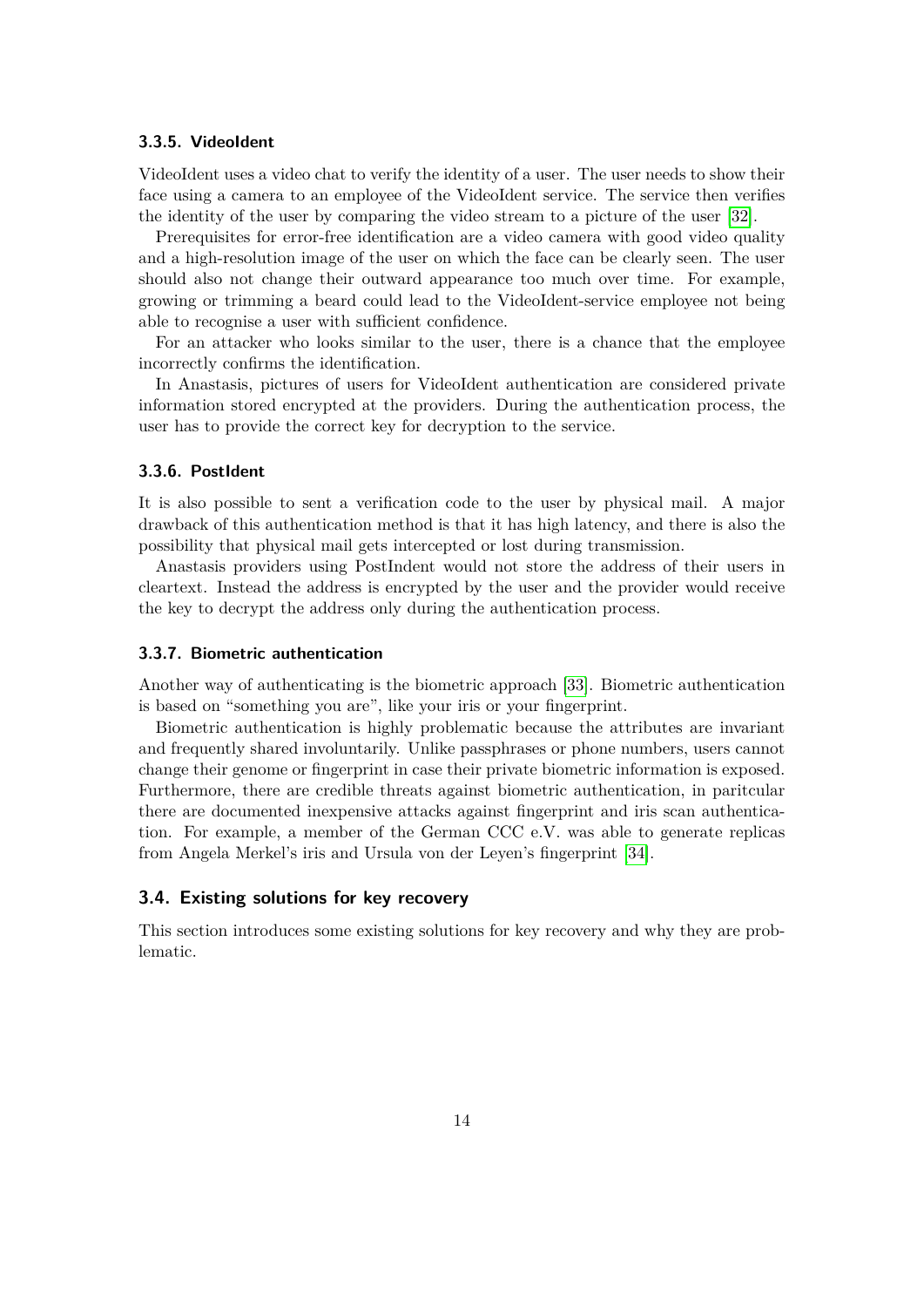#### <span id="page-19-0"></span>**3.4.1. Coinbase**

Coinbase<sup>[5](#page-19-2)</sup> is a global digital asset exchange company, providing a venue to buy and sell digital currencies. Coinbase also uses wallets secured with private keys. To recover this private key the user has to provide a 12 words recovery phrase.

Coinbase offers a solution to securely deposit this recovery phrase onto the users Google Drive or iCloud. [\[35\]](#page-81-6) The security here lies within the Google or iCloud account and another password used to encrypt the security phrase. The problem here is that this approach undermines confidentiality, as encrypting a strong key with a weak key simply reduces the security to that of the weaker key.

#### <span id="page-19-1"></span>**3.4.2. MIDATA**

MIDATA is a project that aims to give patients back control over their medical data and to enable them to share their data only with those they trust.<sup>[6](#page-19-3)</sup> In case a patient lost their device with the MIDATA-application and also forgot their MIDATA password, MIDATA provides a key recovery system using the Shamir Secret Sharing scheme (as described in Section [3.2.1\)](#page-14-1).

In their case, a few "persons working at MIDATA have generated a public-private key pair (Recovery key) on their own computer. They keep the private recovery key for themselves and never share it. The public keys are made public so that the apps can also access them" [\[36\]](#page-81-7). Using Shamir's Secret Sharing the MIDATA application splits the user's app private key into 5 parts which are encrypted with one of the published recovery keys. The encrypted parts are then stored into the MIDATA server. During the recovery process at least two of the 5 parts need to be decrypted by the persons owning the private key part of the recovery key. "The decrypted parts are sent to the server and *the server* may now reconstruct the app private key if enough parts of the key have been decrypted" [\[36\]](#page-81-7). (Emphasis ours.)

The security of MIDATA as described in "Patient empowerment in IoT for eHealth - How to deal with lost keys?" [\[36\]](#page-81-7) is broken in three ways:

- 1. The password is reconstructed at *the server*, not on the patients device. An administrator of the server could thus access the recovered password at that time. It would be better to reconstruct the password only on the patients device.
- 2. It is not clear which authentication methods the persons working for MIDATA use for their decisions and activities regarding the key recovery. The business process used here could be vulnerable, and it is not clear whether multi-factor authentication is used. As a result, we worry that it may be possible for an attacker to successfully use social engineering via email (or other means) to illegitimately trigger a recovery process.
- 3. The MIDATA system also does not offer any trust agility [\[37\]](#page-81-8). The user is forced to accept the 2-out-of-5 rule with trustees provided by MIDATA.

<span id="page-19-3"></span><span id="page-19-2"></span> $5$ <https://www.coinbase.com/>  $6$ <https://www.midata.coop/>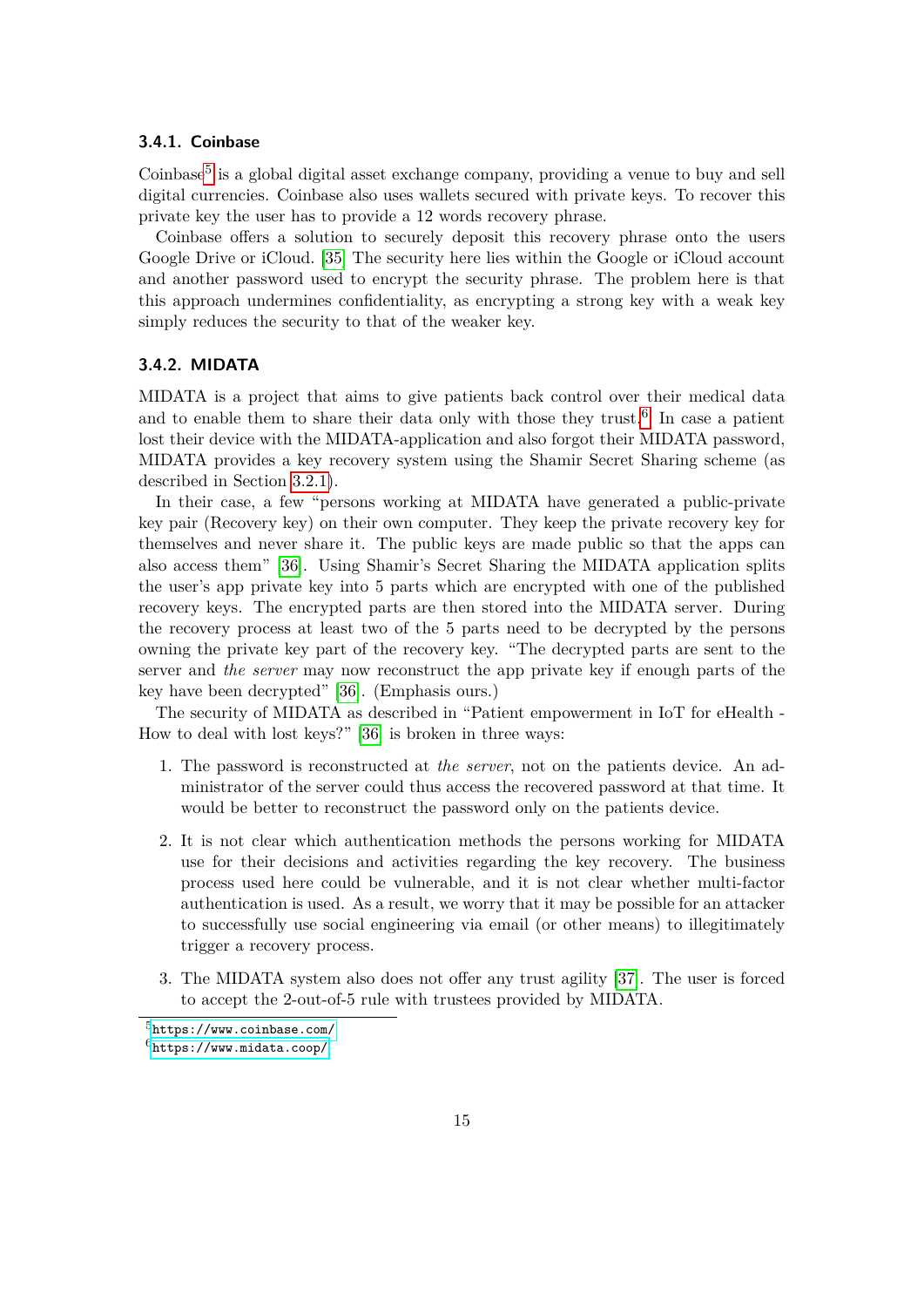## <span id="page-20-0"></span>**4. Design**

Anastasis is a service that allows the user to securely deposit a *core secret* with an open set of escrow providers and recover it if the secret is lost. The core secret itself is protected from the escrow providers by encrypting it with a *master key*. The main objective of Anastasis is to ensure that the user can reliably recover the core secret, while making this difficult for everyone else. Furthermore, Anastasis supports situations where the user is unable to reliably remember any secret with sufficiently high entropy, so Anastasis does not simply encrypt using some other key material in exclusive possession of the user.

To uniquely identify users and to provide a first layer of protection, an "unforgettable" identifier is used. This identifier should be difficult to guess for anybody but the user. However, the identifier is not expected to have sufficient entropy or secrecy to be cryptographically secure. Examples for such an identifier would be a concatenation of the full name of the user and their social security or passport number(s). For Swiss citizens, the AHV number could also be used.

#### <span id="page-20-1"></span>**4.1. Overview**

The Figure [5](#page-20-2) shows the legend for the illustration of the Anastasis key usage shown in Figure [6](#page-21-0) on page [17](#page-21-0) and in Figure [7](#page-23-1) on page [19.](#page-23-1) The Figure [6](#page-21-0) gives an overview of the keys used in Anastasis. It also shows how they are created and used. Figure [7](#page-23-1) shows how the keys to sign the (encrypted) truth data used during authentication are generated. The truth seed(s) used in Figure [7](#page-23-1) are part of the recovery document.



<span id="page-20-2"></span>Figure 5: Legend of Figure [6](#page-21-0) on page [17](#page-21-0)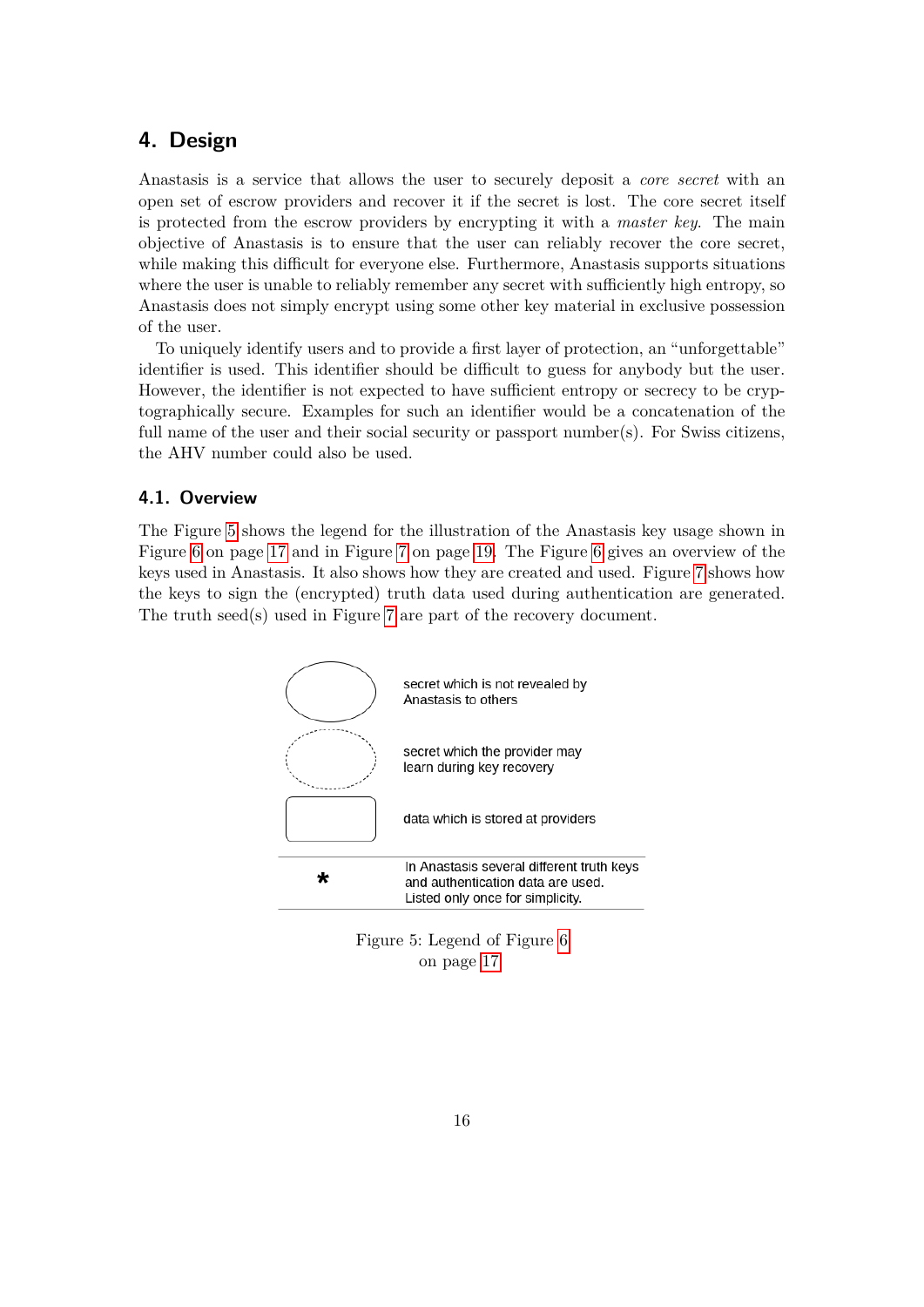

<span id="page-21-0"></span>Figure 6: Secrets used in Anastasis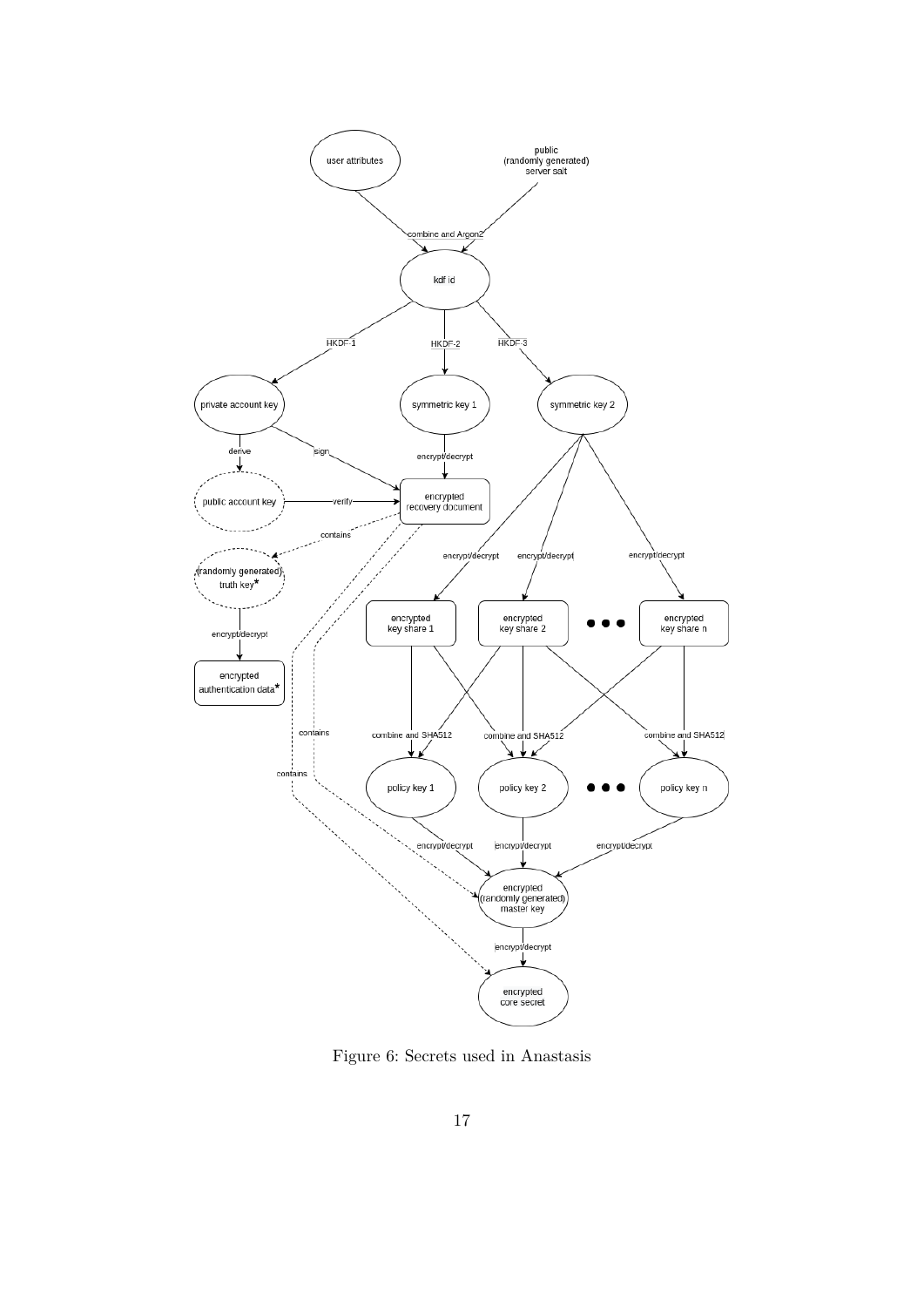In the following the keys shown in the Figure [6](#page-21-0) on page [17](#page-21-0) are explained:

- **kdf id** The *kdf id* is derived from the user attributes and a randomly generated public and constant salt value provided by the escrow provider using Argon2. It is used to derive the *private account key*, the *symmetric key 1* and the *symmetric key 2*.
- **private account key** The *private account key* is used to sign the *encrypted recovery document*. It is derived from the *identity key* using *HKDF-1*.
- **public account key** The *public account key* is derived from its corresponding *private account key*. It used to verify the signature of the *encrypted recovery document* and also is the identifier of the user which is needed by the provider.
- **symmetric key 1** The *symmetric key 1* is derived from the *identity key* using *HKDF-2*. It is used to encrypt and decrypt the *encrypted recovery document* which is stored by the provider.
- **symmetric key 2** The *symmetric key 2* is derived from the *identity key* using *HKDF-3*. It is used to encrypt and decrypt the different *encrypted key shares* which are stored by the escrow providers.
- **truth key** The *truth key* is randomly generated for each *encrypted authentication data* and is stored within the *encrypted recovery document*. It may later be disclosed by the user to the escrow provider to let it decrypt the *encrypted authentication data* which allows the provider to then run the recovery authorization process.
- **master key** The *master key* is randomly generated and is used to encrypt and decrypt the *encrypted core secret* which is stored within an *encrypted recovery document*. The *encrypted master key* also is stored within the *encrypted recovery document*.
- **policy key** The *policy keys* are used for encryption and decryption of the *encrypted master key*. A *policy key* is constructed by hashing a specific combination of *key shares* specified by the user. For hashing SHA512 is used here.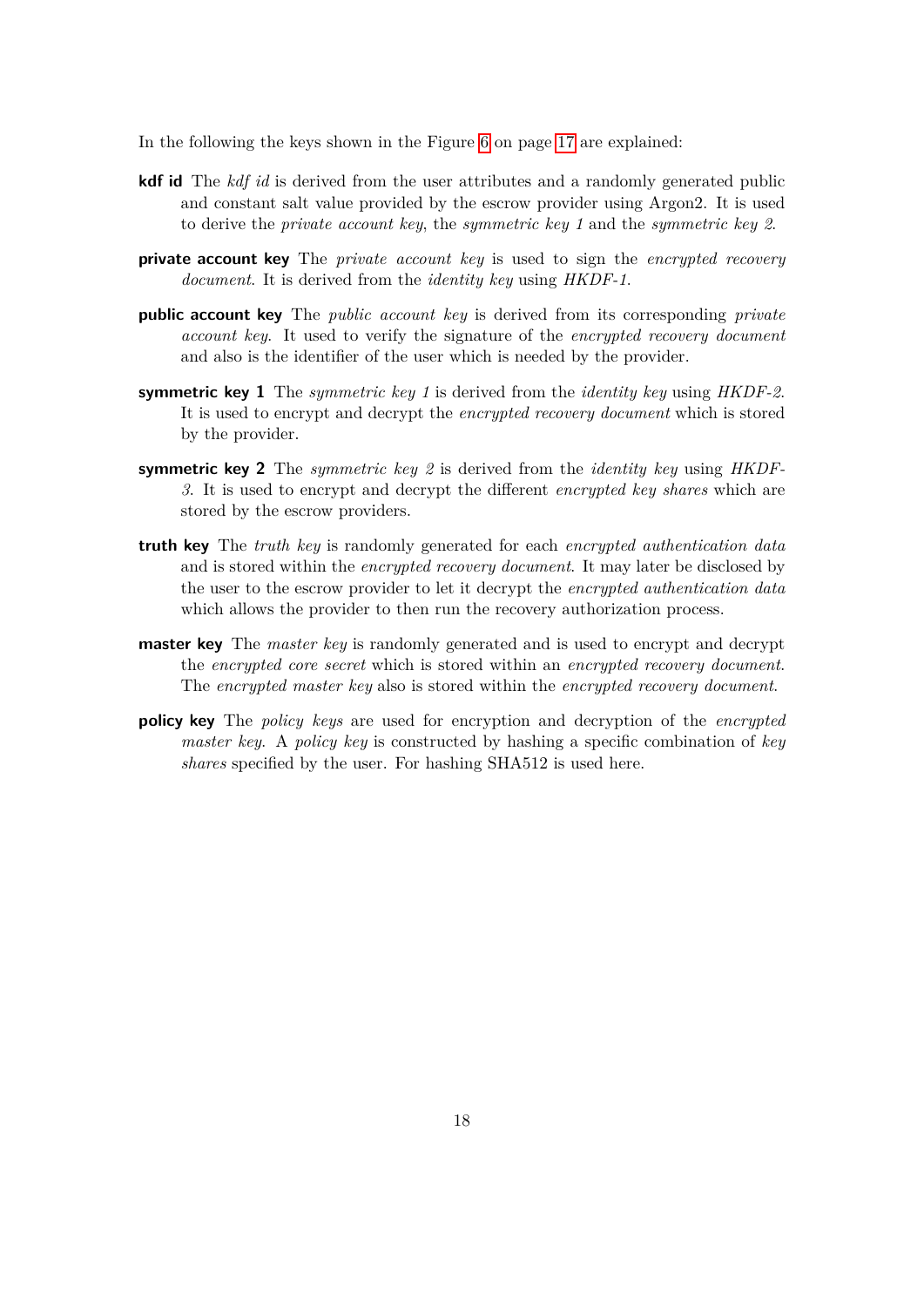![](_page_23_Figure_0.jpeg)

<span id="page-23-1"></span>Figure 7: Key generation for signing of encrypted "Truth" data in Anastasis

- In the following the keys shown in the Figure [7](#page-23-1) on page [19](#page-23-1) are explained:
- **truth seed** Clients generate a random *truth seed* for each truth which is stored in the encrypted recovery document.
- **private truth key** *Private keys* are derived per truth upload. They are used to sign the uploaded data. This way, the escrow provider can later prove that they preserved the data correctly. We use EdDSA [\[38\]](#page-81-9) for the signatures.
- **public truth key** *Public keys* are used to identify the truth in the provider's database. Providers only store the first truth upload with a valid signature. Changes to truth are thus not possible, clients must create a fresh seed for every upload.

#### <span id="page-23-0"></span>**4.2. Adversary model**

The adversary model of Anastasis has two types of adversaries: *weak adversaries* which do not know the user's identifier (the *kdf id*), and *strong adversaries* which somehow do know a user's identifier. Against weak adversaries, the system guarantees full confidentiality, except for a provider-specific public account key which links certain requests from the same user, and the data necessary for authentication. The latter is only disclosed to the providers when the user requests key recovery. Weak adversaries cannot break confidentiality even if all escrow providers are part of a conspiracy of weak adversaries. For strong adversaries, breaking confidentiality of the core secret still requires that a sufficient subset of the Anastasis escrow providers must have colluded with the strong adversary. The user can specify a set of policies which determine which Anastasis escrow providers would need to collude to break confidentiality. These policies also set the bar for the user to recover their core secret.

Anastasis providers are also not individually trusted to provide availability or authenticity. Users can specify multiple policies, and satisfying any one of the policies would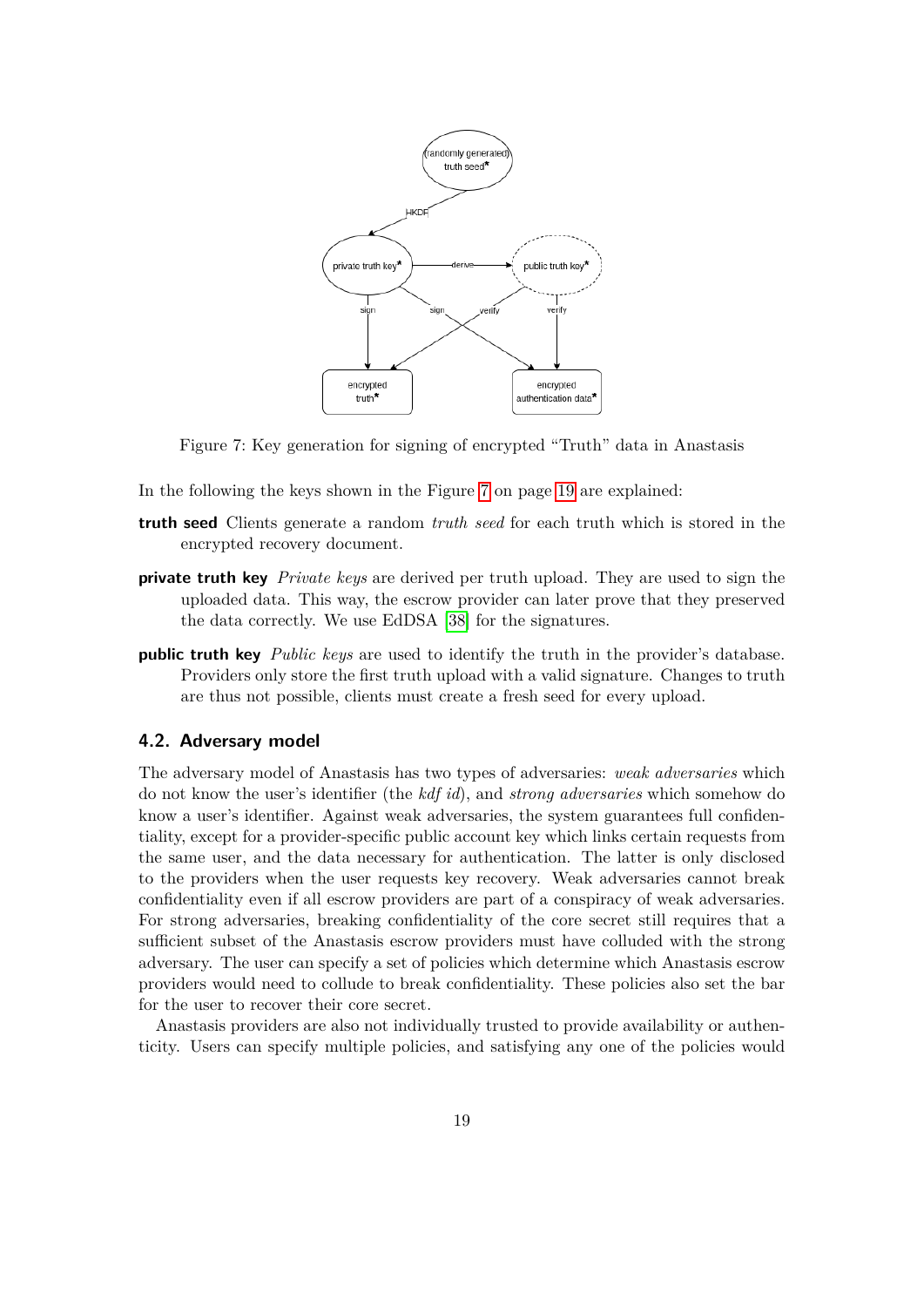allow them to recover their core secret assuming the subset of providers specified in the policy is available (and preserved the authenticity of the data). As clients sign their uploads, they can verify the authenticity of the data returned by checking the signatures. Only strong adversaries are able to forge signatures, so they could create fraudulent recovery documents and/or key shares resulting in invalid restored core secrets. However, because uploads are never destructive, strong adversaries can only succeed in breaking availability if they collude with a subset of escrow providers that are present in all policies selected by the user.

Thus, users can improve confidentiality by having many different escrow providers in their policies, and improve availability by having many policies with few escrow providers. Anastasis does not resolve this trade-off, but allows users to make individual choices and gives them agility with respect to the parties whom they offer their trust, resulting in trust agility [\[37\]](#page-81-8).

#### <span id="page-24-0"></span>**4.3. Encryption of the core secret**

The *core secret* of the user is (AES) [\[39\]](#page-81-10) encrypted using a symmetric *master key*. Recovering the master key requires the user to satisfy a *policy*. Policies specify a set of escrow methods, each of which leads the user to a *key share*. Combining those key shares (by hashing) allows the user to obtain a policy key, which can be used to decrypt the master key. There can be many policies, satisfying any of these will allow the user to recover the master key.

Which escrow methods are combined into which policies and which providers are involved can be different for each user. As users are unlikely to remember all the details, Anastasis needs a way to remember the specific configuration a user made.

This process description is provided in a *recovery document*.

#### <span id="page-24-1"></span>**4.4. The recovery document**

A *recovery document* includes all the information a user needs to recover access to their core secret. It primarily identifies a set of *encrypted key shares* which have been entrusted to different Anastasis providers. For each key share, the recovery document specifies the respective Anastasis provider and also prescribes the *authentication method*, which specifies how the user should convince the Anastasis server that they are authorized to retreive the encrypted key share. Authentication methods can for example include SMS-based verification, video-identification or a security question.

For each authentication method, specific Anastasis providers are separately provided (see Section [4.8\)](#page-30-0) with the associated *encrypted key share* and (separately encrypted) *authentication data*. Anastasis operators may learn the authentication data during the recovery process to authenticate the user. Examples for authentication data would be a phone number (for SMS), a picture of the user (for video identification), or the (hash of) a security answer. A strong adversary is assumed to be able to learn the authentication data, while weak adversaries must not (except if they are the provider and then they may learn it only during key recovery).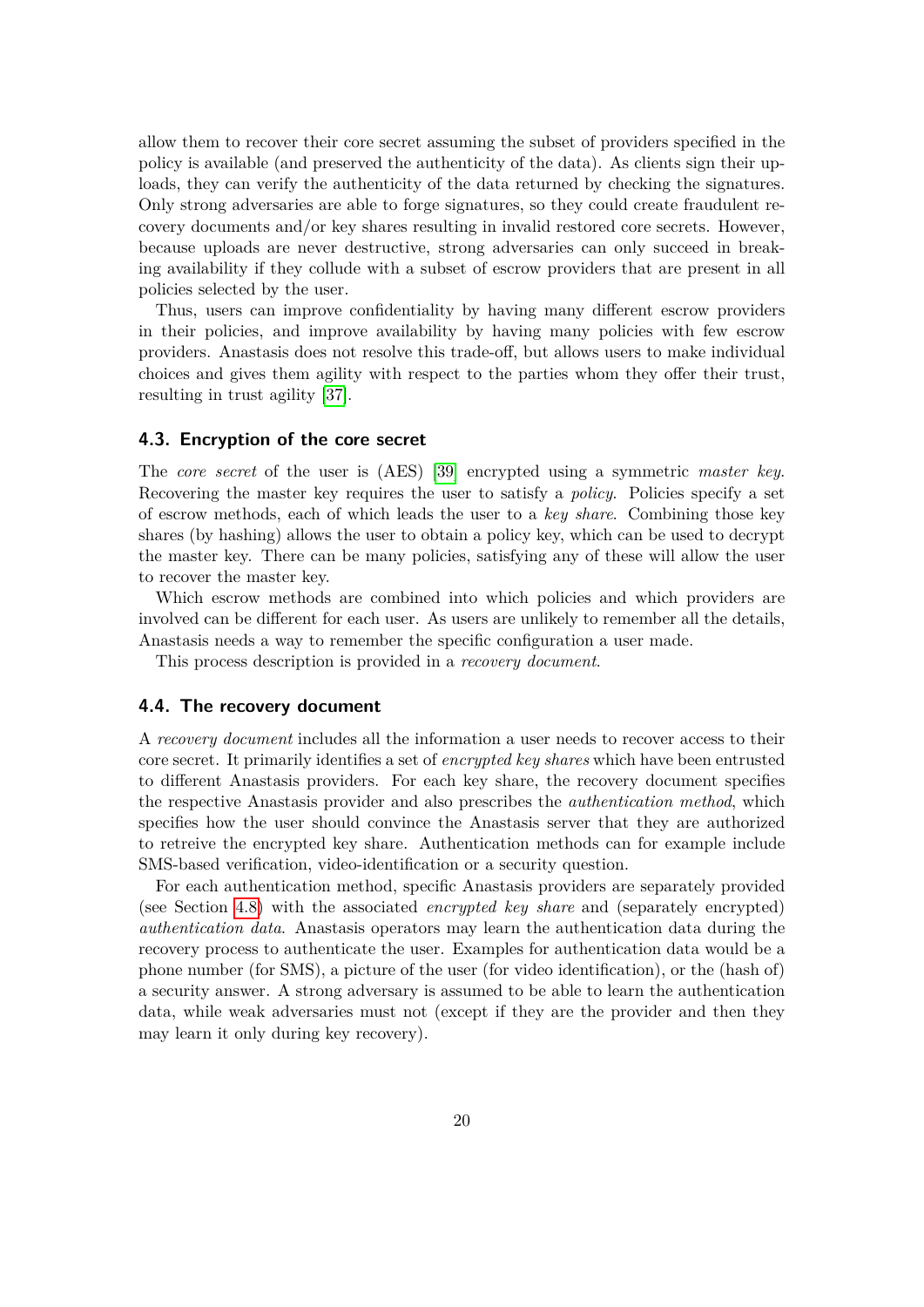The recovery document also specifies *policies*, which describe the combination(s) of the key shares (and thus authentication processes) that would suffice to obtain access to the core secret. For example, a policy could say that the authentication methods "*A* and *B*" suffice, and a second policy may permit "*A* and *C*". A different user may choose to use the policy that "*A* and *B* and *C*" are all required. Anastasis imposes no limit on the number of policies in a recovery document, or the set of providers or authentication methods involved in guarding a user's secret.

Weak adversaries must not be able to deduce information about a user's recovery document (except for meta data such as its length or approximate creation time, which may be exposed to an adversary which monitors the user's network traffic or operates an escrow provider).

### <span id="page-25-0"></span>**4.5. Identity-derived encryption**

To start, a user provides their private (alas not really secret), unique and unforgettable user attributes as a seed to identify their account. For example, this could be a social security number together with their full name. Specifics may depend on the cultural context, in this document we will simply refer to this information as the *user attributes*.

For each Anastasis provider, a *kdf id* key is derived from the user's attributes and a provider salt using Argon2 [\[20\]](#page-80-6), a computationally expensive cryptographic hash function. Using an expensive hash algorithm is assumed to make it harder for a weak adversary to determine user attributes by brute force guessing. The salt ensures that the keys for the same user cannot be easily correlated across the various Anastasis servers. However, it is assumed that a strong adversary performing a targeted attack can compute the *kdf id*s.

The listing in Figure [8](#page-26-0) provides pseudo-code for the computation of the *kdf id*. The inputs are:

**attributes** The personal attributes provided by the user.

**server** salt The salt from the Anastasis provider.

**keysize** The desired output size of the KDF, here 32 bytes.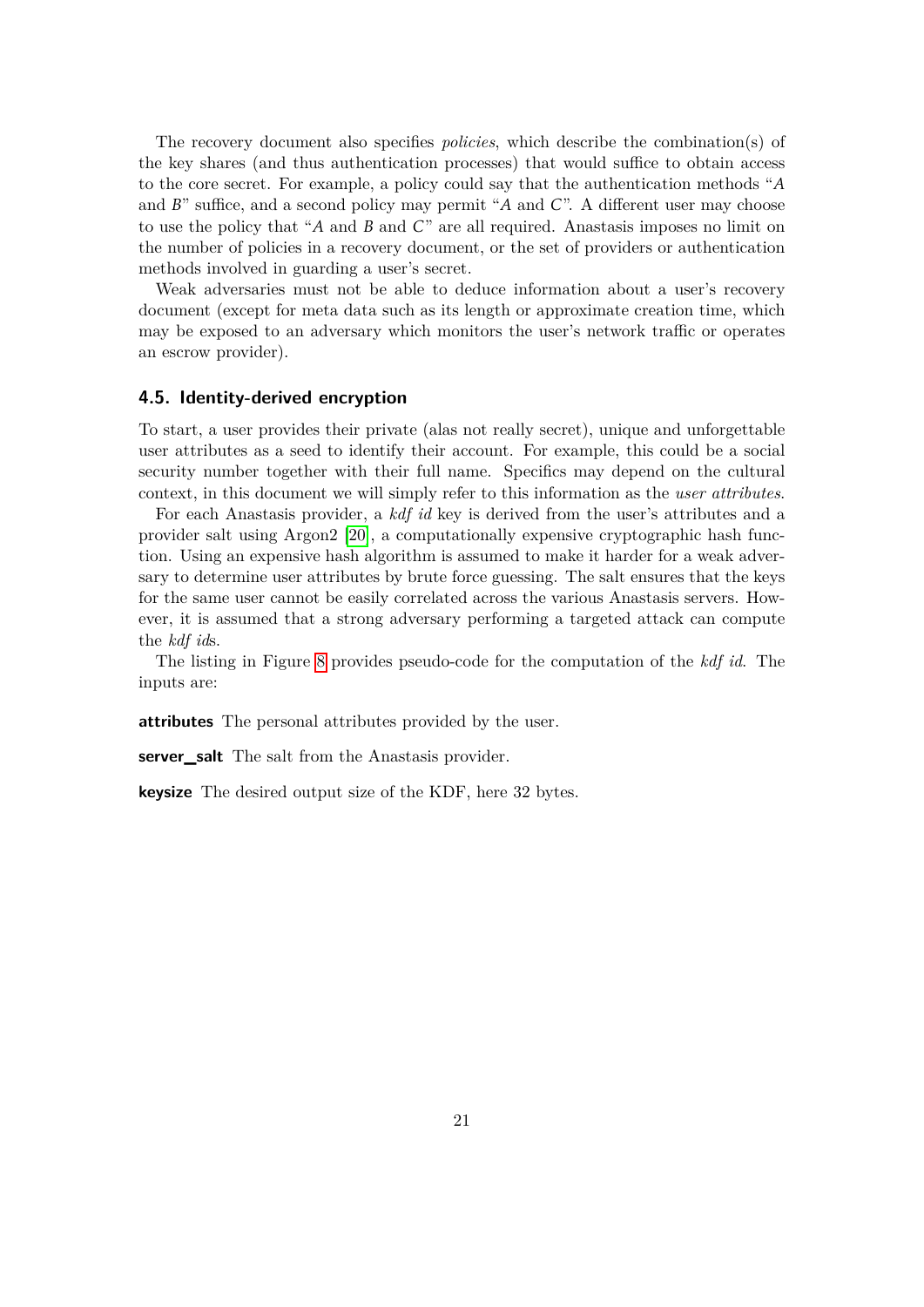```
user_identifier_derive (attributes , server_salt , keysize)
{
 kdf_id = Argon2(attributes , server_salt , keysize)
 return kdf_id
}
```
<span id="page-26-0"></span>Figure 8: The user's attributes are hashed with Argon2, to provide a kdf\_id which will be used to derive other keys later. The hash must also be made over the respective provider's server\_salt. This ensures that the kdf\_id is different on each server. The use of Argon2 and the respective server\_salt are intended to make it difficult to brute-force kdf\_id values and help protect user's privacy. Also this ensures that the kdf\_ids on every server differs. However, we do not assume that the identifier or the kdf\_id cannot be determined by an adversary performing a targeted attack, as a user's identifier is likely to always be known to state actors and may likely also be available to other actors.

Anastasis derives symmetric key material — but not the master secret — from the *kdf id* using different HKDFs [\[17\]](#page-80-3).

When confidential data — such as the recovery document or the truth — is uploaded to an Anastasis server, the respective payload is encrypted using AES-GCM with the respective symmetric key and initialization vector derived key material as shown in Figure [6](#page-21-0) and a high-entropy nonce. The nonce and the GCM tag are prepended to the ciphertext before being uploaded to the Anastasis server. This is done whenever confidential data is stored with the server, so both for encrypted authentication data (/truth uploads) and encrypted recovery documents (/policy uploads).

To ensure that the key derivation for the encryption of the recovery document differs fundamentally from that of an individual key share, we use different salts for different types of operations ("erd" and "eks" respectively):

```
encryption_key_create (kdf_id , salt , nonce)
{
iv, key = HKDF (kdf_id, nonce, salt, keysize + ivsize)
return iv ,key
}
```
**HKDF()** The HKDF-function uses to phases: First we use HMAC-SHA512 for the extraction phase, then HMAC-SHA256 is used for expansion phase.

**kdf\_id** Hashed identifier.

**keysize** Size of the AES symmetric key, here 32 bytes.

**ivsize** Size of the AES GCM IV, here 12 bytes.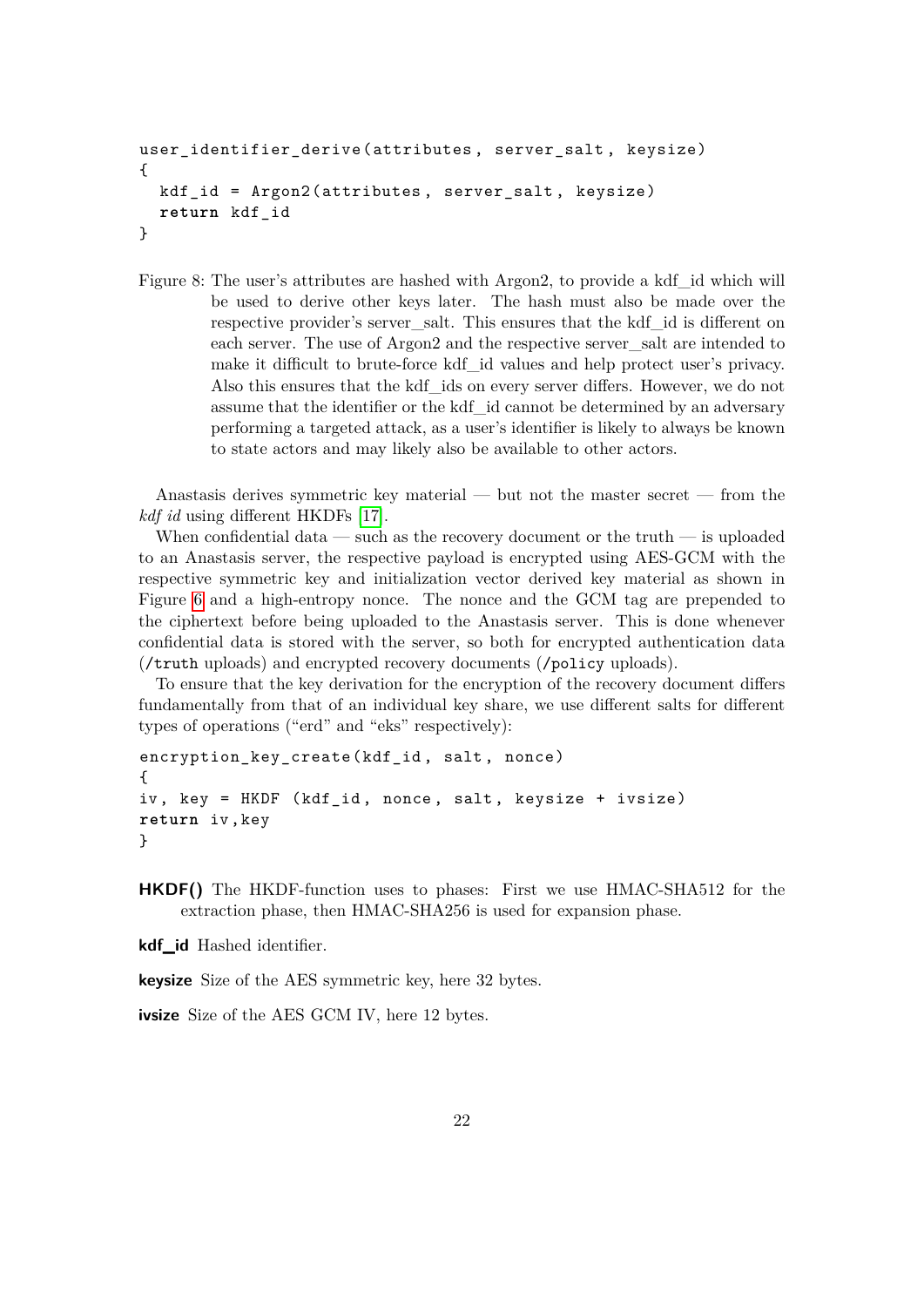**nonce** 32-byte nonce, must never match "ver" (which it cannot as the length is different). Of course, we must avoid key reuse. So, we must use different nonces to get different keys and ivs (see below).

**key** Symmetric key which is later used to encrypt the documents with AES256-GCM.

**iv** IV which will be used for AES-GCM.

```
encrypt(kdf_id, data, salt)
{
nonce = generate_random_bytes (32)
iv, key = encryption key create (kdf id, salt, nonce)
encrypted data, aes gcm tag = AES256 GCM (data, iv, key)
encrypted_data = nonce + aes_gcm_tag + encrypted_data
return encrypted_data
}
key_share_encrypt (kdf_id , key_share )
{
encrypted_key_share = encrypt(kdf_id , key_share , "eks")
return encrypted_key_share
}
recovery_document_encrypt (kdf_id , recovery_document )
{
encrypted_recovery_document =
encrypt(kdf_id , recovery_document , "erd")
return encrypted_recovery_document
}
```
- **encrypted\_recovery\_document** The encrypted recovery document which contains the authentication methods, policies and the encrypted core secret.
- **encrypted\_key\_share** The encrypted key\_share which the escrow provider must release upon successful authentication.
- **nonce** Nonce which is used to generate keys and ivs which are used for the encryption. The nonce must contain either eks or erd.
- **encrypted\_data** The encrypted data contains the either a recovery document or a key share which was encrypted and the nonce and the aes\_gcm\_tag. To be able to decrypt it the first 32 Bytes are the nonce and the next 12 Bytes are the aes\_gcm\_tag.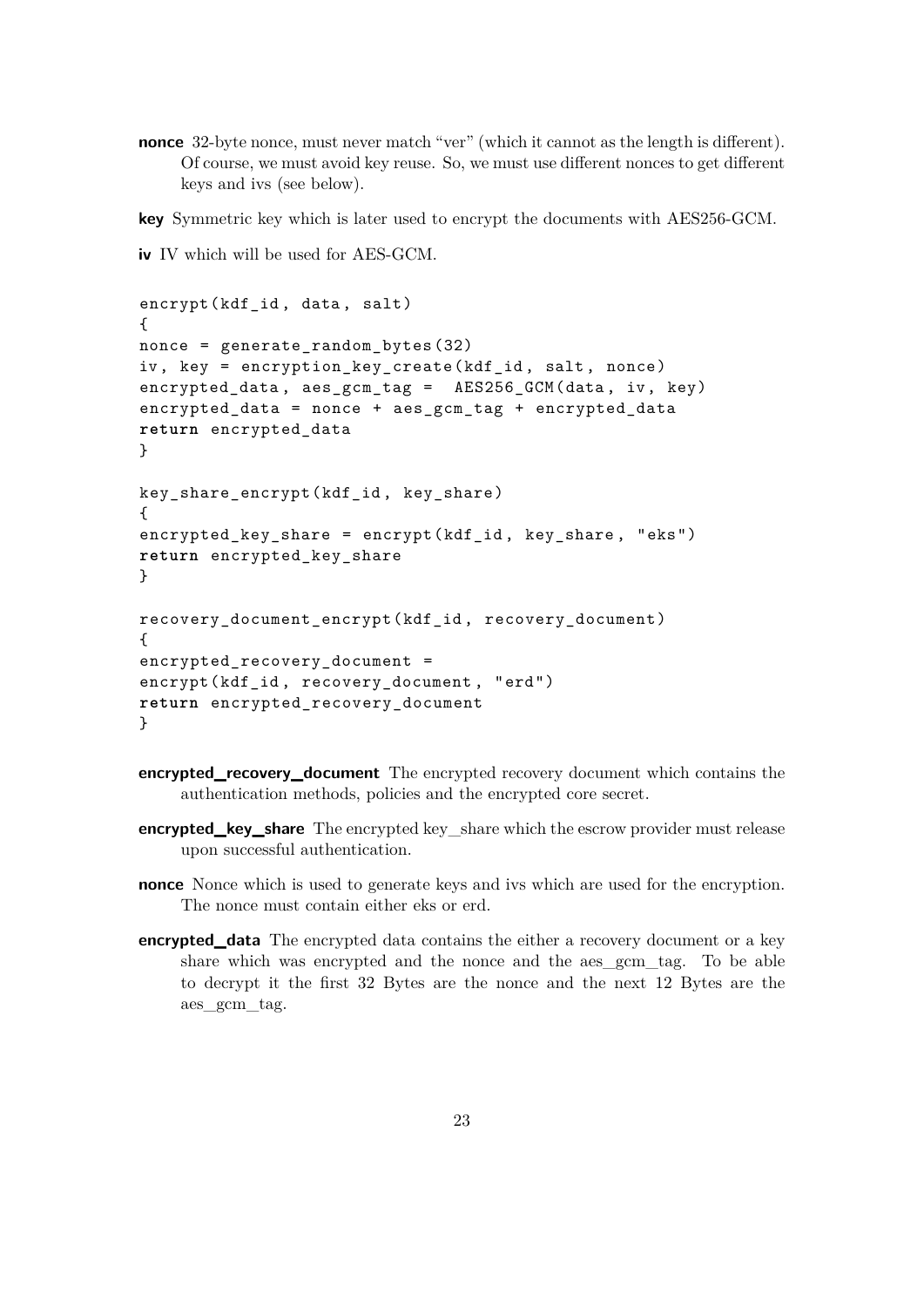#### <span id="page-28-0"></span>**4.6. Authenticity of recovery documents**

/policy/ requests are used to upload new encrypted recovery documents. For users to authorize /policy operations, we need an account key pair. Thus, in addition to the symmetric keys, an EdDSA-based *account key* is derived from the *kdf id* (see Figure [6\)](#page-21-0) and used to identify the "account" of the user at each Anastasis server. EdDSA public keys are always points on Curve25519 and represented using the standard 256-bit Ed25519 compact format. The binary representation is converted to Crockford Base32 when transmitted inside JSON or as part of URLs in the RESTful API of Anastasis (see Section [5.2\)](#page-33-0). EdDSA signatures are also provided in Crockford Base32-encoding and transmitted using the HTTP header Anastasis-Account-Signature. Encrypted recovery documents are stored using the public account key as the identifier.

As the account keys are derived from the *kdf id* — which strong adversaries are assumed to know —, we cannot assure that the corresponding private account key is truly secret. Thus, policy operations must never be destructive: A strong adversary can derive the private key and access (and with the *kdf id* also decrypt) the user's recovery document (but not the core secret!), and also upload a new version of the encrypted recovery document. However, because uploads are not destructive, even a strong adversary cannot delete an existing version and thus cannot break availability.

For the generation of the private key we use the *kdf id* as the entropy source, hash it to derive a base secret which will then be processed to fit the requirements for EdDSA private keys. From the private key we can then generate the corresponding public key. Here, the string "ver" is used for the salt value for the HKDF to ensure that the result differs from other cases where we hash *kdf id*:

```
eddsa_keys_create (kdf_id , salt , keysize)
{
  ver_secret = HKDF(kdf_id , salt , keysize)
  eddsa_priv = eddsa_d_to_a ( ver_secret )
  eddsa_pub = get_eddsa_pub ( eddsa_priv )
  return eddsa_priv , eddsa_pub
}
```
- **HKDF()** The HKDF-function uses to phases: First we use HMAC-SHA512 for the extraction phase, then HMAC-SHA256 is used for expansion phase.
- **kdf\_id** Hashed identifier.
- salt Is used that different keys are generated, the salt here is "ver".
- **key\_size** Size of the output, here 32 bytes.
- **ver\_secret** Derived key from the kdf\_id, serves as intermediate step for the generation of the private key.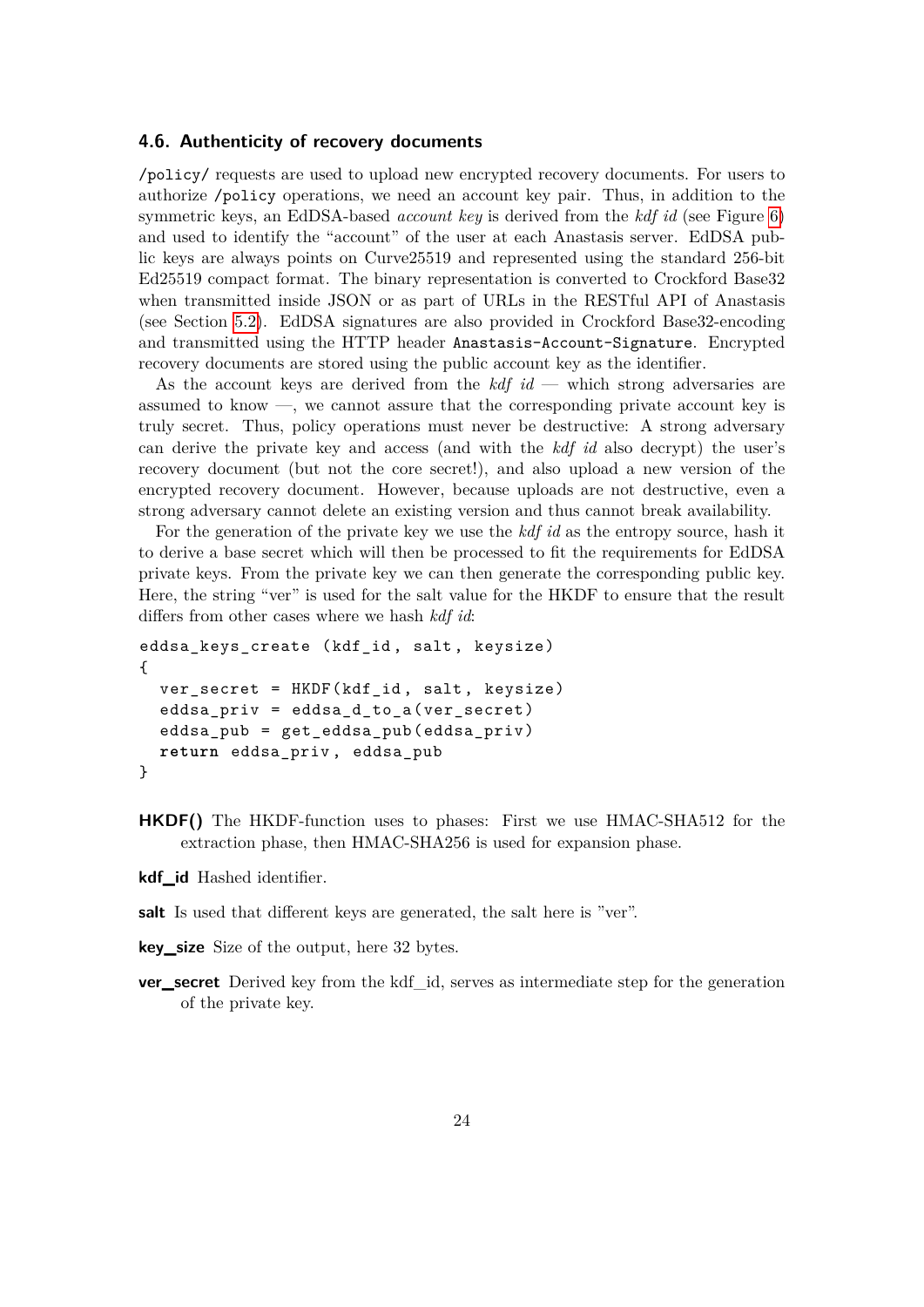**eddsa\_d\_to\_a()** Function which converts the ver\_key to a valid EdDSA private key. Specifically, assuming the value eddsa\_priv is in a 32-byte array "digest", the function clears and sets certain bits as follows:

```
digest [0] = (digest [0] & 0x7f) | 0x40;digest [31] &= 0xf8;
```
**eddsa\_priv** The generated EdDSA private key.

**eddsa\_pub** The generated EdDSA public key.

#### <span id="page-29-0"></span>**4.7. Account signatures**

The EdDSA account keys are used to sign the encrypted recovery document sent from the client to the server.

```
(anastasis -account - signature ) = eddsa_sign (h_body , eddsa_priv )
ver res =eddsa_verifiy (h_body, anastasis-account-signature, eddsa_pub)
```
**anastasis-account-signature** Signature over the SHA-512 hash of the body using the purpose code TALER\_SIGNATURE\_ANASTASIS\_POLICY\_UPLOAD (1400) (see GNUnet EdDSA signature API for the use of purpose).

**h\_body** The hashed body.

**ver\_res** A Boolean value. True: Signature verification passed, False: Signature verification failed.

When requesting /policy downloads, the client must also provide a signature:

```
(anastasis -account - signature ) = eddsa_sign (version , eddsa_priv )
ver res =eddsa_verifiy (version , anastasis -account -signature , eddsa_pub )
```
**anastasis-account-signature** Signature over the SHA-512 hash of the body using the purpose code TALER\_SIGNATURE\_ANASTASIS\_POLICY\_DOWNLOAD (1401) (see GNUnet EdDSA signature API for the use of purpose).

**version** The version requested as a 64-bit integer, for the "latest version".

**ver\_res** A Boolean value. True: Signature verification passed, False: Signature verification failed.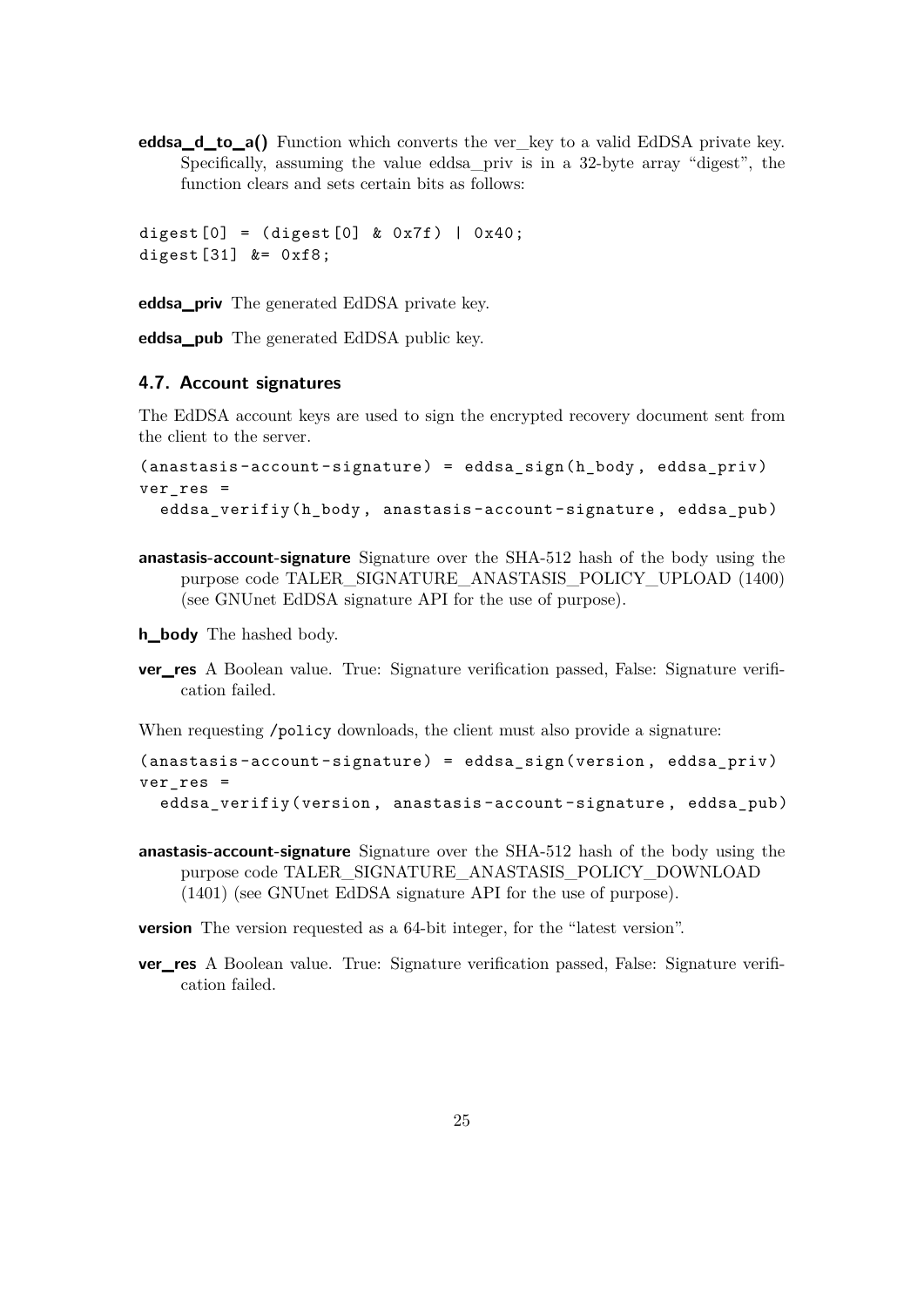#### <span id="page-30-0"></span>**4.8. Authenticity of truth**

/truth/ requests are used to upload encrypted authentication data and encrypted key shares to an Anastasis escrow service. As an additional layer of protection, an Anastasis escrow service cannot link truth data to policy data, except maybe by observing the timing of the requests.

Anastasis uses EdDSA-based *truth key*s to identify truth objects. For those, the truth keys are derived from a *truth seed*, as show in Figure [7.](#page-23-1) The private truth key is used to authorize the truth upload. The signatures also authenticate the encrypted key shares returned from the Anastasis provider during recovery. The signature process for truth is analogous to that for accounts.

#### <span id="page-30-1"></span>**4.9. Availability considerations**

Anastasis considers two main threats against availability. First, the Anastasis server operators must be protected against denial-of-service attacks where an adversary attempts to exhaust operator's resources. The API protects against these attacks by allowing operators to set fees for expensive operations. Furthermore, all data stored comes with an expiration logic, so an attacker cannot force servers to store data indefinitely.

A second availability issue arises from strong adversaries that may be able to compute the account keys of some user. While we assume that such an adversary cannot successfuly authenticate against the truth, the account key does inherently enable these adversaries to upload a new policy for the account. This cannot be prevented, as the legitimate user must be able to set or change a policy using only the account key. To ensure that an adversary cannot exploit this, policy uploads first of all never delete existing policies, but merely create another version. This way, even if an adversary uploads a malicious policy, a user can still retrieve an older version of the policy to recover access to their data. This append-only storage for policies still leaves a strong adversary with the option of uploading many policies to exhaust the Anastasis server's capacity. We limit this attack by requiring a policy upload to include a reference to a payment identifier from a payment made by the user. Thus, a policy upload requires both knowledge of the identity and making a payment. This effectively prevents and adversary from using the append-only policy storage from exhausting Anastasis server capacity.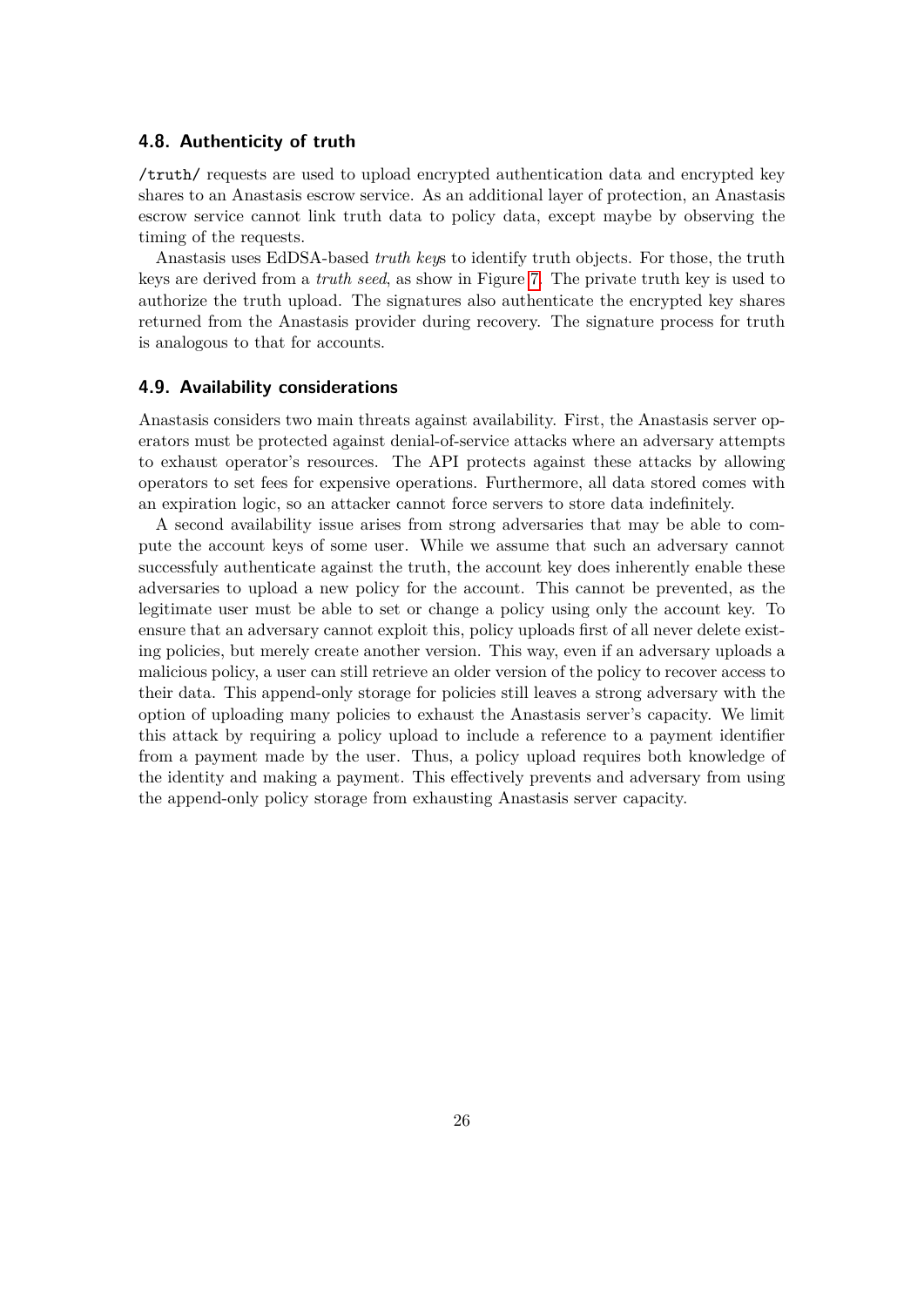## <span id="page-31-0"></span>**5. Implementation**

The Anastasis is written in C. We decided to use C because of the various dependencies, including cryptographic libraries. Especially, GNU Taler and Sync, which are working in concert with Anastasis, are also written in C. Using the same language makes integration and testing of Anastasis much easier.

The whole Anastasis application consists of multiple components. Figure [9](#page-31-1) gives an overview over all the components.

![](_page_31_Figure_3.jpeg)

<span id="page-31-1"></span>Figure 9: Secret split process

In the center is the core implementation of Anastasis. On the left are some of the planed authentication methods from the application. On the right side of the box are the core parts which are necessary to operate Anastasis commercially. These parts are anticipated for a production deployment, but not part of the implementation for this thesis.

At the bottom section are the external libraries used for the project. These libraries are presented in Section [5.6.](#page-50-0)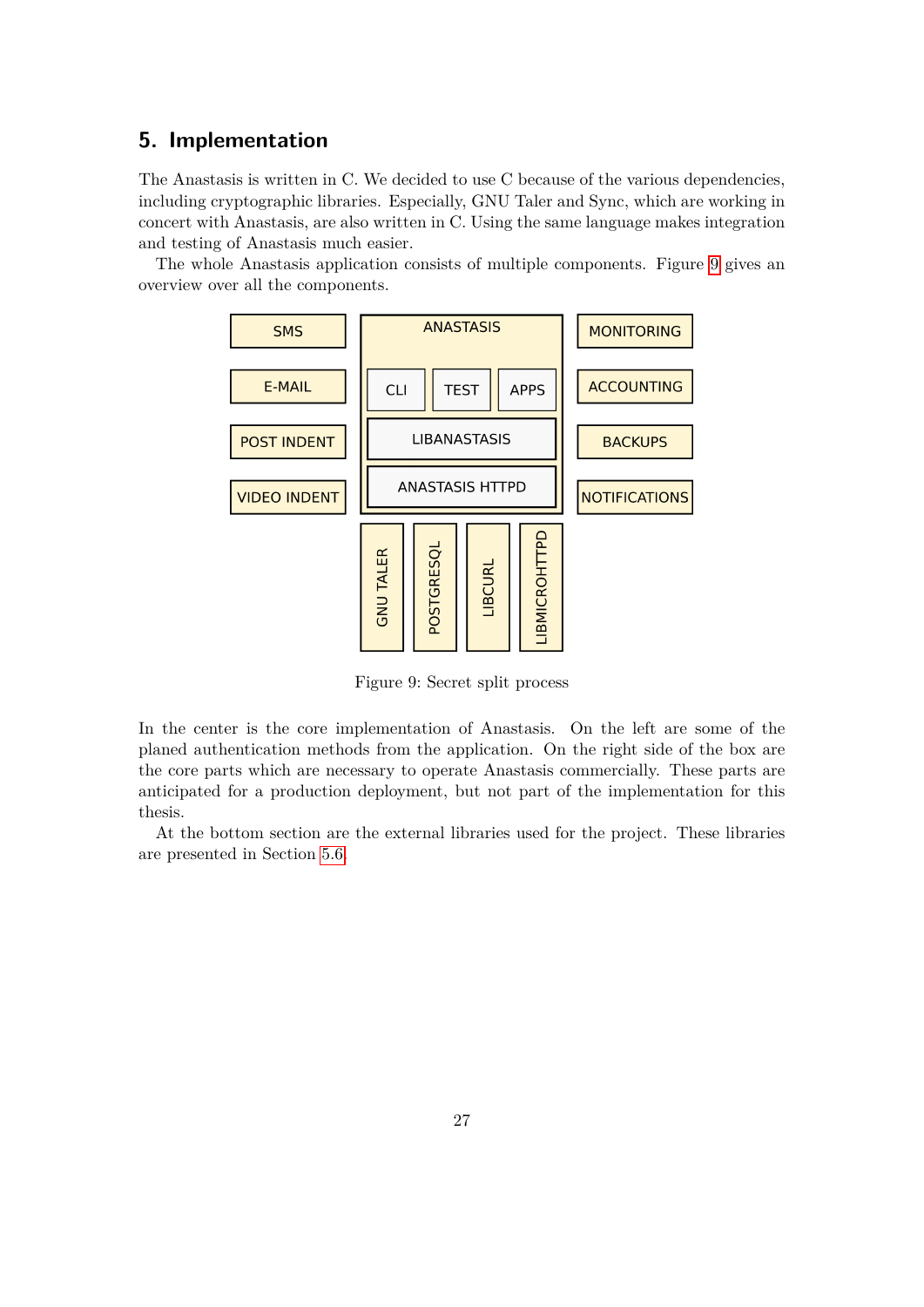#### <span id="page-32-0"></span>**5.1. System architecture**

This graphic shows the basic architecture of the Anastasis application. It shows a simplified flow of the application. The details of each component are explained later.

![](_page_32_Figure_2.jpeg)

<span id="page-32-1"></span>Figure 10: System design overview

- 1. The Anastasis CLI interacts with the Anastasis API. The Anastasis API is responsible for triggering interactions with the user, and also manages the interactions between the various client-side components.
- 2. After the user provided their unforgettable secret, the Crypto API derives the needed key material for the further communication. This is simplified, in reality the client would first need to download the server salt to generate the user keys. The crypto API is later also responsible for the decryption and encryption of the data, sent or received from the server.
- 3. The Service API is responsible for the communication with the Anastasis server. The Anastasis API sends the previously generated data and the user selected request to the service. The Service API is also responsible to handle the server's response to the request.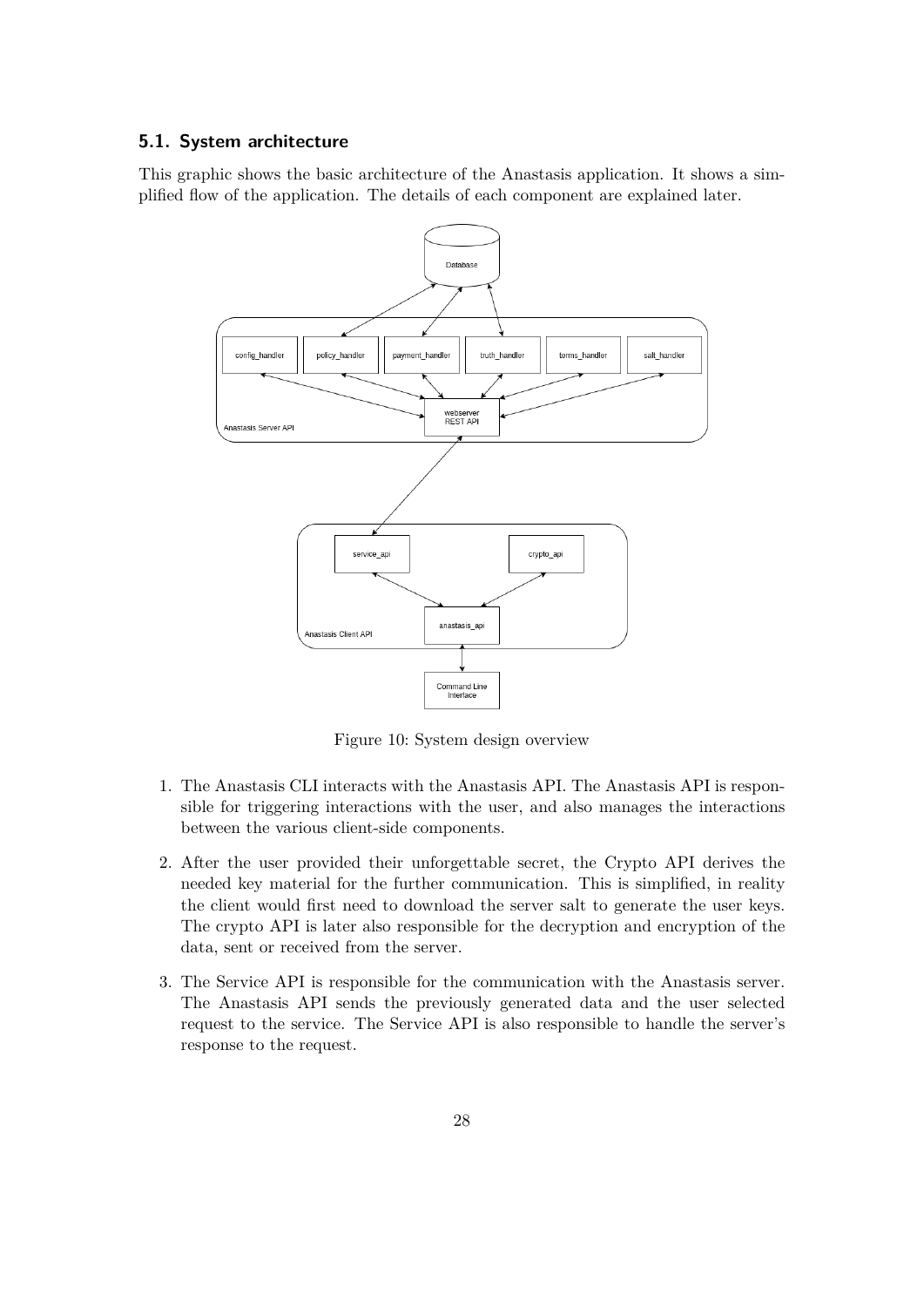- 4. The central webserver logic handles HTTP requests sent to it by the clients. It will dispatch requests to the corresponding handler. The webserver's core logic also returns the response and the status code of the operation to the client application.
- 5. Each REST endpoint of the Anastasis server is implemented by a specific handler. The handler prcesses the requests, typically by storing or looking up the requested data with the database. When the request is finished, the handler will send back the data or the status code to the webserver's core logic.

#### <span id="page-33-0"></span>**5.2. Server architecture**

The Anastasis server architecture consists of two components. A web server with a REST API and a PostgreSQL database. The structure of these two components is shown in Figure [11.](#page-33-1)

![](_page_33_Figure_4.jpeg)

<span id="page-33-1"></span>Figure 11: Anastasis server architecture

The webserver of Anastasis provides a RESTful API. For a detailed documentation of the REST API, see appendix [A.](#page-59-0)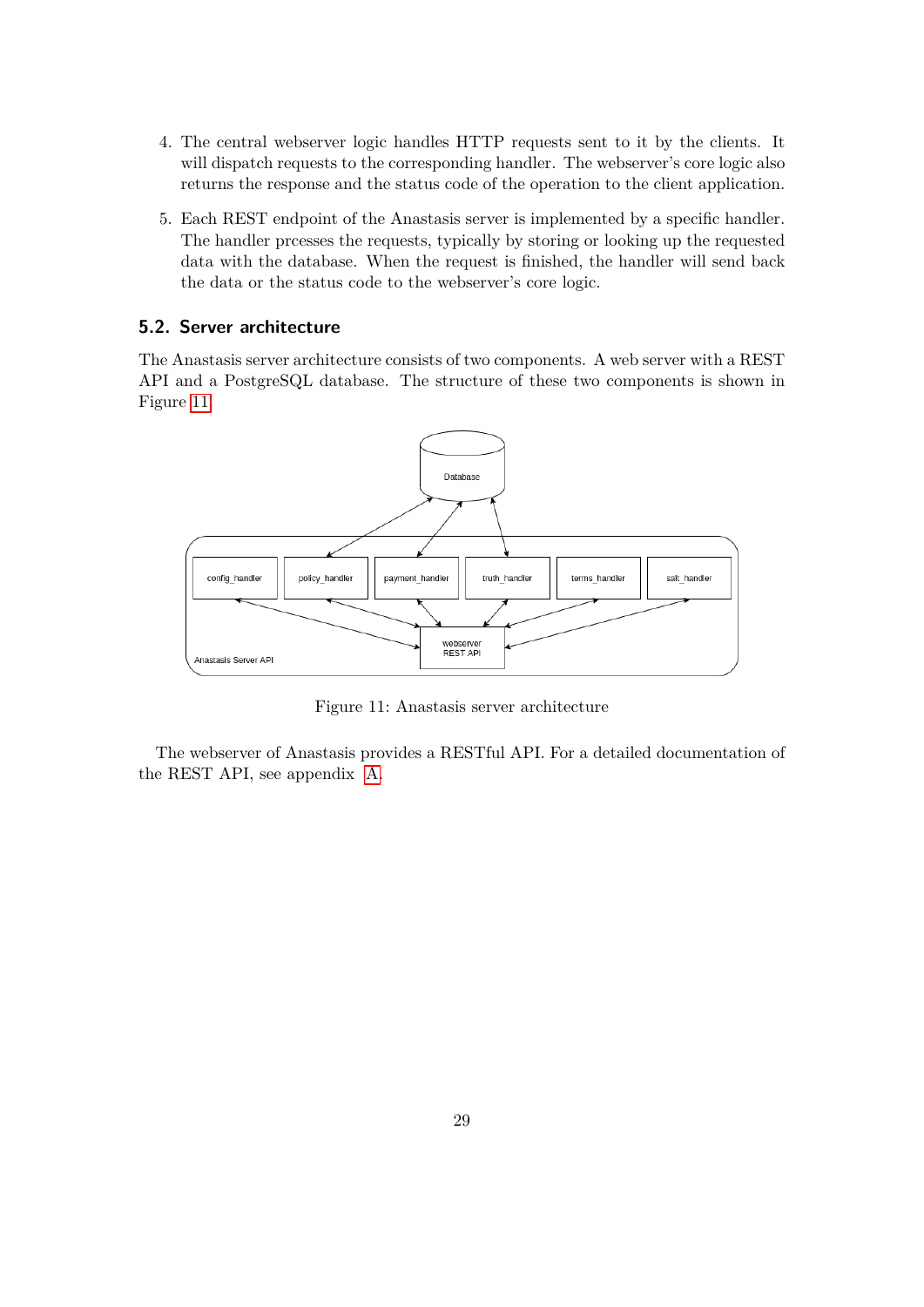#### <span id="page-34-0"></span>**5.2.1. Database**

The database schema of Anastasis is shown in Figure [12.](#page-34-1)

![](_page_34_Figure_2.jpeg)

<span id="page-34-1"></span>Figure 12: Anastasis database schema

The database schema consists of four main tables:

- The *Truth* table is responsible for storing the key shares and its authentication method. The key share and the authentication data are stored encrypted in the database. The authentication data is only decrypted during authentication. The key share is never decrypted for the server. This protects the privacy of the customer. Likewise, the user data is protected after a possible theft.
- The *User* table contains the identification of the user and an expiration timestamp. This timestamp is a subscription period. This timestamp is updated after each payment the user makes. Users for whom the subscription has expired are periodically deleted.
- The *Payments* table contains the details of a payment from a user. The payment is used either for the post-counter or the subscription. The post-counter is decremented after each upload of a recovery document. The user can only upload the recovery document if the provided payment contains a post-counter which is at least 1. Through this measure we can prevent people from maliciously filling our database.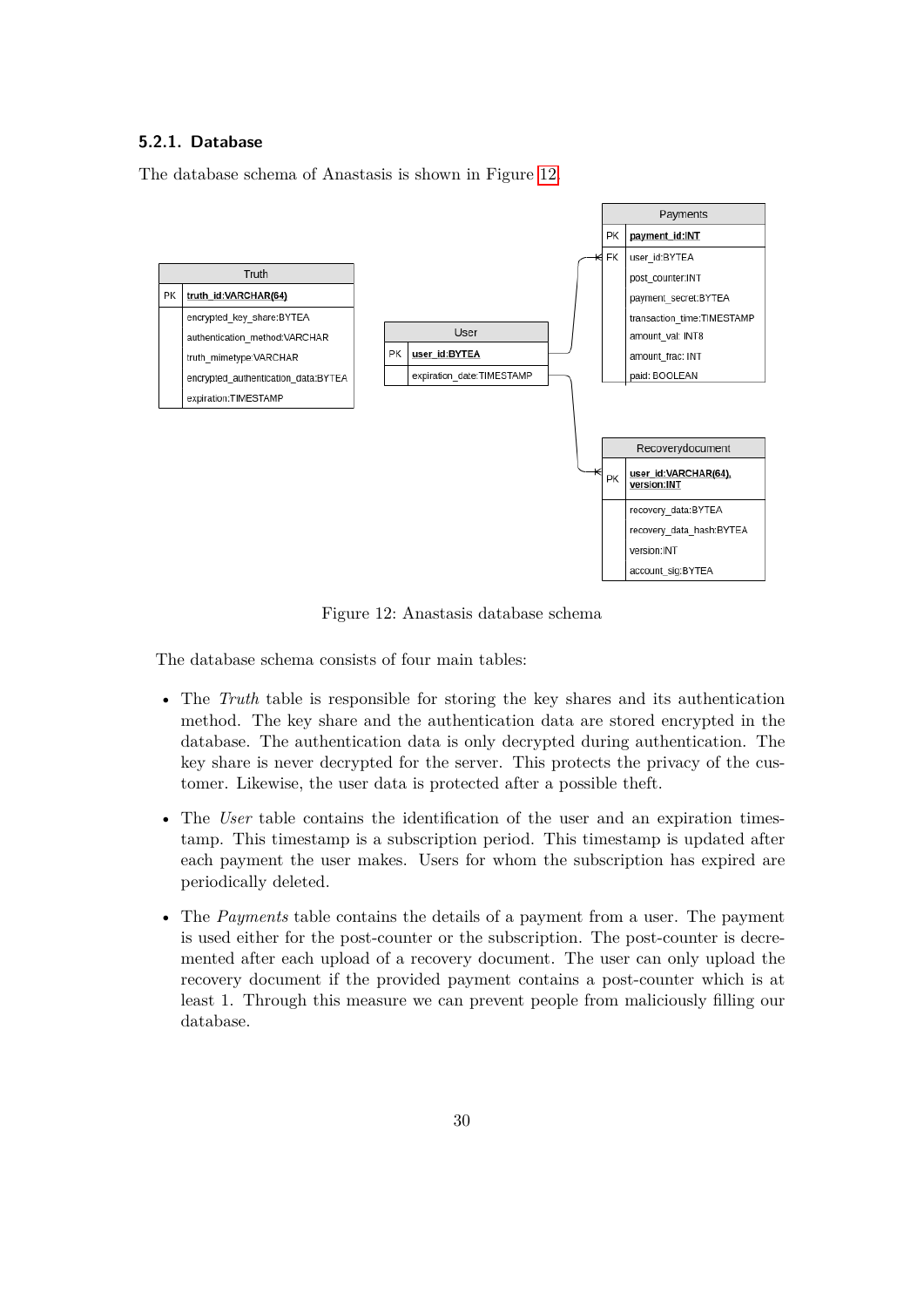• The *Recoverydocument* table contains the recovery information. The recovery document is stored encrypted in the database. This offers better protection, as explained earlier for the Truth table. Each recovery document record also contains a version, a hash of the recovery document and a signature. The version attribute allows the user to lookup a specific version of the document. The hash is used to check if the user uploads a duplicate of the document. The signature attests the integrity of the recovery data.

#### <span id="page-35-0"></span>**5.2.2. Authentication methods**

This section describes an overview over the different possible authentication methods for Anastasis. In our implementation only the secure question is implemented. The other methods are just explained how they would be implemented.

In all cases, the authentication process begins by the user decrypting their (encrypted) recovery document, which contains a list of Anastasis providers, associated authentication methods, truth\_seeds and associated truth encryption keys. The recovery process than varies slightly depending on the authentication method.

**SMS (sms)** The user tells the server with a request that they wants to authorize key recovery (via GET /truth/\$TRUTH\_PUB), providing a way to decrypt the truth with the phone number. The server will then generate a \$PIN and send it via an SMS provider to the stored number in the truth object. The client then must send another request with the sent \$PIN (via GET /truth/\$TRUTH\_PUB?response=\$PIN). The server can now check if the two PINs match. Upon success, the server returns the encrypted key share.

**Video identification (vid)** This method allows the user to identify via video-call. Since the respective images must be passed on to the video identification service in the event of password recovery, it must be ensured that no further information about the user can be derived from them. Hence, the user's client software must try to delete metadata that could result in accidental information leakage about the user from the image before encrypting and uploading it to the Anastasis provider.

For recovery, the user must first send a request to server that they wants to authorize recovery (GET /truth/\$TRUTH\_PUB). The Anastasis provider will then decrypt the user's image and send a request with a \$TOKEN to a video authentication provider that a user wants to authenticate, and respond to the user with a link to a video conference. The video authentication provider then checks via video conference that the user in the image is the same that they have on the video link. Upon success, the video provider releases the \$TOKEN to the user. The client then must send another request with the \$TOKEN (via GET /truth/\$TRUTH\_PUB?response=\$TOKEN). The Anastasis provider checks that the tokens match, and upon success returns the encrypted key share.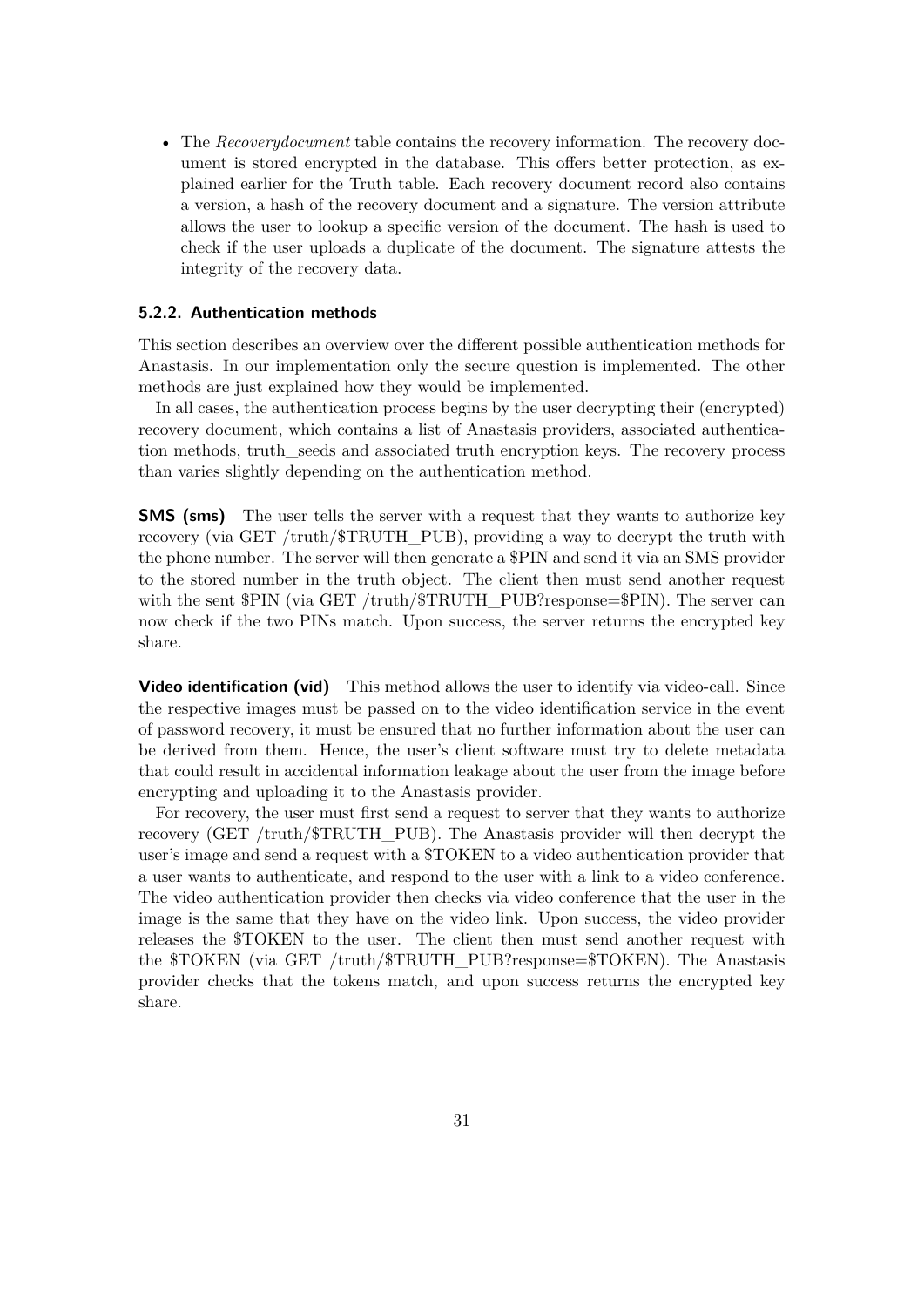**Post identification (post)** The user tells the Anastasis provider with a request that they want to authenticate using Post identification (GET /truth/\$TRUTH\_PUB). The Anastasis provider uses the request to decrypt the user's truth to determine the user's postal address, and sends them letter containing a \$PIN. Upon receiving the letter, the client then has to send another request with the \$PIN (GET /truth/\$TRUTH\_PUB?response=\$PIN). The server can now check if the two PINs match. Upon success the server will release the encrypted key share.

**Security question (qa)** The user provided Anastasis with a secure question and a (normalized) answer. The secure question becomes part of the encrypted recovery document, and is never disclosed to weak adversaries, even during recovery. The encrypted truth on the server only contains a (salted) hash of the answer. The Anastasis provider cannot learn the plaintext answer. Because of the salt, and it cannot mount a confirmation attack either.

If the user wants to recover the key share from the server, they must provide the (salted) hash of the answer to the security question (via GET /truth/\$TRUTH\_PUB?response=\$HASH). The server then checks if the stored and the provided hash match. Upon success the server responds with the encrypted key share.

#### **5.3. Client architecture**

The Anastasis client architecture consists of two main components. A client API which communicates with the server and a command line application which interacts with the user. The structure of these two components is shown in Figure [13.](#page-36-0)



<span id="page-36-0"></span>Figure 13: Anastasis client architecture

The Anastasis client implementation includes three distinctive APIs: a *Crypto API* which provides the different cryptographic functions, a *Service API* which sends the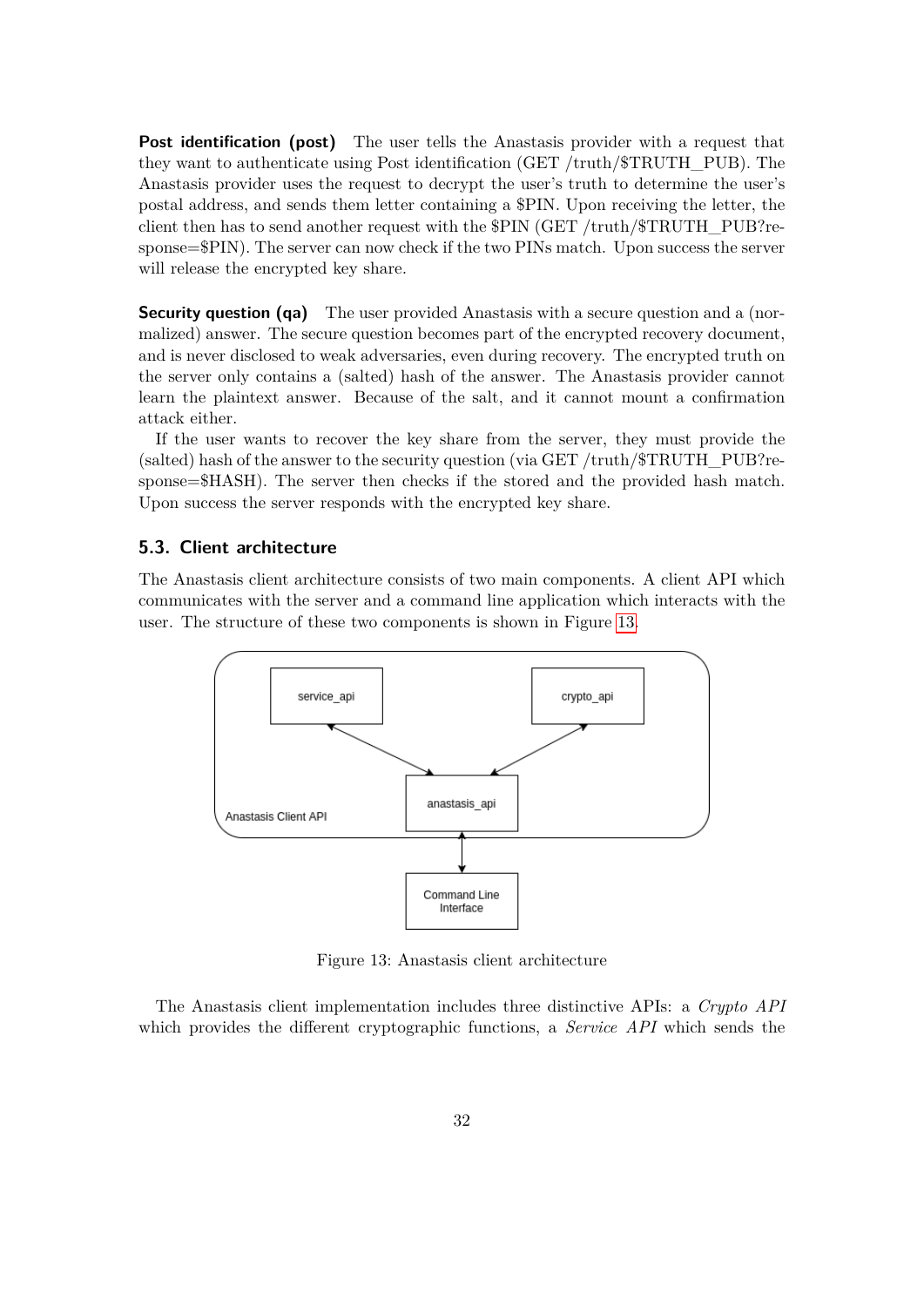request to the server and the *Client API* which manages the main data structures and provides an abstraction for the application.

### **5.3.1. Crypto API**

The most important data structures in the crypto API are the following:

• The kdf id is a hash code which was generated with Argon2. The entropy source is the user's unforgettable secret. The kdf\_id is used to create various key's, for more details see Chapter [4.](#page-20-0)

```
struct kdf_id
{
  Hashcode; //512- bit
}
```
• The account private key is used to sign the data and check the signature later. It is a 256-bit EdDSA private key. It is generated with the kdf\_id as entropy source.

```
struct account private key
{
  eddsa_private_key ;
}
```
• The account public key is used as the user identification on the different providers. It is generated from the private\_key.

```
struct account_public_key
{
  eddsa public key;
}
```
• The truth key is a randomly generated AES-256 GCM key. It is used to encrypt the user specifiy data in the truth object.

```
struct truth_key
{
  key; //256- bit
}
```
• The truth seed is a randomly generated nonce with a size of 32 Bytes. It is used to derive a truth\_private\_key and is stored within an encrypted recovery document.

```
struct truth_seed
{
  nonce; //256- bit
}
```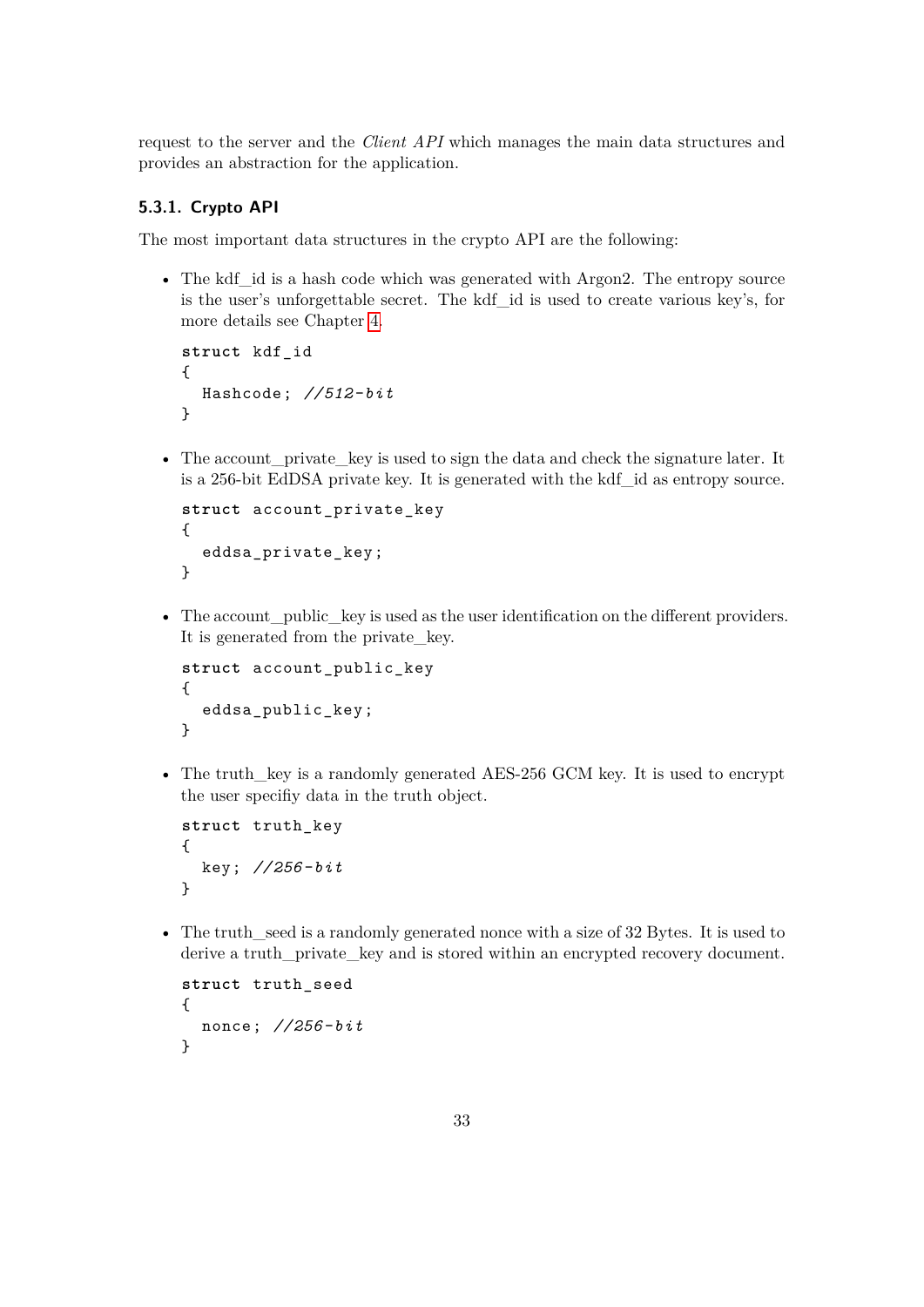• The truth private key is used to sign the encrypted key share and the encrypted authentication data. It is a 256-bit EdDSA private key. It is generated with the truth seed as entropy source.

```
struct truth_private_key
{
   eddsa_private_key ;
}
```
The truth public key is used as the user identification on the different providers in case of uploaded truths. It is generated from the truth private key.

```
struct truth public key
{
  eddsa_public_key ;
}
```
• Anastasis needs different symmetric keys to encrypt data for example, the recovery document. These symmetric keys are all 256-bit large hashcodes. These symmetric keys are generated through the key routine defined in Implementation Key usage.

```
struct symmetric_key
{
  hashcode; //256- bit
}
```
• Each policy has a separate policy\_key. The key is used to encrypt the master key. The policy key is also a AES-256 GCM key. It is generated through the combination of a set of key\_shares.

```
struct policy_key
{
  hashcode; //256- bit
}
```
• Every truth object contains a key\_share. A key\_share is a 256-bit random generated bit sequence.

```
struct key_share
{
  hashcode; //256- bit
}
```
• Before every encryption a random 256-bit large nonce is generated. This gives the encryption algorithm a random factor.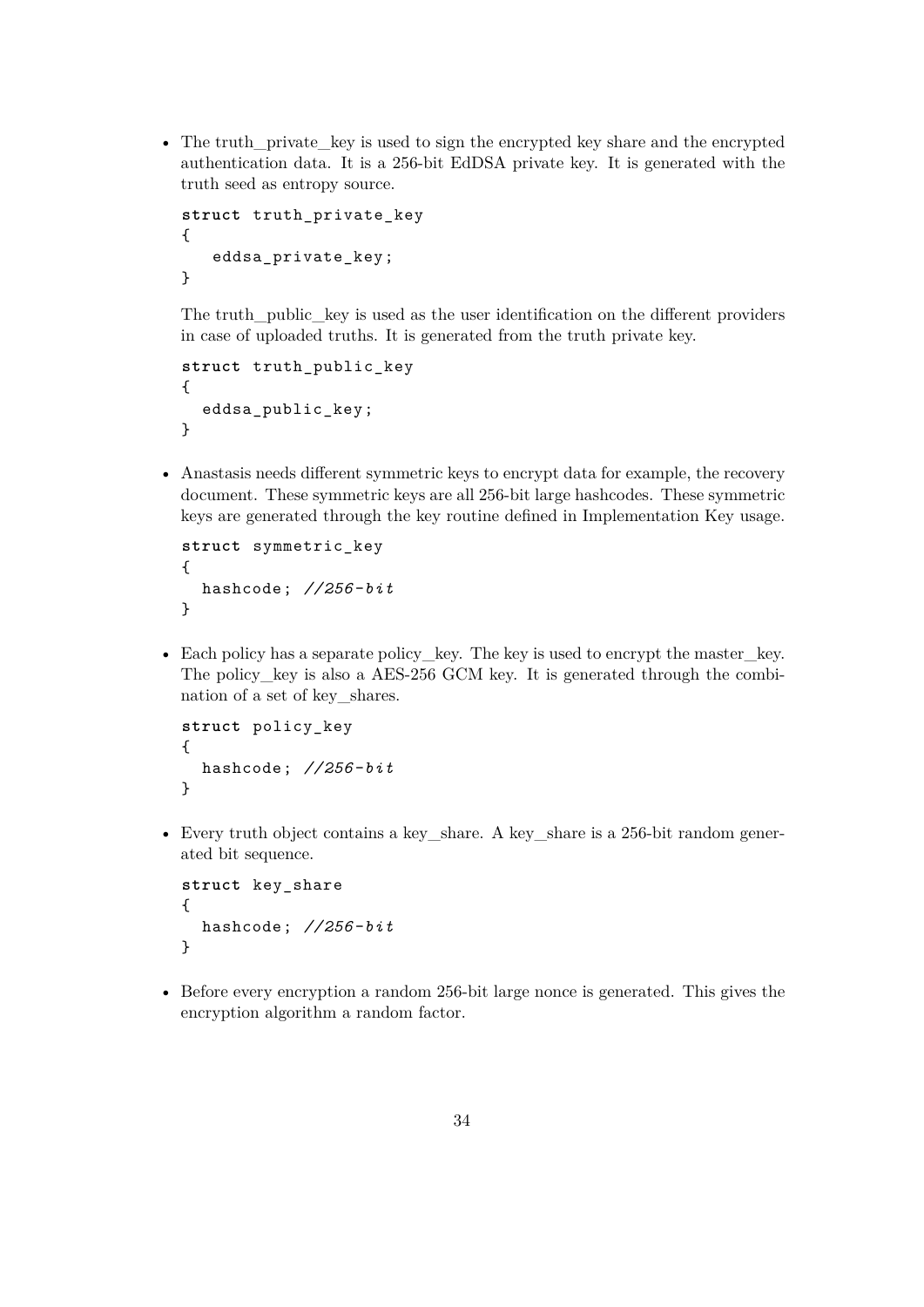```
struct nonce
{
  hashcode; //256- bit
}
```
• To use AES-256 GCM an IV must be generated. It is generated with an HKDF over a salt the kdf\_id and a symmetric key.

```
struct iv
{
  hashcode; //128- bit
}
```
• The aes tag is generated after each encryption, it is later used to check the integrity of the data.

```
struct aes_tag
{
  hashcode; //128- bit
}
```
The functions of the crypto API basically provide the canonical set of cryptographic operations (hash, encrypt, decrypt, etc.) over these basic data structures.

### **5.3.2. Client API**

The most important data structures in the client API are the following:

• The secret share data structure is used to upload a new recovery document.

```
struct secret_share
{
  kdf_id;
  last_etag ;
  policies;
  core_secret ;
}
```
- **–** kdf\_id: is used to compute the account public and private key. The hash is 512bit large.
- **–** last\_etag: this hash is sent with the recovery document. The server will check the hash if the document on the server is the same. This prevents unnecessary uploads. The hash is 512-bit large.
- **–** policies: is a list of all generated policies the user wants to combine into a recovery document.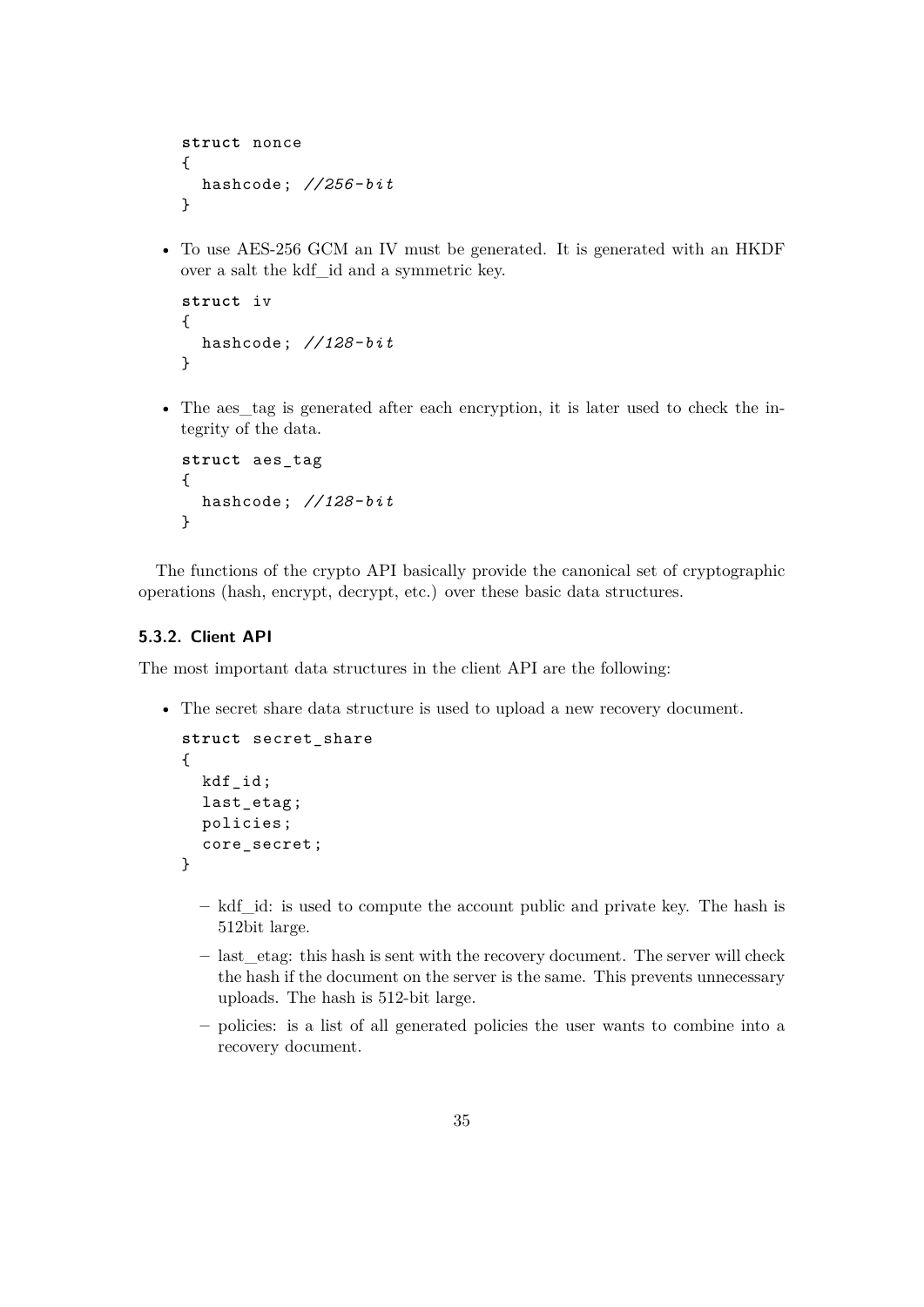- **–** core\_secret: is the user provided core secret. This is just a binary blob so Anastasis does not have a restriction for the user secret. This could be a for example a private key or a password the user wants to backup.
- The recovery information data structure holds a recovery document. It is downloaded within the recovery process and stored inside a recovery data structure.

```
struct recovery_information
{
  struct decryptption_policies ;
  struct challenges ;
  version;
  salt;
}
```
- **–** decryption\_policies: holds all available policies within the downloaded recovery document.
- **–** challenges: holds all available authentication methods within the recovery document.
- **–** version: the version of the downloaded recovery document is stored here.
- **–** salt: this is the salt used for the generation of the policy keys. The salt is a 512-bit value.
- The recovery data structure is generated at the start of a secret recovery. It contains all available policies and lists which challenges are solved. Through this struct the client can check if a policy was solved completely.

```
struct recovery
{
  kdf_id;
  version;
  provider url:
  salt;
  solved_challenges ;
  struct recovery_information ;
}
```
- **–** kdf\_id: is used to compute the account public and private key. The hash is 512bit large.
- **–** version: hold the user desired version he wishes to download. This can be null then the client downloads the latest version.
- **–** provider\_url: the client will download the recovery document from this provider url.
- **–** salt: this is the salt of the provider specified in provider\_url.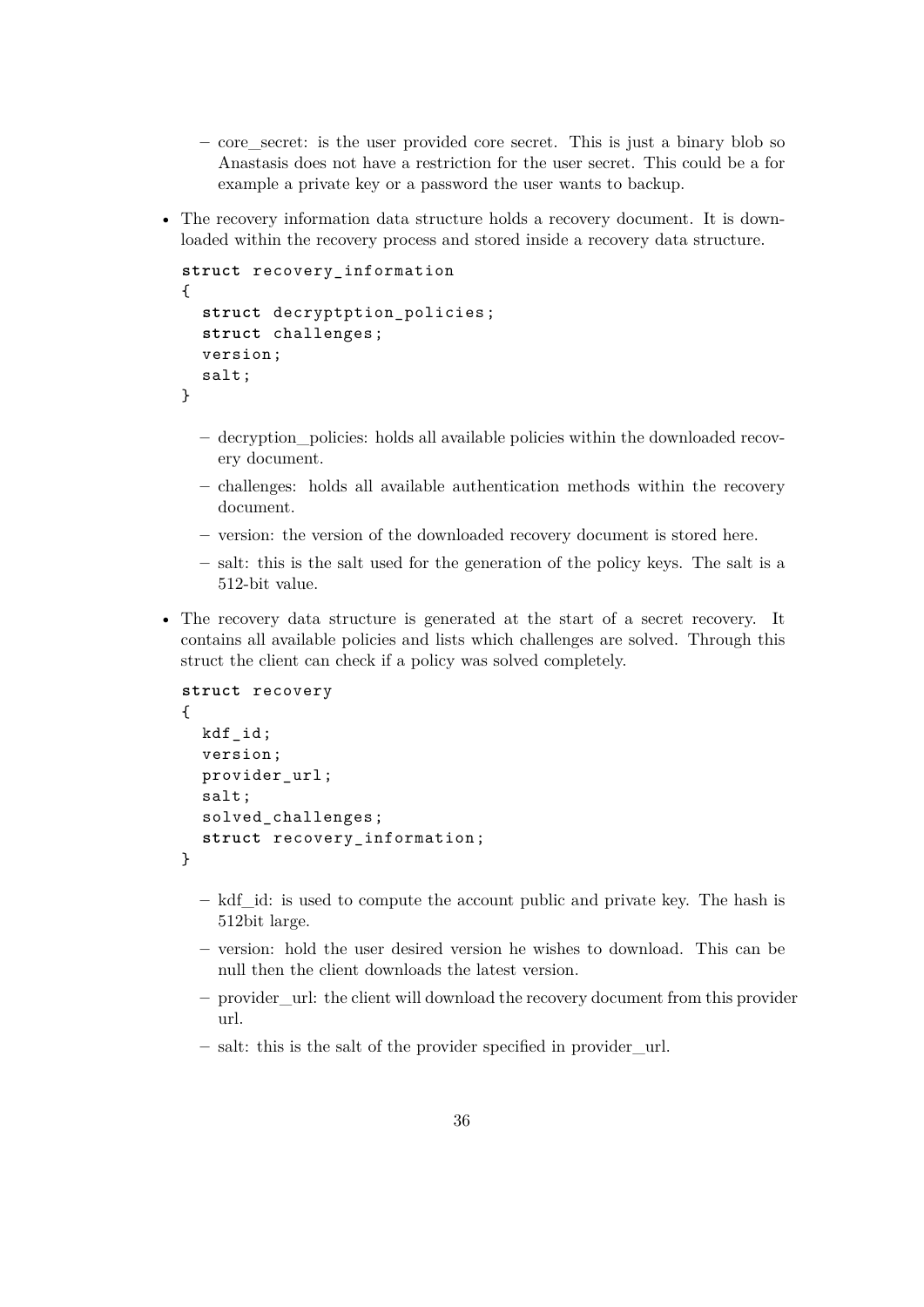- **–** solved\_challenges: this is a list of all solved challenges. This list is updated after each successful authentication. This allows the client to check if a policy is solved.
- **–** recovery\_information: as previously mentioned this data structure holds the downloaded recover document to process within the recovery
- A truth data structure is used to upload a new authentication method to a provider. It is identified by the TRUTH\_PUB which the user creates through a HKDF over the truth\_seed. The truth data structure is only used for the secret share process and not for the recovery.

```
struct truth
{
  truth_seed ;
  method;
  mime_type ;
  encrypted_truth ;
  encrypted_key_share ;
}
```
- **–** truth\_seed: the truth\_seed is the identification of the truth object. It is used as entropy source to generate the TRUTH\_PUB, which later identificates the truth object. The truth objects are not linked to the user. A list of these truth\_seeds are stored inside the recovery document, with this the user data is more anonymous.
- **–** method: this defines which method the user chose to configure, for example SMS, email, secure question.
- **–** mime\_type: this defines in which format the truth was safed, for example jpeg, png, txt, json.
- **–** encrypted\_truth: the encrypted truth holds the authentication specific data. It holds for example the hashed answer and the question. It is encrypted with the specific truth\_key which is stored inside the recovery\_document.
- **–** encrypted\_key\_share: this is the key\_share protected by this truth. It is encrypted with a key which was derived with the kdf\_id of the user. The server will later send this key share to the user upon successful authentication.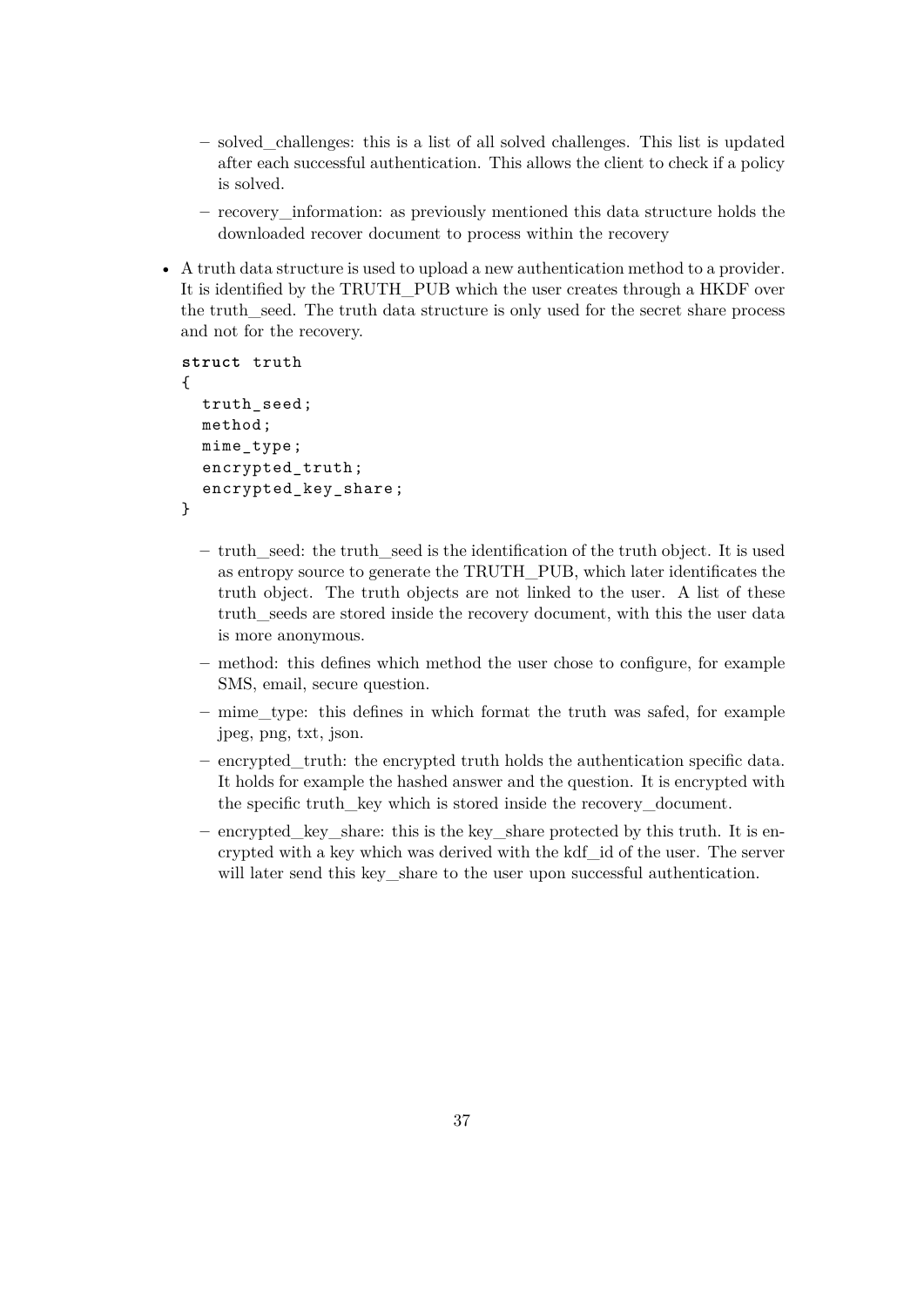• The policy data structure is used to create new policies to combine them into the recovery document. The policy data structure is only used for the secret share process.

```
struct policy
{
 truths;
 policy_key ;
 salt;
}
```
- **–** truths: every policy has a set of truths which need to be solved to recover the policy\_key
- **–** policy\_key: the policy\_key is created through the combination of the different key\_shares within each of the truth objects. It is later used to encrypt the master key.
- **–** salt: defines the salt used to create the policy\_key.
- The decryption\_policy data structure is used in the recovery process. It has slightly different values as the policy structure.

```
struct decryption_policy
{
  truth_seeds ;
  encrypted_master_key ;
  salt;
}
```
- **–** truth\_seeds: is a list of truth\_seeds which need to be solved to recreate the policy key. Each truth\_seed has a corresponding challenge.
- **–** encrypted\_master\_key: holds an encrypted version of the master\_key which was used to encrypt the core secret. In every policy lies the same master\_key which was encrypted by the specific policy\_key.
- **–** salt: defines the salt which was used to create this policy\_key.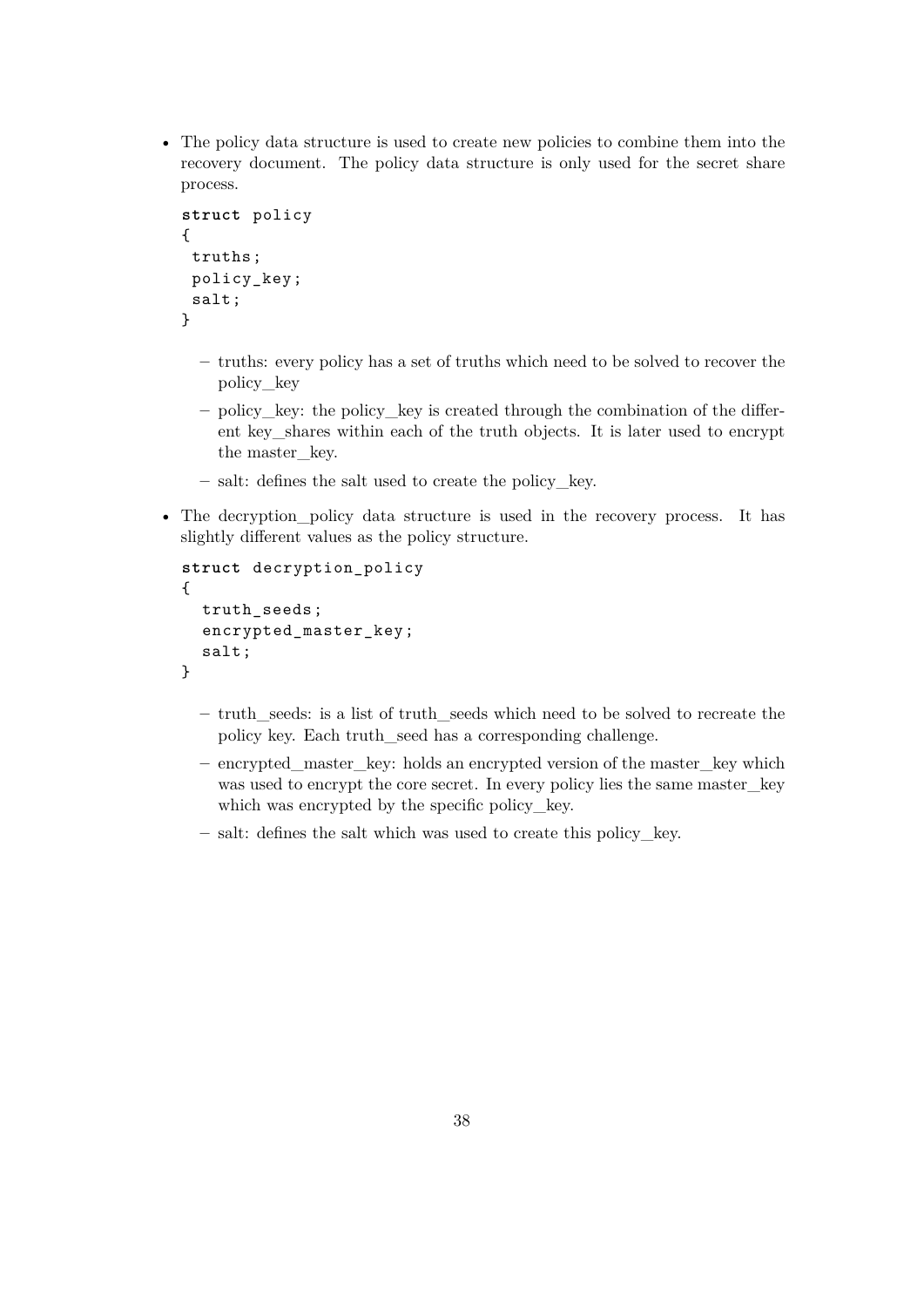• The challenge data structure is used for the several key—share lookups. We named the process of authentication on the providers as challenges. It has slightly different variables as the truth data structure.

```
struct challenge
{
  truth seed;
  url;
  truth_key ;
  method;
  key_share ;
  instructions ;
}
```
- **–** truth\_seed: Entropy source to generate the TRUTH\_PUB, which identifies the challenge on the server.
- **–** url: defines the provider URL on which the truth was stored.
- **–** truth\_key: this key is sent to the server within the authentication procedure. The server can decrypt the truth with this key to start the authentication.
- **–** method: defines the method of this challenge, for example email, SMS, secure question.
- **–** key\_share: After each successful authentication the key\_share which was sent by the server will be saved within this variable. It is later used to recreate a policy\_key.
- **–** instructions: this contains a string with the instructions for the user. This could for example be:" What is your favourite colour?" or" An SMS was sent to the number +41...... please provide the pin".

The functions of the client API basically provide a way to backup a core secret by providing user's identity attributes, the secret and constructing the policies, as well as a way to recover a core secred by providing the user's identity attributes and then satisfying the authentication challenges.

## **5.3.3. Service API**

The service API is responsible for sending the requests to the REST API of the server. The client has implemented functions for every endpoint. For more details see REST API documentation in appendix [A.](#page-59-0)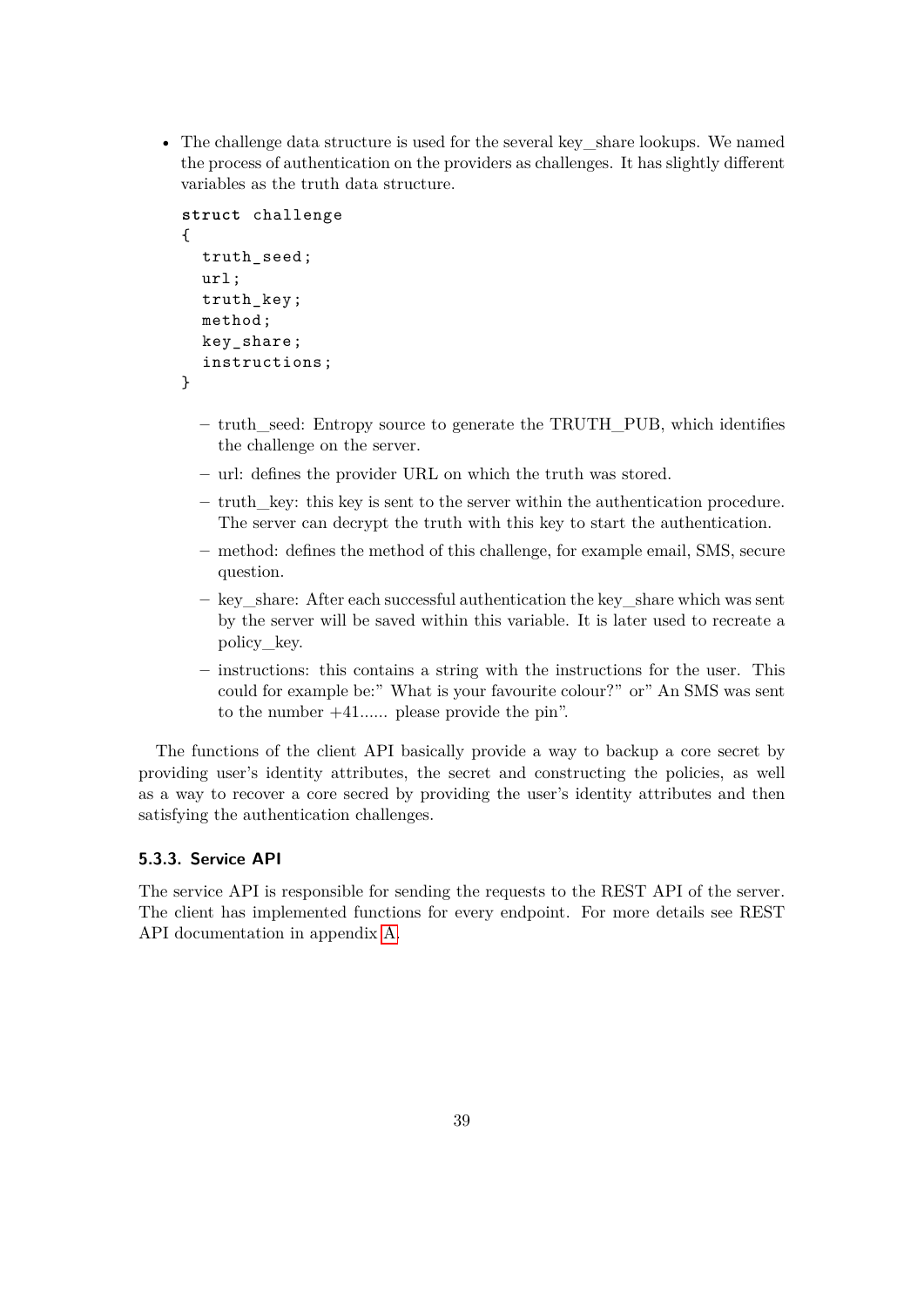## **5.4. Application flow**

This section describes a happy flow of the two protocols of Anastasis, secret splitting and secret recovery.

## **5.4.1. Secret splitting**

Figure [14](#page-44-0) illustrates the secret splitting process.



<span id="page-44-0"></span>Figure 14: Secret split process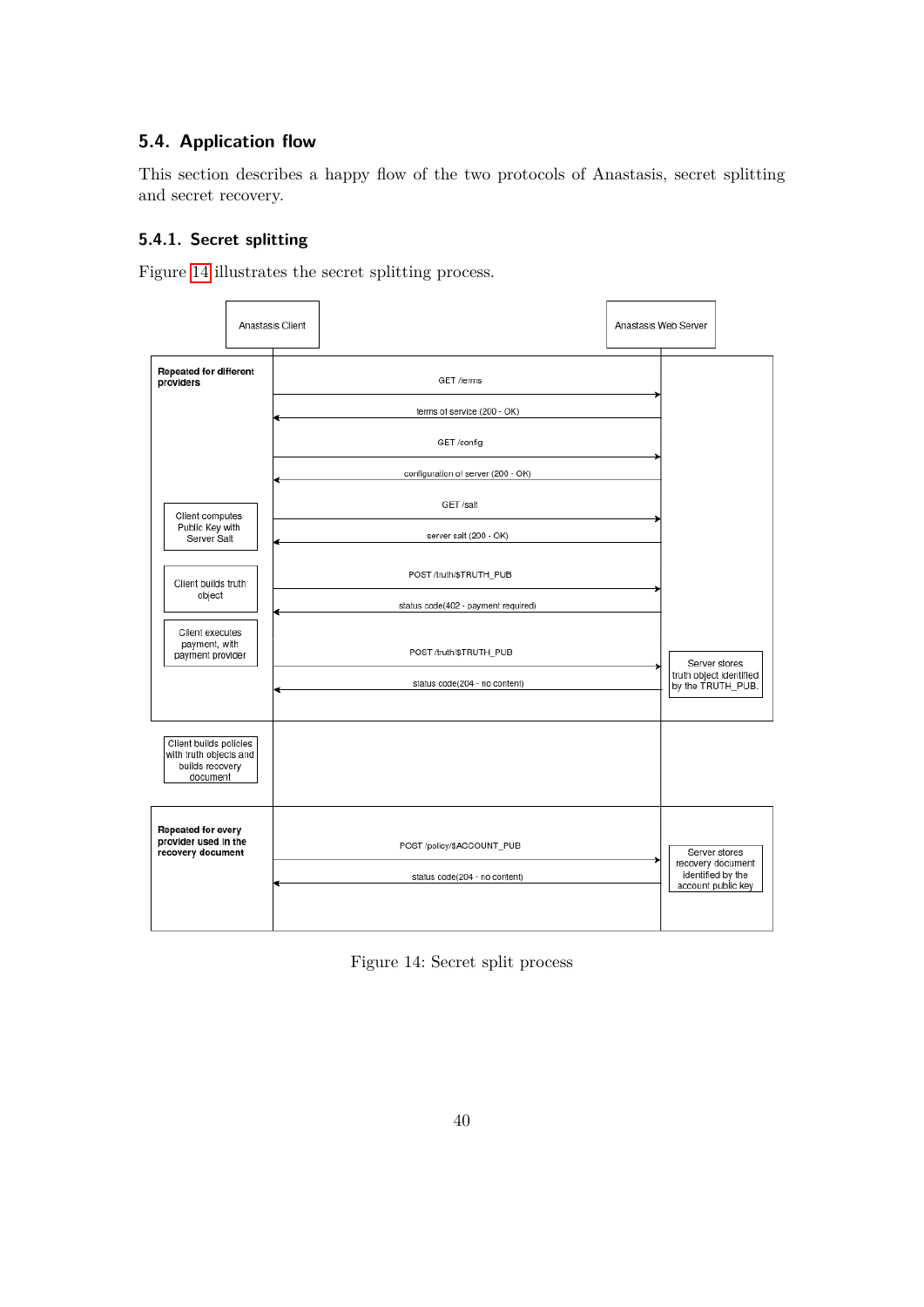- 1. The user selects a new escrow provider on which per wants to store a truth object.
- 2. The client software downloads the terms of service for this provider (GET /terms). This is also a check if the server is available if this command doesn't respond the client will abort the process.
- 3. Next the client requests the server configuration (GET /configuration). The configuration lists the available authentication methods and the protocol version of the server.
- 4. The client downloads the server salt (GET /salt). The salt is used to generate the server specific account public key, which identifies the user.
- 5. After the user has generated the public key, per will create a truth object on the client. The truth object contains all the needed information for the recovery for this key share. This truth object is sent encrypted to the server and stored under the TRUTH PUB the client generated (POST /truth/\$TRUTH\_PUB).
- 6. In this scenario the client has not jet paid for the upload. This means the server will respond with the HTTP status code 402 Payment required. The client first must do a payment with our payment provider — GNU Taler. After the successful payment the client will receive a payment identifier. With this payment identifier he can resend the previously failed request.
- 7. The user will now repeat the steps 1-6 until per thinks that they have setup a sufficient amount of authentication methods. The user can now combine these providers to create policies. For example per may have stored three truth objects at three different providers. This means per can now define combinations with these providers, for example  $A+B$ ,  $A+C$  and  $B+C$ . This means the user has three ways to recover their secret.
- 8. After the user has generated the policies the client will generate a recovery document. The recovery document contains a list of all truth\_seed's used, a list of the policies and the encrypted core secret of the user. The client will now send a encrypted recovery document to each provider used in the recovery document (POST /policy/\$ACCOUNT\_PUB). Through this, the recovery document is replicated and recovery can proceed without a single point of failure.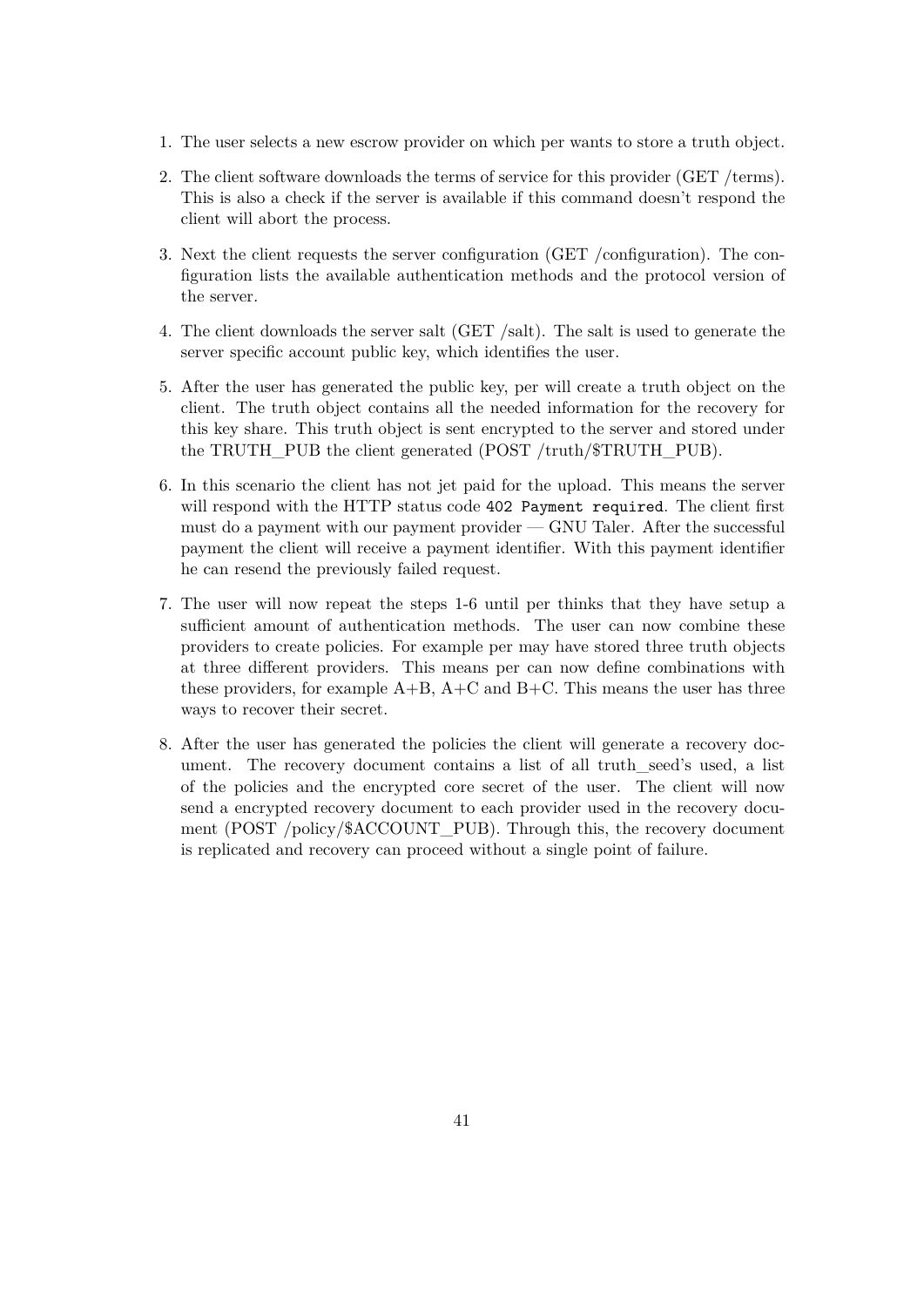### **5.4.2. Secret recovery**

Figure [15](#page-46-0) illustrates the recovery process.



<span id="page-46-0"></span>Figure 15: Secret recovery process

- 1. The user selects a server on which per previously stored a recovery document.
- 2. Next the client downloads the server salt to compute the server specific account public key (GET /salt).
- 3. After the user generated the public key, per will download the recovery document. At this point per can define a specific version or the latest version of the recovery document. In the illustration the client downloads the latest version (GET /policy/\$ACCOUNT\_PUB).
- 4. The client will now decrypt the recovery document and list all policies and authentication methods. The user now has to solve these challenges. In this example the user has to answer a secure question which was sent to them in the recovery document. (GET /truth/\$TRUTH\_PUB?response=\$RESPONSE)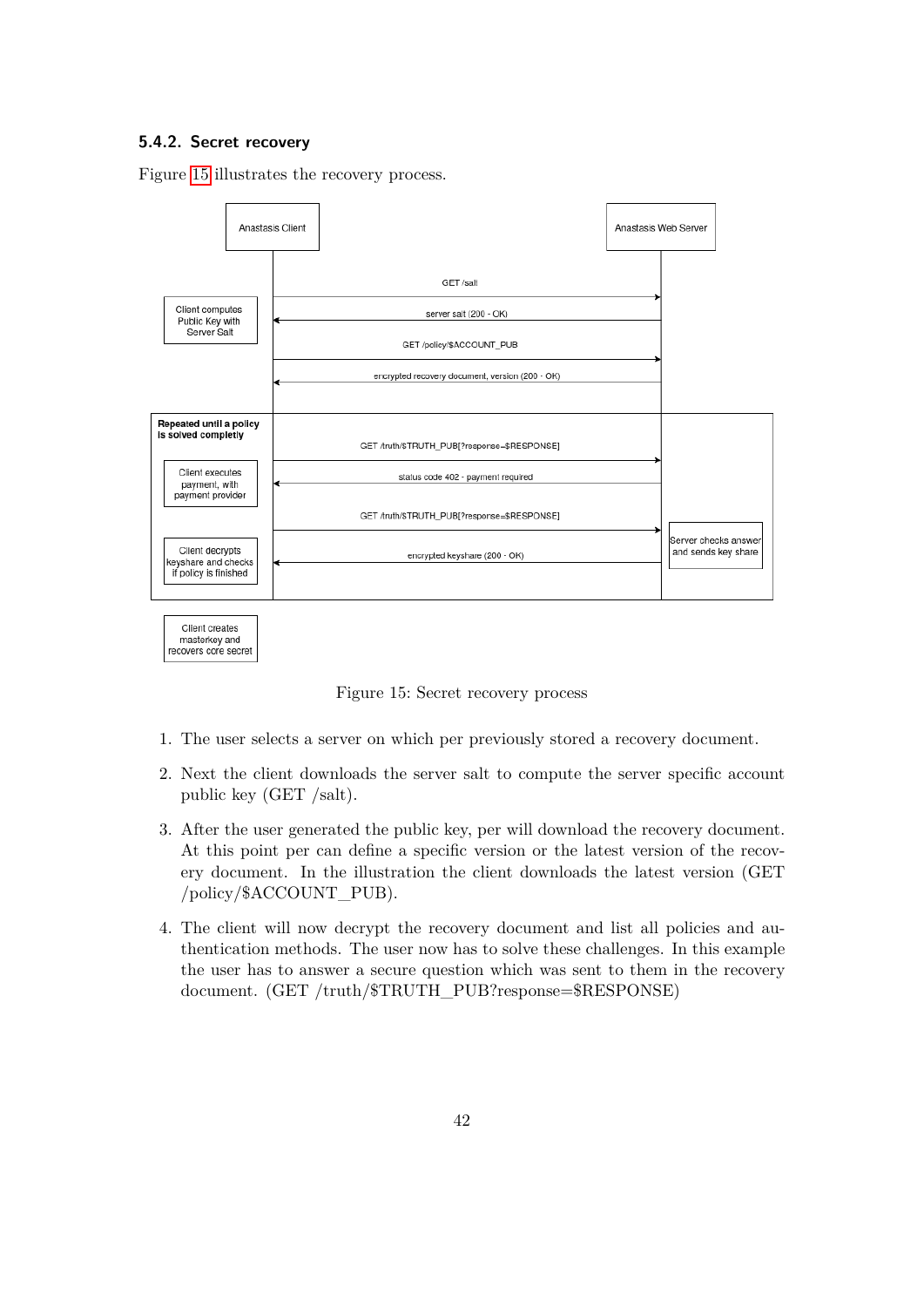5. Note the server can define that a challenge has a certain cost, in this scenario the server rejects the first request because the user has not yet paid for recovery. After the payment the user can resend the request. After each successfuly solved challenge the client will check if one of the policies is completely satisfied. If all shares needed for one of the policies have been recovered, the client will decrypt the core secret and provide it to the user.

Figure [15](#page-46-0) shows the flow using a secure question for the authentication challenge. If the user would have chosen a complex authentication method like SMS or E-Mail, the client would first need to start the challenge with the request (GET /truth/\$TRUTH\_PUB). The server would then notify the user that per will receive some token out of bounds. After that, the user would have to provide for example the PIN sent to them via SMS with the same request as before (GET /truth/\$TRUTH\_PUB?response=\$RESPONSE).

## **5.5. Client Application Command Line Interface (CLI)**

There are two client applications which interact with the user. First the Anastasis *splitter* and second the Anastasis *assembler*. The splitter application is responsible for the backup of the core secret. The assembler is then responsible for the recovery of the core secret.

Both commands are started with a configuration option "–me=FILE" that gives the name of a file with the user's identity attributes.

#### **5.5.1. Anastasis splitter**

The user starts the assembler by passing a JSON document with their unforgettable identity attributes (name, social security number, ...).

The following commands are available:

- server add  $\text{FURL}:$  this command lets the user add escrow providers. The command will check if a supported escrow service is available under the provided URL. Afterwards it will download its terms and salt. The server needs to be added before the user can do any uploads on it.
- truth add \$server \$method \$truth: with this command the user can upload a truth on a previously added server. The user needs to specify the authorization method used and the truth for the authorization process, for example the phone number for SMS authentication. The application will check if the server supports the provided method before uploading.
- policy add \$truth1 \$truth2...: after a user has added all the truths, per can start to create policies. Per can combine the truths in any way they wish. It is also possible to just store one truth in a policy, but this is not recommended since it defies the design of the application.
- policy: shows all created policies.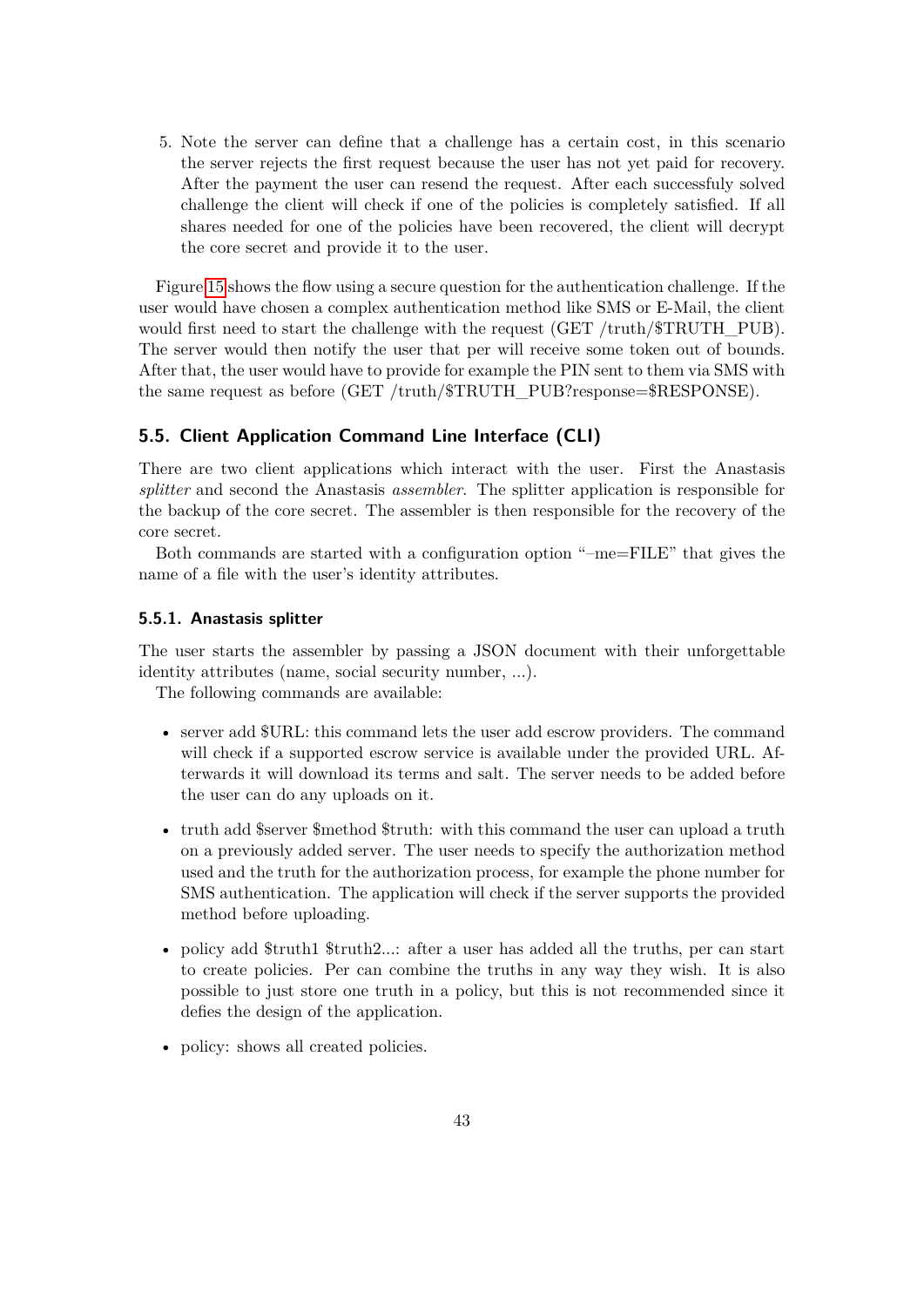- truth: shows all created truths.
- server: shows all added servers.
- publish \$secret: if the user is finished per can publish the configuration. The application will then generate the recovery document with the provided information and secret. Afterwards, it will upload the recovery document on every server that was used. For recovery, the user only needs to remember any one of the servers.

Below is an example transcript of an interaction with the splitter:

```
$ anastasis -splitter --me=identity.json
anastasis -splitter > server add $URL1
version: 1.0
annual fee: 4.99 KUDOS ,
available policy methods: sms
Server #1 available
anastasis-splitter> server add $URL2
version: 1.0
annual fee: 3.99 KUDOS ,
available policy methods: sms , question
Server #2 available
anastasis-splitter> truth add server#1 sms +492452526
Truth #1 added for server #1
anastasis -splitter > truth add server #2 mail " hoehenweg 80, Biel"
Sorry , server #2 does not support 'mail '
anastasis -splitter > truth add question "favorite color" "red"
Truth #2 added
anastasis-splitter> policy add truth#1 truth#2
Policy #1 defined
anastasis -splitter > policy
Policy#1: #truth#1 #truth2
anastasis-splitter> truth
truth #1: server #1 sms +492452526
truth #2: server #2 question "favorite color" <OMITTED >
anastasis-splitter> truth --secrets
truth #1: sms +492452526
truth #2: question "favorite color" "red"
anastasis -splitter > server
server #1: http:// anastasis .example.com/ methods: sms ,
insured up to: 420 KUDOS , cost: 0.4 KUDOS
anastasis -splitter > publish
Server #1 failure: 402 payment required:
payto:// pay/ ABALSASDFA KUDOS :0.3
Server #2 failure: 402 payment required:
```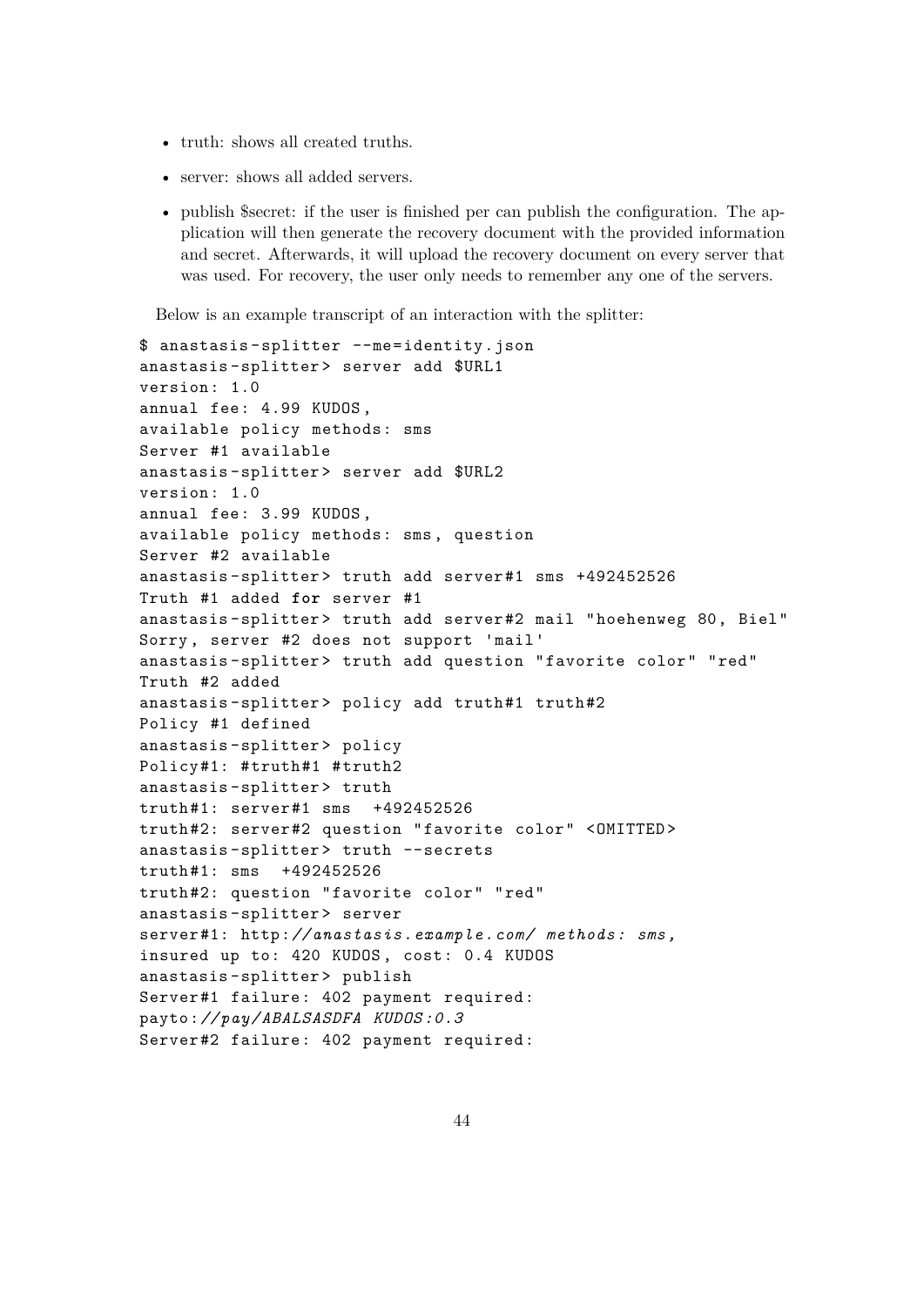```
payto:// pay/ ABALSAADAS KUDOS :0.5
Total: 0.8 KUDOS
# Here: taler -wallet -cli payto:// pay/ ABALASDFA used to pay!
anastasis -splitter > publish
Server #2 failure: 402 payment required
# Here: taler -wallet -cli payto:// pay/ ABASDFASDF used to pay!
anastasis-splitter> publish "my super secret"
Thank you for using Anastasis .
$
```
### **5.5.2. Anastasis assembler**

The user starts the assembler by passing a JSON document with their unforgettable identity attributes (name, social security number, ...). They also must pass the URL of an escrow provider which stores their recovery document, as well as the requested version of the recovery document. The assembler will then download and decrypt the recovery document and begin the recovery process.

The following commands are available:

- truth: shows all available authorization challenges from the recovery document and their status  $($ "(-)" not solved, " $(+)$ " solved)
- policies: shows all available policies in the recovery document and the respective status of the truths used in each policy.
- try \$truth: this command starts an authorization process which needs interaction with external services like SMS or email. It shows the instructions to follow to authorize release of the share.
- answer \$truth \$answer: this command tries to answer the selected challenge with the provided answer. The application will check the answer and give a feedback to the user. Everytime a challenge is solved, the client API will check if as a result any of the policies is completely satisfied. If any policy was completely satisfied, the assembler will print out the recovered core secret and exit.

Below is an example transcript of an interaction with the assembler:

```
$ anastasis - assembler --import https:// anastasis .example.com/
--policy -version =42 --me=identity.json
anastasis -assembler > truth
truth #1( -): KUDOS 0.0 question "favorite color"
truth#2(-): KUDOS 0.4 smstruth #3( -): KUDOS 2.6 post
anastasis -assembler > policies
policy#1: KUDOS 0.4 truth#1 truth#2 missing
policy#2: KUDOS 3.0 truth#1 truth#2 truth#3 missing
```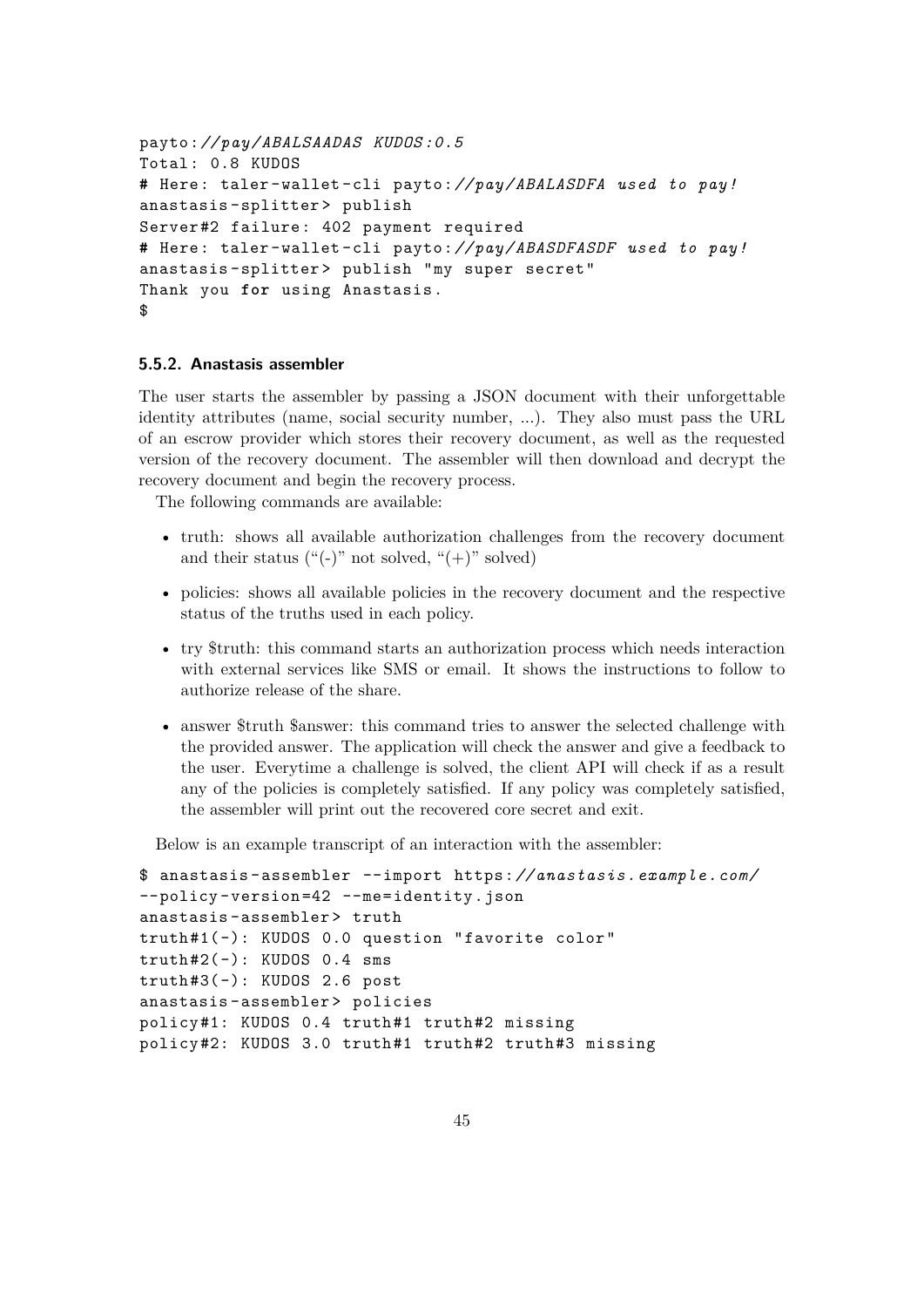```
anastasis-assembler> try truth#2
payto:// pay/BASDFASD
# SMS arrives asynchronously
anastasis-assembler> answer truth#2 1234
Success truth#2
anastasis-assembler> answer truth#1 "blue"
Failed truth #1
anastasis -assembler > truth
truth #1( -): KUDOS 0.0 question "favorite color"
truth #2(+): KUDOS 0.4 sms
truth #3( -): KUDOS 2.6 post
anastasis -assembler > policies
policy#1: KUDOS 0.0 truth#1 missing
policy#2: KUDOS 2.6 truth#1 truth#3 missing
anastasis-assembler> answer truth#2 "red"
Success truth #2
// One of the policies was solved successfully and the secret is recovered .
Secret was: "my super secret"
$
```
## **5.6. Libraries**

In this section the libraries used by Anastasis are presented.

#### **5.6.1. GNU Taler**

GNU Taler is one of the main reasons why we started to implement Anastasis, since the application needs a system to back up the private keys of their users. "GNU Taler is a privacy-preserving payment system. Customers can stay anonymous, but merchants can not hide their income through payments with GNU Taler. This helps to avoid tax evasion and money laundering." [\[40\]](#page-81-0)

To operate GNU Taler the user needs to install an electronic wallet. Backups of the wallet are secured with a secret key. Here comes Anastasis into play, Anastasis will secure this secret key for the user.

In our implementation GNU Taler is also our payment system. We decided to use GNU Taler because both Anastasis and GNU Taler are privacy preserving applications. If we for example used credit cards for payments the user would no longer be anonymous which is helpful for the security of Anastasis as it allows us to use the user's name in the user's identity attributes. GNU Taler is also a GNU package and Free Software. [\[40\]](#page-81-0)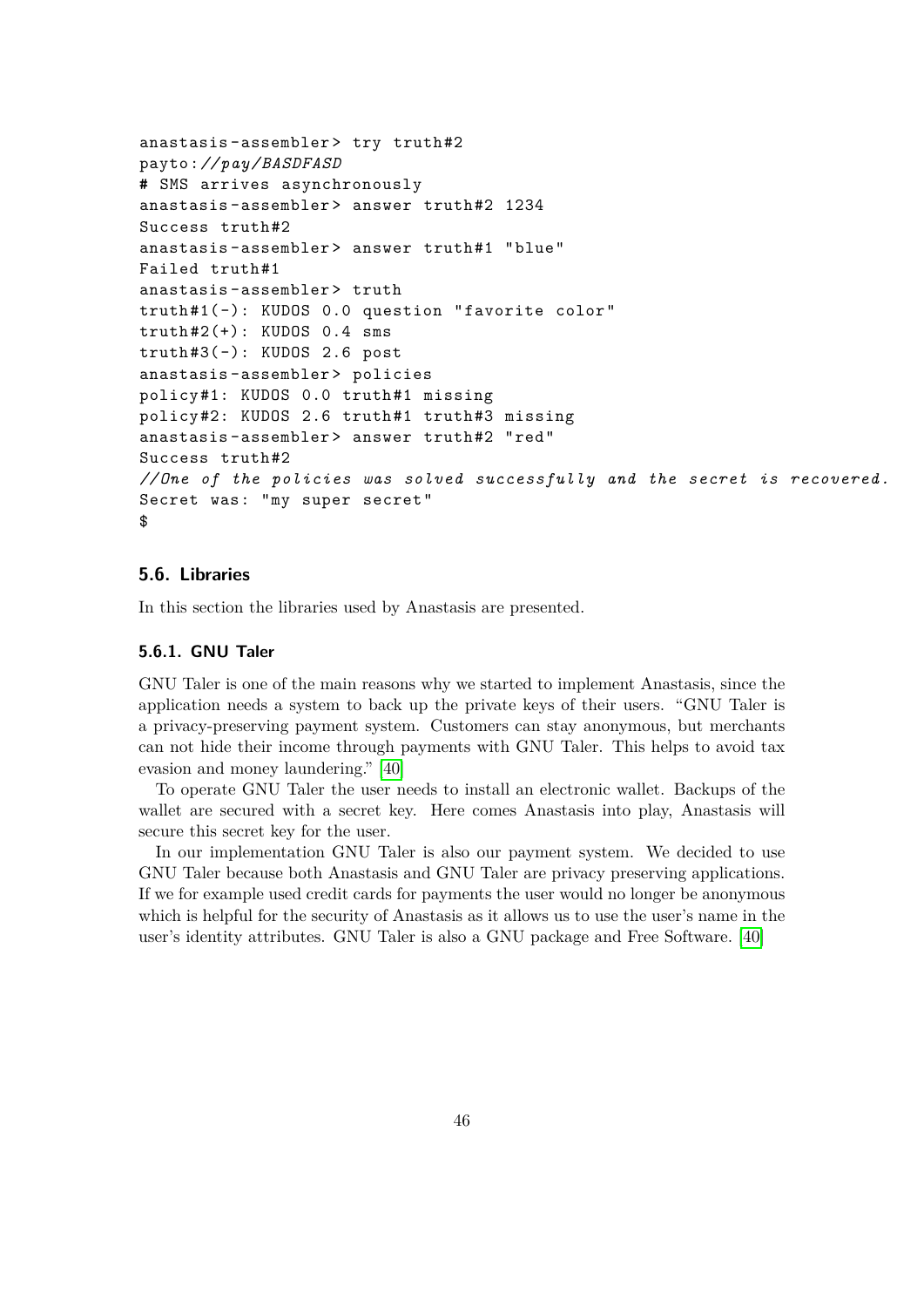### **5.6.2. PostgreSQL**

PostgreSQL is a Free/Libre Open Source object-relational database. PostgreSQL has over 30 years of active development which makes it a stable and reliable software.

We use PostgreSQL as our database on the Anastasis server. We decided to use PostgreSQL because it is an open source and lightweight software which has a big community. This means there are a lot of helpful documentations and forums. [\[41\]](#page-81-1)

## **5.6.3. Libcurl**

Libcurl is a libre URL transfer library. Libcurl supports a wide range of protocols and a C API. Libcurl is also ready for IPv6 and SSL certificates.

For Anastasis we use Libcurl to generate the client-side HTTP requests. We decided to use Libcurl because it is also written in C and free software. The software is also well supported and has a good documentation. This makes the integration in our application easy. [\[42\]](#page-81-2)

#### **5.6.4. GNU Libmicrohttpd**

GNU libmicrottpd is a small C library which provides an easy way to run a HTTP server. We use GNU Libmicrohttpd in Anastasis to provide a simple webserver. The main reason why we did not use apache or nginx is that we do not need a standalone webserver. The Anastasis webserver just must handle some API requests, a standalone webserver is not needed for that and would make the infrastructure more complex to maintain and develop. GNU Libmicrohttpd is also a GNU package and Free Software. [\[43\]](#page-81-3)

### **5.7. Testing**

To test our application, we used the GNU Taler testing library as our foundation for t of our testings. This library allows you to create testing instances of both the Anastasis application and the GNU Taler payment system. We implemented unit tests for the crypto functions and the database operations. The following four tests are independently performed.

- The first test is the database test. The Anastasis testing library first connects to a test database, this database is only used for the testing, we never test on the live database. The test first deletes and recreates the database. After that it will perform several unit tests to check if the database queries of the application are working as intended.
- Next we test the Anastasis crypto API, it tests all the cryptographic functions used in the API with unit tests. The most important part is that the recreation of the keys and decryption works as intended.
- After the basic parts of the application are tested the client will test every request in the Anastasis server API. For this we need the Taler Testing library. The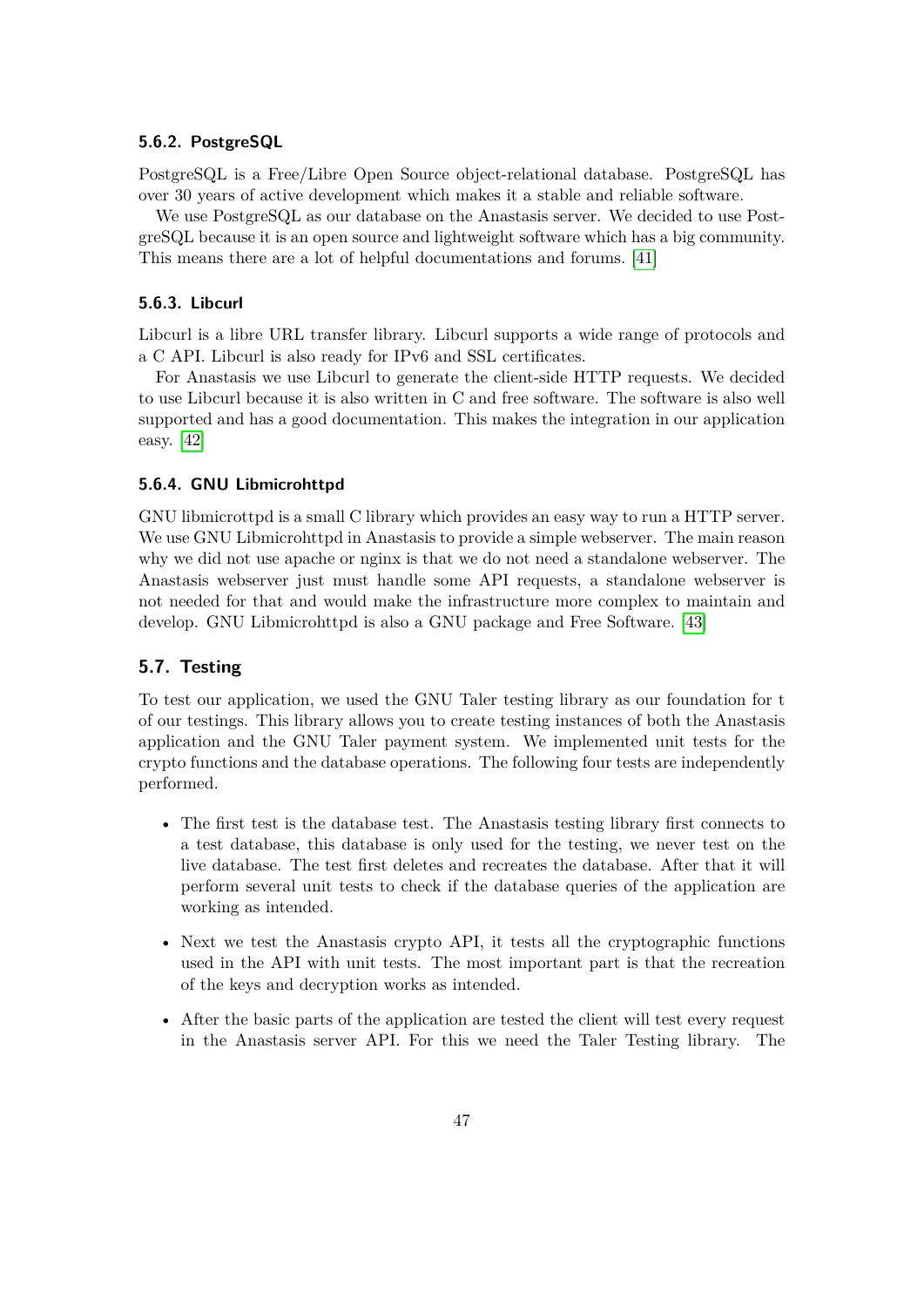Taler testing library will start an instance of the Anastasis webserver and a GNU Taler merchant service. The merchant service is needed to proccess the payment operations. The testing library will now send a request to every end point of the Anastasis REST API. It will check if every response of the REST API is as intended.

• At the end the whole application flow is tested. For this we need to start a Anastasis server, Taler merchant and Taler exchange instance. The library will now perform a full secret split and secret recovery. This test is successful if the provided core secret at the begin, matches the recovered core secret.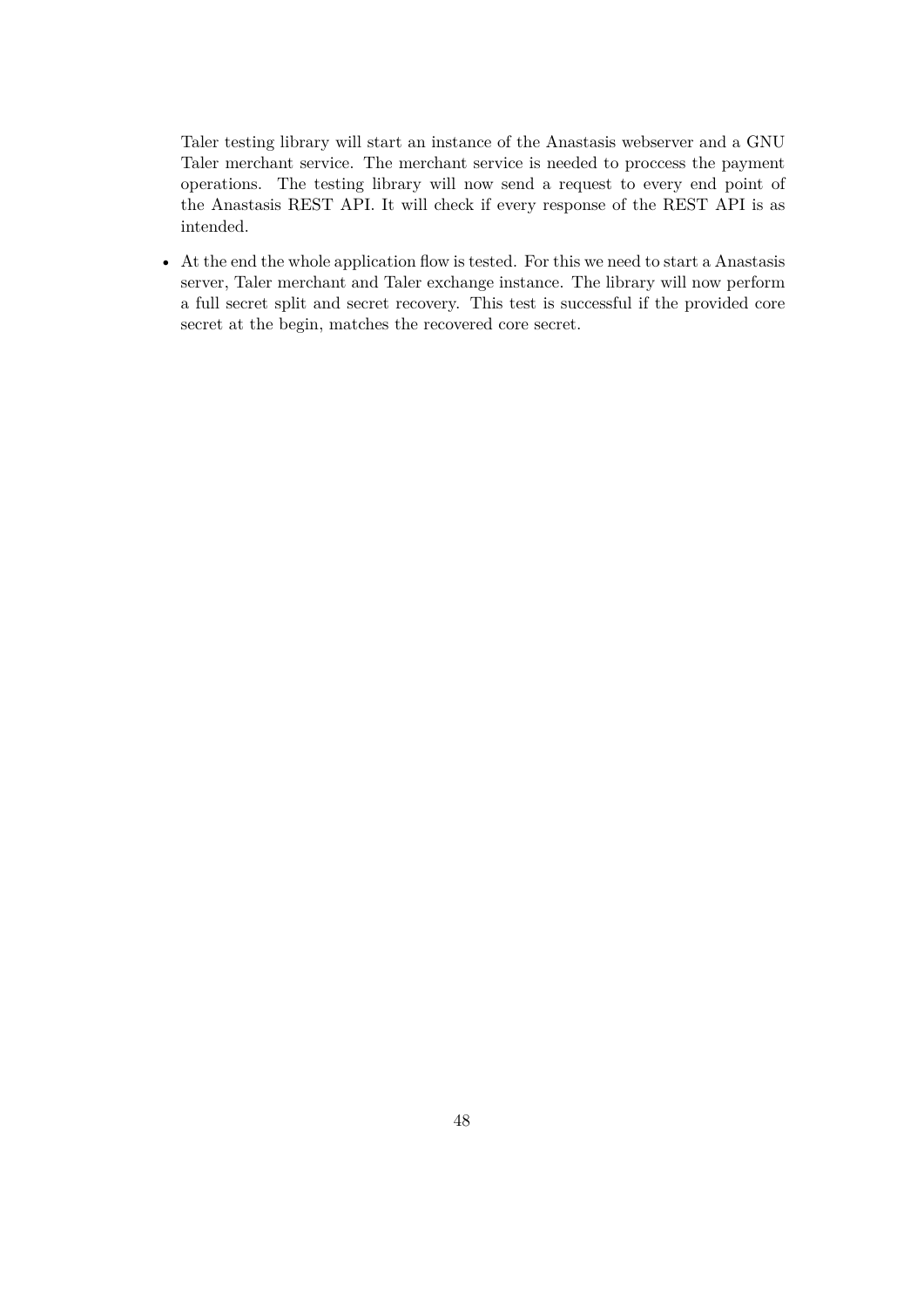# **6. Business model**

We are currently in the process of building a start-up for the Anastasis application. This business model shows an overview how we want to build our start-up and how we want to continue our work on the project.

## **6.1. Executive summary**

Users of cryptography are frequently facing the challenge to secure their core secrets (private keys), and the contemporary default of asking them to remember strong passphrases is inadequate for mass adoption. The loss of such a core secret can cause severe damage for a user. Our project was conceived as a solution to similar problems several privacy enhancing software projects are facing today. Specifically, the Swiss Pretty Easy Privacy project<sup>[7](#page-53-0)</sup>, an E-Mail encryption solution which needs an easy way for users to recover their private keys to avoid the loss of encrypted E-Mails. The GNU Taler team is building an electronic payment system and is facing an equivalent challenge: the European Central Bank informed them about a requirement for electronic wallets denominated in Euros to support password-less data recovery. We designed Anastasis to address this common problem of cryptographic consumer products. Within our bachelor thesis we could build a working prototype of the application. But this application is not a finished product. Within the thesis we only could implement rudimentary authentication methods. To satisfy the requirements of our industry partners we need to have several different authentication methods implemented. Additionally, the Anastasis environment will need proper automatization. Specifically, monitoring of the integration with external authentication providers, the correct operation of the backup mechanism and the business logic. To make Anastasis ready for public usage we estimate the need of an additional year of development. The resulting start-up would initially receive B2B revenue from companies that need our solution for their cryptographic consumer product. In addition to Taler and PEP we are in discussion with developers of crypto currencies from Zug and Lausanne. Subsequently these contacts would evolve into distribution channels, and Anastasis would eventually earn money directly from its users. Cryptographic solutions which are not open to the public are not trustworthy. As seen lately with the Crypto AG. Experts recommend to only use Free and Libre Open Source Software (FLOSS) especially for cryptography. Therefore, Anastasis is licensed under the Affero GPL which will prevent other companies from creating or operating proprietary forks. Being first to market and thus the default provider in various consumer products will be a key business advantage.

## **6.2. Market review and innovation potential**

There are already some key recovery or key splitting solutions on the market. For example, there is a solution from Coinbase. Coinbase is a global digital asset exchange company, providing a venue to buy and sell digital currencies. Coinbase also uses wallets

<span id="page-53-0"></span><sup>7</sup><https://pep.foundation/>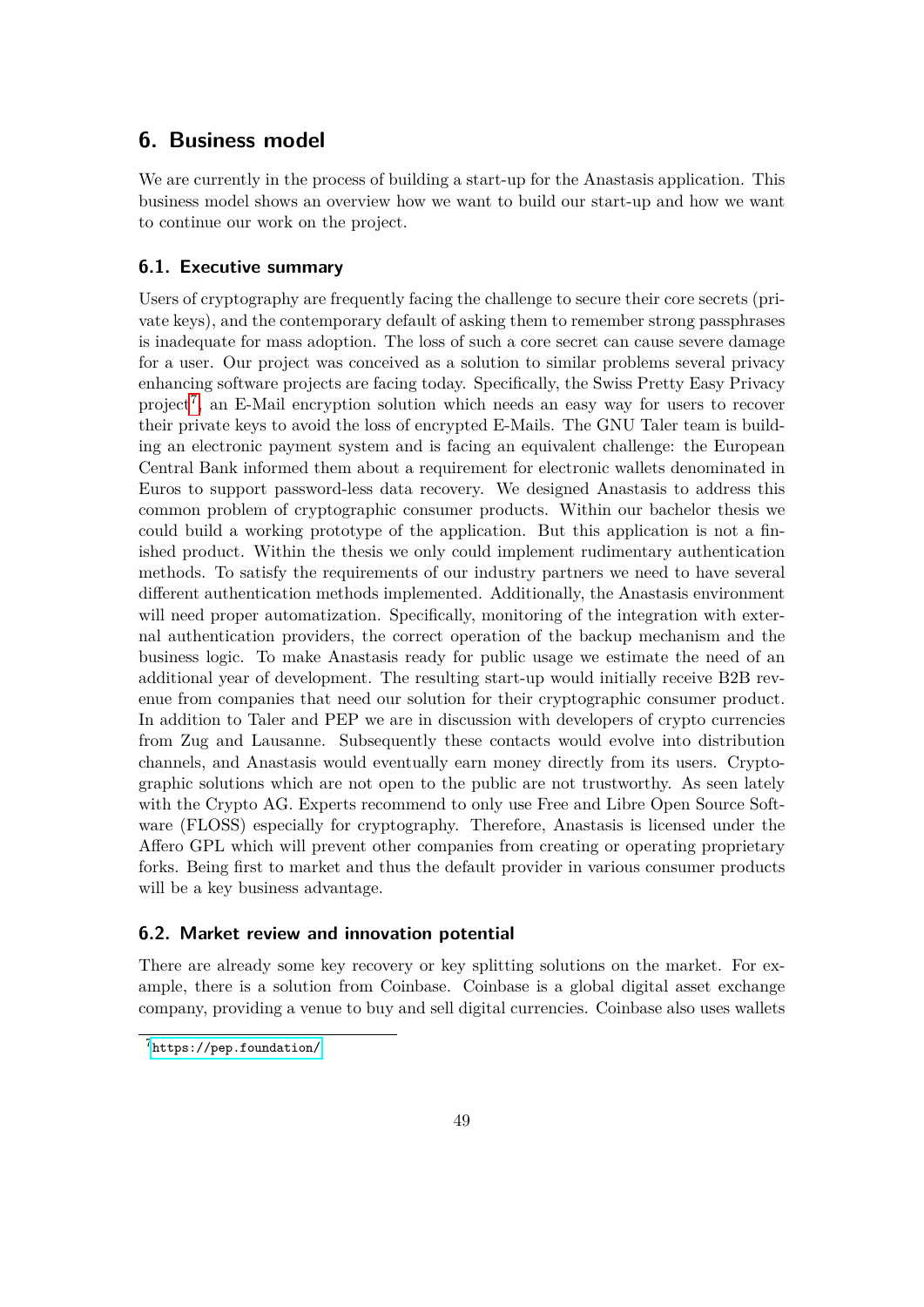secured with private keys. To recover this private key the user has to provide a 12 words recovery phrase. Coinbase now offers a solution to securely deposit this recovery phrase onto the users Google Drive. The security here lies within the Google Account and the password used to encrypt the security phrase [\[35\]](#page-81-4). The problem here is that this approach undermines confidentiality. It exchanges a hard to guess password with a shorter and easier to guess password. The difficulty is to simultaneously assure availability and confidentiality, instead of trading one for the other. By allowing citizens to simultaneously achieve confidentiality and availability we improve their ability to exercise their right to informational self-determination.

Today information losses from security incidents are rampant, either because data is exposed (loss of confidentiality) or because users lose their data because of lacking backups (loss of availability). As seen in the study of the Global Data Protection Index 2018 [\[44\]](#page-82-0), 76% of those interviewed had an availability incident. 1TB of data loss or 20 hours of downtime reportedly costs half a million dollars. On the other hand, loss of confidential private data can result in fines under data protection regulation, as well as a difficult to quantify loss of reputation. Prominent cases in which sometimes enormous amounts of money have been gone useless by losing the key to the digital wallet clarify the urgent need of a key recovery system like Anastasis. For example the case QuadrigaCX exchange was heavily discussed in the media when the chief executive, Gerald Cotton, unexpectedly died and left £145 million in a "cold wallet". [\[6\]](#page-79-0)

In some cases there is a workaround to recover a lost key, provided there is a security hole in the digital wallet software that can be exploited, but it is far from user friendly and also questions the confidentiality of data in such a system. In his article "'I Forgot My PIN': An Epic Tale of Losing \$30,000 in Bitcoin" [\[45\]](#page-82-1) Mark Frauenfelder, a former editor at WIRED and the director of research at the Institute of the Future's Blockchain Futures Lab, writes about his experiences in losing and trying to recover his wallet key.

#### **6.3. Business model canvas**

#### **6.3.1. Key partners**

Our key partners for Anastasis are three entities. First the business partners, Taler Systems SA and p≡p Foundation, with whom we could already make contracts and wish to integrate our product. Second are the providers of Cloud services. To operate Anastasis with minimal cost we need the service of these providers. These providers can additionally provide us authentication services, this also minimizes the complexity of our solution since we do not have to implement these services by ourselves. Such a provider could be for example Amazon AWS, Azure, Google.

In addition to these industry partners, we also count on the continued support by the BFH for hosting and mentoring. Prof. Dubius has already agreed to serve on our advisory board, and Prof. Grothoff would be happy to serve as non-executive chairman for the company.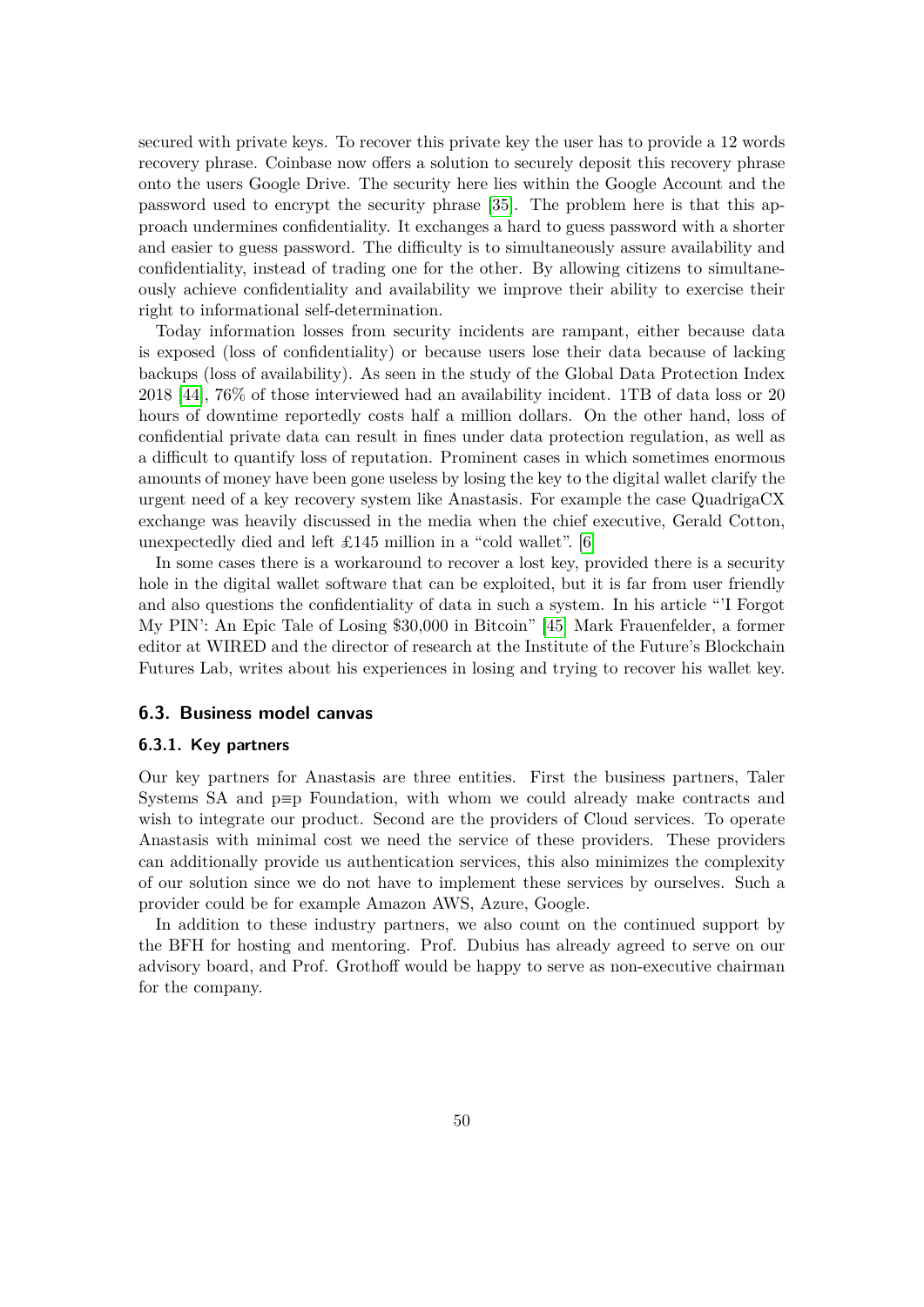### **6.3.2. Key activities**

The main work of our start up is the completion of our software for commercial use. This involves the integration of different authentication methods and the integration of our application into the different consumer applications. Another key activity is the maintenance and deployment of our service.

#### **6.3.3. Key resources**

Our developers need a device to work with, we agreed to the policy to "bring your own device" this means the start-up does not have to invest in hardware. To operate our application, we will need servers to provide our service, as previously mentioned we would provide our service on a Cloud provider. For the timely further development of our service and integration with various authentication providers, payment solutions and applications needing key recovery, we see an initial need for at least two fulltime employees. These developers would also be responsible for the maintenance and deployment of the application.

Additionally, the start-up needs a person who is responsible for the business of Anastasis. This employee would be responsible to find new business partners and present our application to investors. This employee might initially work only part-time. To be able to properly launch the start-up, we are hoping to find a combination of investors and grants.

#### **6.3.4. Value propositions**

As mentioned earlier there are many applications which need a key recovery system. Anastasis is also a privacy friendly and transparent solution. Furthermore, Anastasis will make sure that the application is user friendly and inexpensive.

#### **6.3.5. Customer relationships**

In the early stages of our start-up our customers are primary going to be business customers like Taler Systems SA, p≡p Foundation, Fraunhofer AISEC and NymTech, which all want to integrate our solution into their products. Thus, early on we will likely pursue B2B sales, lining up businesses that would want to integrate Anastasis with existing security products.

Once successful products exist in the market, our revenue should inherently shift to a B2C model, as then customers will pay for the recovery service. We may then also ourselves invest in integration of Anastasis with further software solutions to grow the business, even in domains where there is no significant business partner. This will be the case for applications where popular non-commercial solutions are freely available. An example for this domain would be consumer software that enables disk encryption.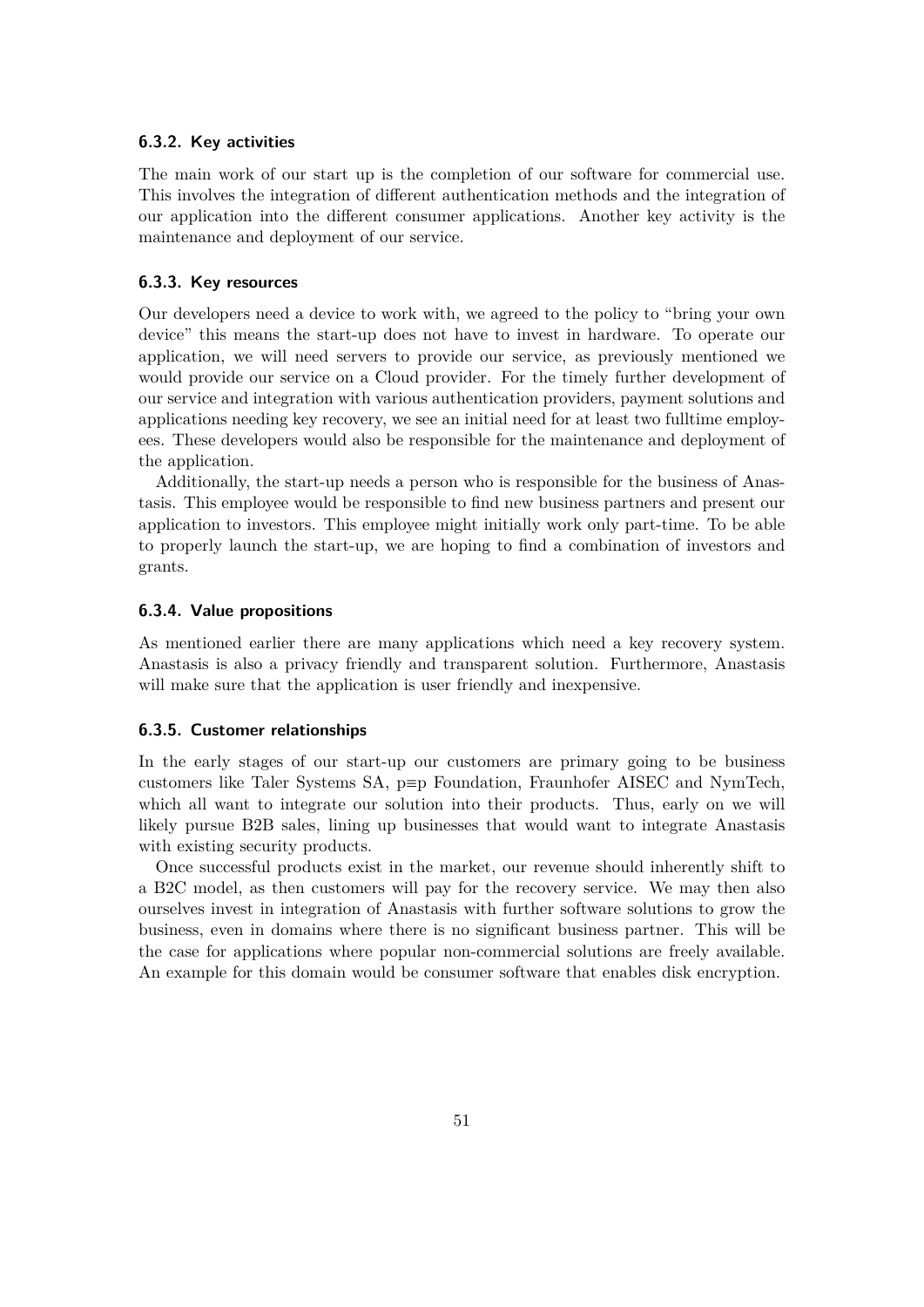#### **6.3.6. Customer segments**

Our business customers will be primarily developers of security applications which need a way to enable end-users to securely backup end-user key material.

End-users paying for the recovery service will be all users using privacy-enhancing technologies, where the putting the user in charge of their data also burdens the user with taking care of their private keys. Specific applications include payment services including crypto-currencies and end-to-end encrypted communication services.

### **6.3.7. Cost structure**

The main cost for our start-up is the salary of our employees. We need to have two or more fulltime employees for the development and one part time employee for the business development. Additional costs for the start-up are the costs for registering a company. To provide Anastasis as a service, we expect to make use of existing public Cloud services, which also cost a little bit.

#### **6.3.8. Revenue streams**

In the beginning, businesses like Taler Systems SA will pay us to operate an Anastasis server and to help them integrate our protocol with their software. Once we have many end-users utilizing Anastasis, they will have to pay directly for the service. The users have to pay a subscription fee and possibly additional fees for expensive recovery operations. For example a user might pay 0.10 CHF per month for the subscription and 0.01 CHF for each encrypted truth upload. Additionally, the user would have to pay for expensive authentication methods like video identification.

### **6.4. Project plan**

Our objective for the first year is for Anastasis to implement several authentication services, have a working cloud deployment with good monitoring, and to be integrated with various cryptographic consumer products (Figure [16\)](#page-57-0). We plan to hire one developer for the integration with external authentication providers and monitoring of our cloud deployment, and a second one to focus on the integration of Anastasis with consumer products. Key milestones are the various integrations of the different authentication methods, the integration of cryptographic consumer products, and the deployment of our application. Additionally, we would always look out for new customers and clients who could benefit from Anastasis.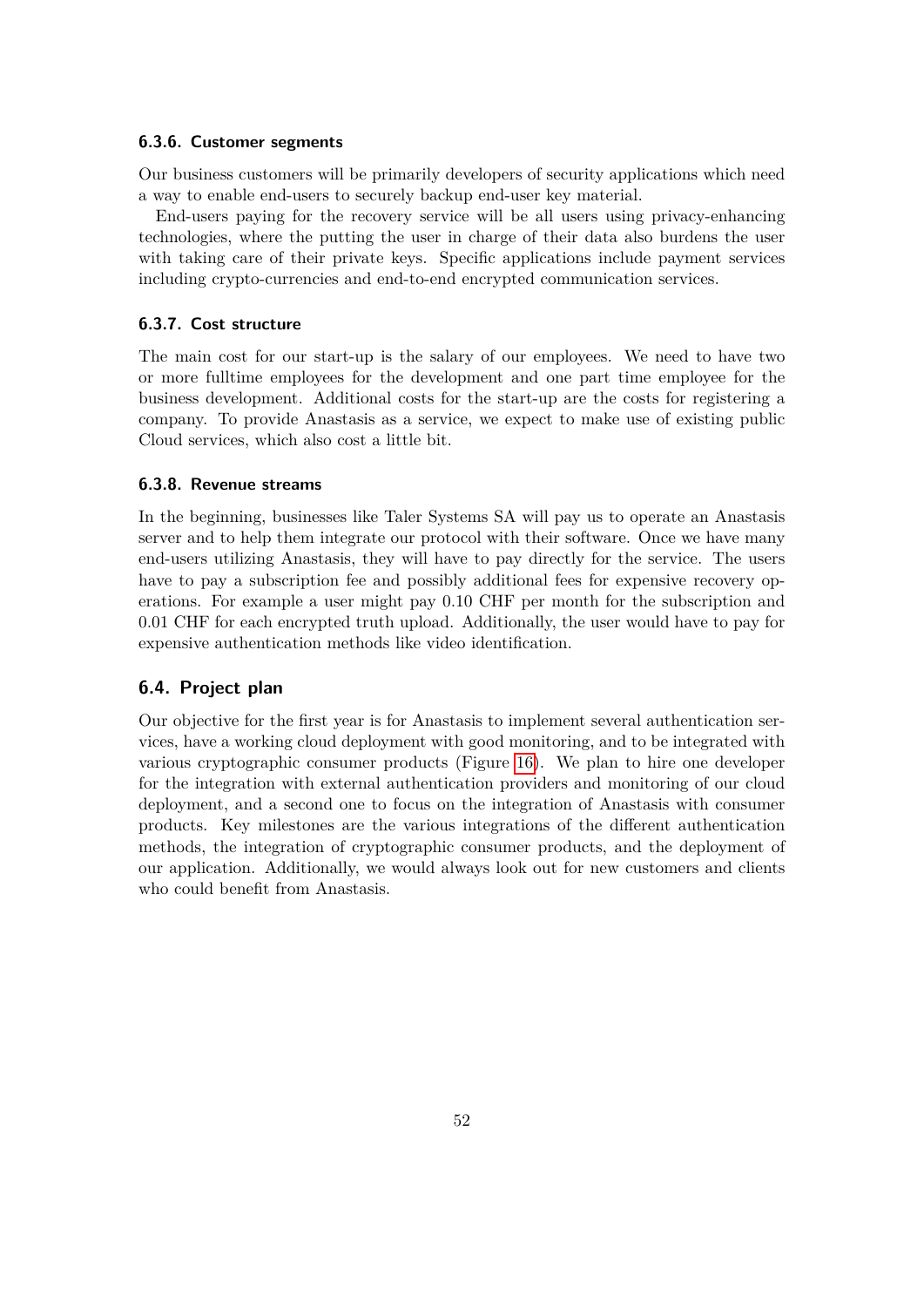|                                         | <b>Month</b> |  |   |   |    |    |    |  |  |  |   |   |   |
|-----------------------------------------|--------------|--|---|---|----|----|----|--|--|--|---|---|---|
| <b>Activity</b>                         | 6            |  | 8 | 9 | 10 | 11 | 12 |  |  |  | o | 5 | 6 |
| Software Development                    |              |  |   |   |    |    |    |  |  |  |   |   |   |
| SMS authentication                      |              |  |   |   |    |    |    |  |  |  |   |   |   |
| Video indent                            |              |  |   |   |    |    |    |  |  |  |   |   |   |
| Physical mail authentication            |              |  |   |   |    |    |    |  |  |  |   |   |   |
| Cloud deployment                        |              |  |   |   |    |    |    |  |  |  |   |   |   |
| Monitoring                              |              |  |   |   |    |    |    |  |  |  |   |   |   |
| Intrusion test                          |              |  |   |   |    |    |    |  |  |  |   |   |   |
| Security review                         |              |  |   |   |    |    |    |  |  |  |   |   |   |
| <b>Business</b>                         |              |  |   |   |    |    |    |  |  |  |   |   |   |
| Preparation                             |              |  |   |   |    |    |    |  |  |  |   |   |   |
| Registration                            |              |  |   |   |    |    |    |  |  |  |   |   |   |
| Formal agreements                       |              |  |   |   |    |    |    |  |  |  |   |   |   |
| Integration with Taler System           |              |  |   |   |    |    |    |  |  |  |   |   |   |
| Agreement with PEP                      |              |  |   |   |    |    |    |  |  |  |   |   |   |
| Integration with PEP                    |              |  |   |   |    |    |    |  |  |  |   |   |   |
| Agreement with crypto currency Provider |              |  |   |   |    |    |    |  |  |  |   |   |   |

<span id="page-57-0"></span>Figure 16: Business project plan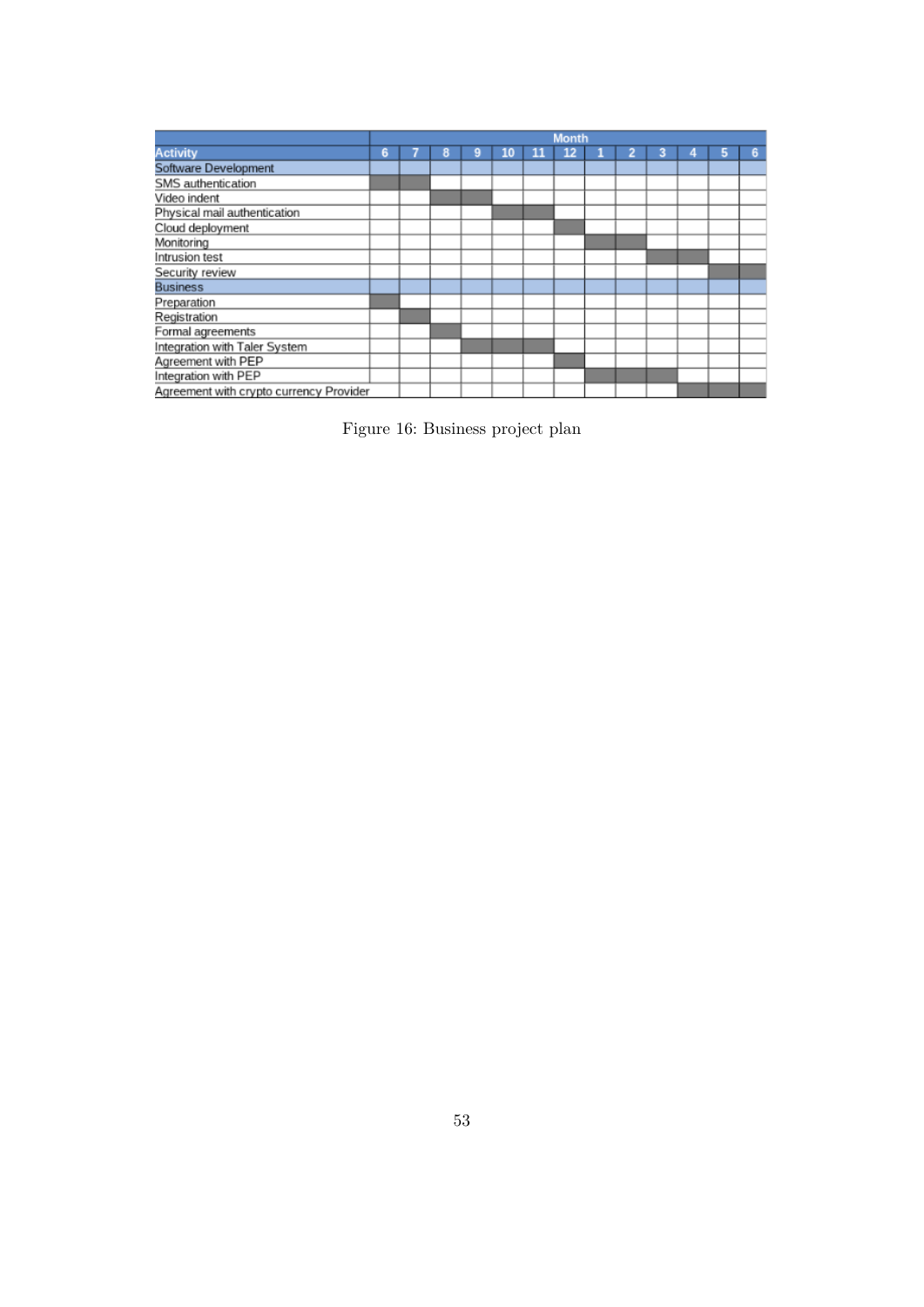# **7. Conclusion and outlook**

Anastasis is a privacy-preserving and robust technical solution to the problem of key recovery. Open challenges remain in particular with respect to usability, as the user experience — and in particular convincing the users that their private data truly remains private with Anastasis — will be crucial for commercial success. While we have started to make plans for a graphical user interface, it was not possible to conduct actual usability studies in the scope of the thesis.

Overall, the thesis was an interesting experience for us. We learned much about software development and had our first successful B2B interactions. The Anastasis project will not be finished at the end of the thesis, but instead we plan to build a start-up to be able to launch a proper product around our work on Anastasis.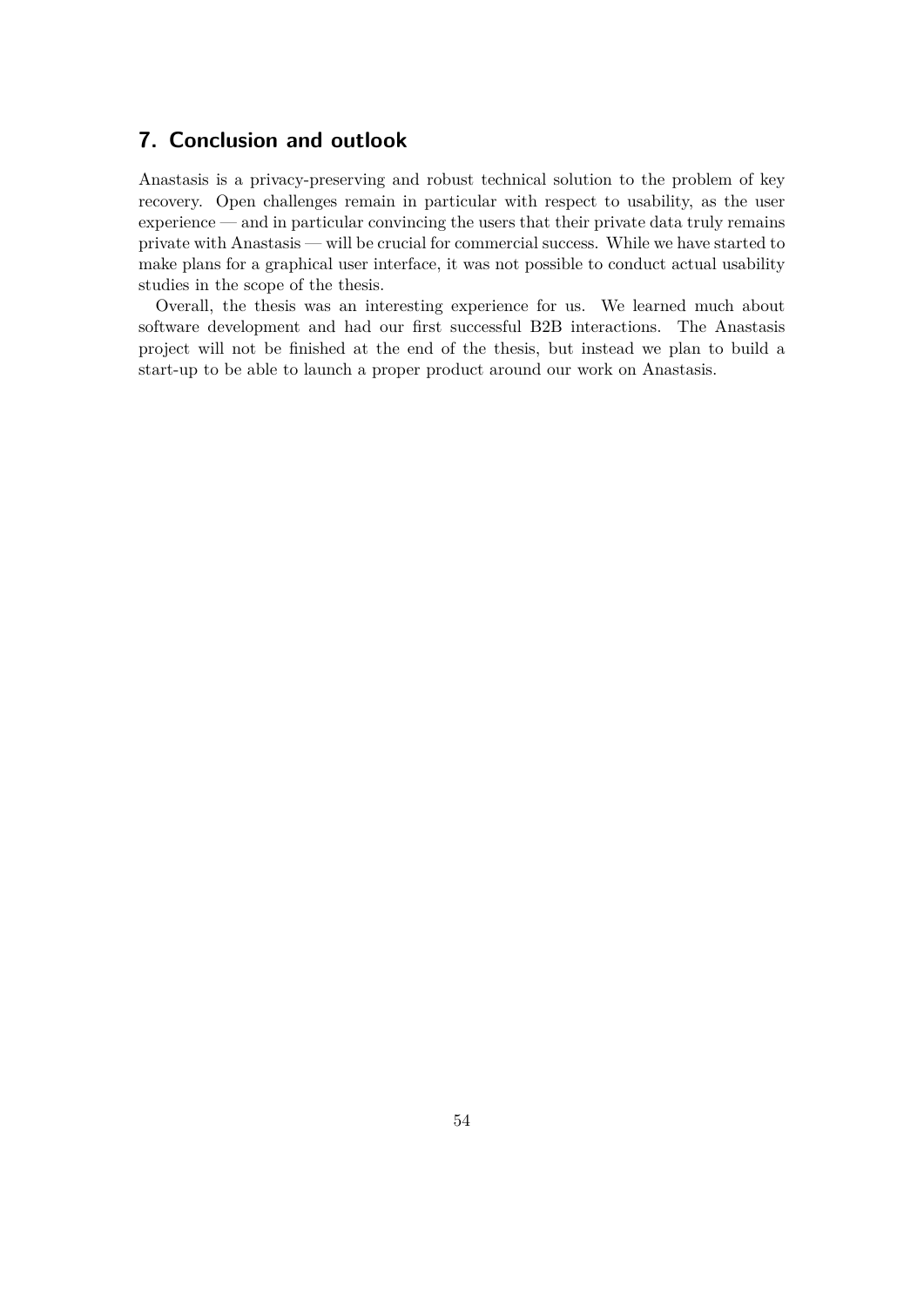# <span id="page-59-0"></span>**A. REST API documentation**

The server api is a RESTful API which has the following endpoints.

### **Obtain Salt**

### **GET /salt**

Obtain the salt used by the escrow provider. Different providers will use different highentropy salt values. The resulting provider salt is then used in various operations to ensure cryptographic operations differ by provider. A provider must never change its salt value.

#### **Response:**

Returns a "SaltResponse".

```
interface SaltResponse {
 // salt value , at least 128 bits of entropy
 server_salt: string;
}
```
### **Obtain terms of service**

**GET /terms** Obtain the terms of service provided by the escrow provider. **Response:** Returns an EscrowTermsOfServiceResponse.

```
interface EscrowTermsOfServiceResponse {
 // minimum supported protocol version
 min_version : number;
  // maximum supported protocol version
 max_version : number;
 // supported authentication methods
  auth_methods : AuthenticationMethod [];
```

```
// Payment required to maintain an account to store
// policy documents for a month.
// Users can pay more , in which case the storage time
// will go up proportionally .
monthly account fee: Amount;
```
*// Amount required per policy upload. Note that the amount is NOT*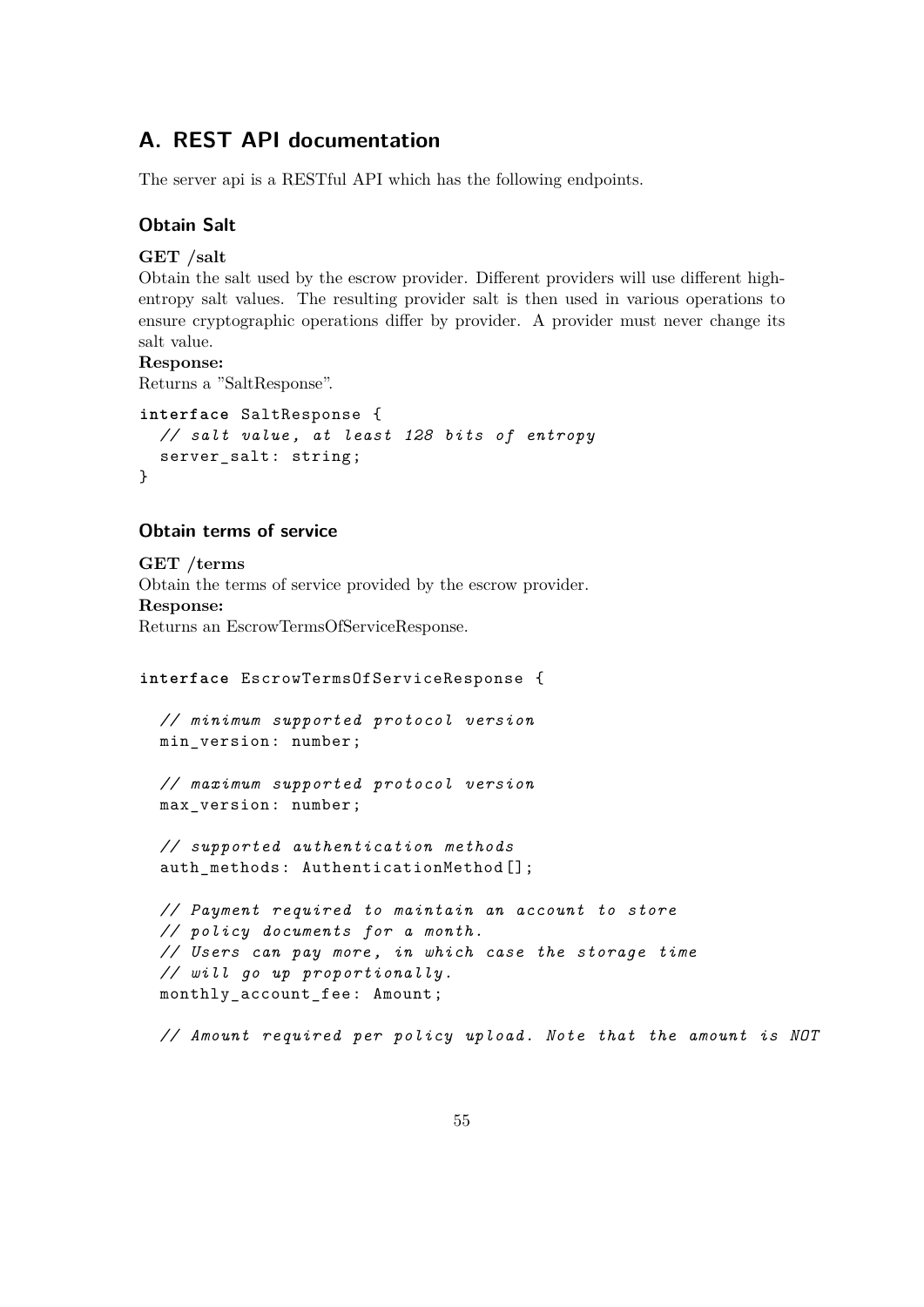```
// charged additionally to the monthly_storage_fee . Instead ,
  // when a payment is made , the amount is divided by the policy_upload_fee
  // (and rounded down) to determine how many uploads can be made
  // under the associated payment identifier .
  policy_upload_ratio : Amount;
  // maximum policy upload size supported
  policy size limit in bytes: number;
  // maximum truth upload size supported
  truth_size_limit_in_bytes : number;
  // how long until the service expires deposited truth
  // (unless refreshed via another POST )?
  truth_expiration : RelativeTime ;
  // Payment required to upload truth. To be paid per upload.
  truth_upload_fee : Amount;
  // Limit on the liability that the provider is offering with
  // respect to the services provided.
  liability_limit : Amount;
  // HTML text describing the terms of service in legalese.
  // May include placeholders like "${ truth_upload_fee }" to
  // reference entries in this response.
  tos: string;
}
interface AuthenticationMethod {
  // name of the authentication method
  name: string;
  // Fee for accessing truth using this method
  usage_fee : Amount;
}
```
## **Manage Policy**

This API is used by the Anastasis client to deposit or request encrypted recovery documents with the escrow provider. Generally, a client will deposit the same encrypted recovery document with each escrow provider, but provide different truth to each escrow provider.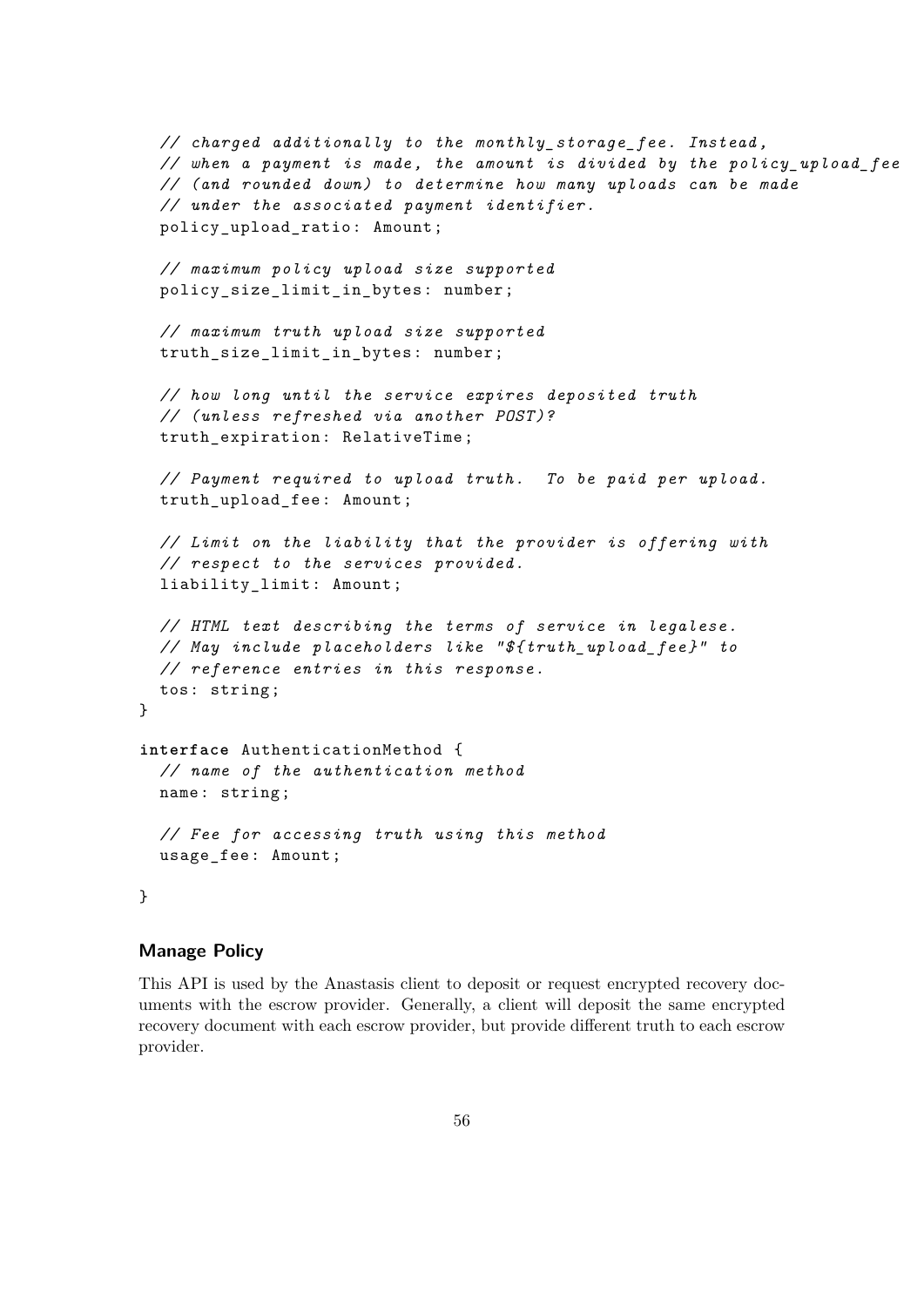Operations by the client are identified and authorized by \$ACCOUNT\_PUB, which should be kept secret from third parties. \$ACCOUNT\_PUB should be an account public key using the Crockford base32-encoding.

## **GET /policy/\$ACCOUNT\_PUB[?version=\$NUMBER]**

Get the customer's encrypted recovery document. If "version" is not specified, the server returns the latest available version. If "version" is specified, returns the policy with the respective "version". The response must begin with the nonce and an AES-GCM tag and continue with the ciphertext. Once decrypted, the plaintext is expected to contain:

- the escrow policy
- the separately encrypted master key

### **Status Codes:**

- 200 OK The escrow provider responds with an EncryptedRecoveryDocument object.
- 304 Not modified The client requested the same ressource it already knows.
- 400 Bad request The \$ACCOUNT\_PUB is not an EdDSA public key.
- 402 Payment Required The account's balance is too low for the specified operation. See the Taler payment protocol specification for how to pay.
- 403 Forbidden The required account signature was invalid.
- 404 Not Found The requested resource was not found.

Note that the key shares required to decrypt the master public key are not included, as for this the client needs to obtain authorization. The policy does provide sufficient information for the client to determine how to authorize requests for truth.

The client MAY provide an "If-None-Match" header with an Etag. In that case, the server MUST additionally respond with an "304" status code in case the resource matches the provided Etag.

Anastasis-Version: \$NUMBER — The server must return actual version of the encrypted recovery document via this header. If the client specified a version number in the header of the request, the server must return that version. If the client did not specify a version in the request, the server returns latest version of the EncryptedRecoveryDocument.

Etag: Set by the server to the Base32-encoded SHA512 hash of the body. Used for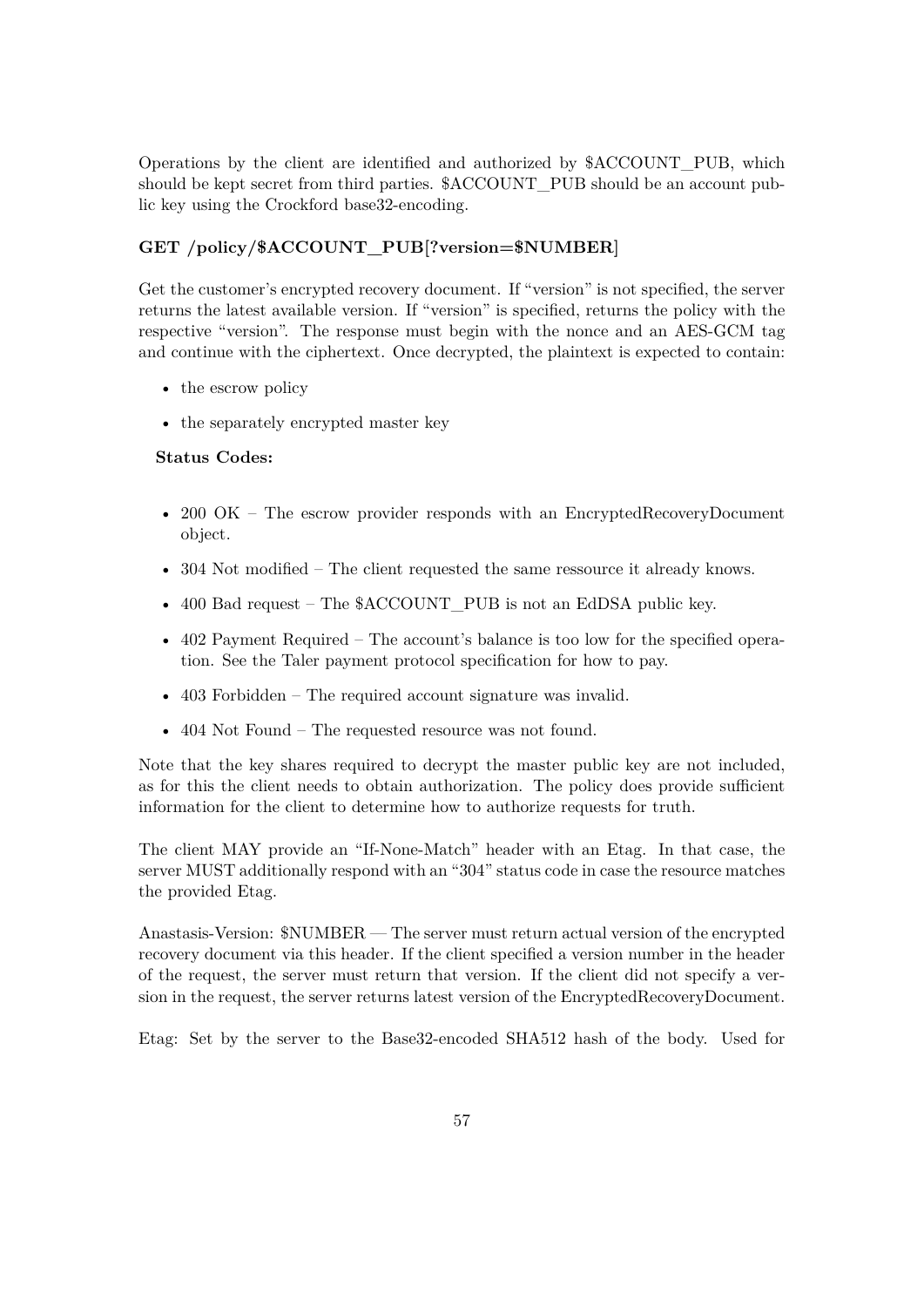caching and to prevent redundancies. The server MUST send the Etag if the status code is 200 OK.

If-None-Match: If this is not the very first request of the client, this contains the Etagvalue which the client has reveived before from the server. The client SHOULD send this header with every request (except for the first request) to avoid unnecessary downloads.

Anastasis-Account-Signature: The client must provide Base-32 encoded EdDSA signature over hash of body with \$ACCOUNT\_PRIV, affirming desire to download the requested encrypted recovery document. The purpose used MUST be TALER\_SIGNA-TURE\_ANASTASIS\_POLICY\_DOWNLOAD (1401).

#### **POST /policy/\$ACCOUNT\_PUB**

Upload a new version of the customer's encrypted recovery document. While the document's structure is described in JSON below, the upload should just be the bytestream of the raw data (i.e. 32 bytes nonce followed by 16 bytes tag followed by the encrypted document). If request has been seen before, the server should do nothing, and otherwise store the new version. The body must begin with a nonce, an AES-GCM tag and continue with the ciphertext. The format is the same as specified for the response of the GET method. The Anastasis server cannot fully validate the format, but MAY impose minimum and maximum size limits.

### **Status Codes:**

- 204 No Content The encrypted recovery document was accepted and stored. "Anastasis-Version" indicate what version was assigned to this encrypted recovery document upload by the server.
- 304 Not modified The same encrypted recovery document was previously accepted and stored. "Anastasis-Version" header incidates what version was previously assigned to this encrypted recovery document.
- 400 Bad request The \$ACCOUNT PUB is not an EdDSA public key or mandatory headers are missing. The response body MUST elaborate on the error using a Taler error code in the typical JSON encoding.
- 402 Payment Required The account's balance is too low for the specified operation. See the Taler payment protocol specification for how to pay. The response body MAY provide alternative means for payment.
- 403 Forbidden The required account signature was invalid. The response body may elaborate on the error.
- 409 Conflict The If-Match Etag does not match the latest prior version known to the server.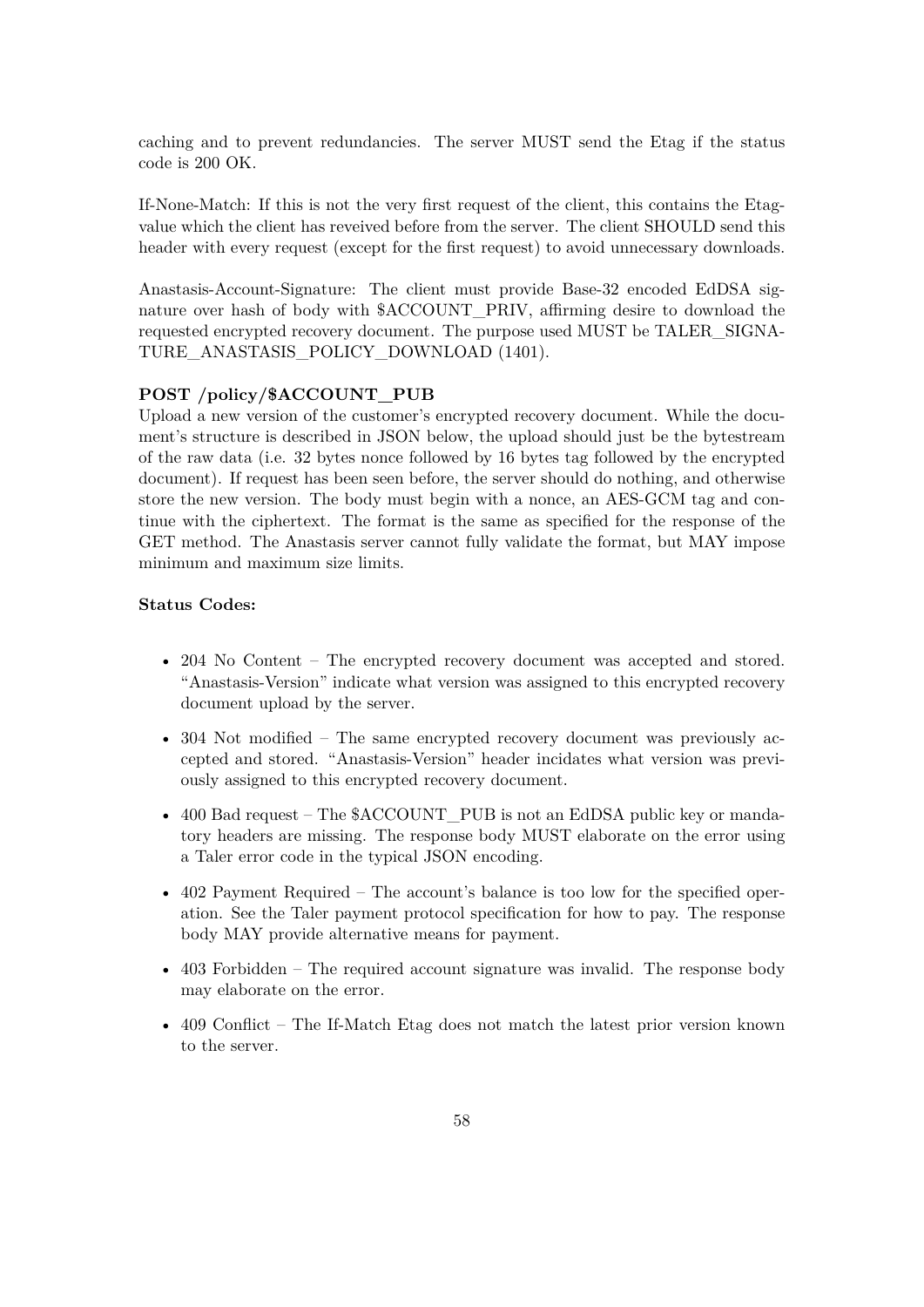• 413 Request Entity Too Large – The upload is too large or too small. The response body may elaborate on the error.

*If-Match:* Unless the client expects to upload the first encrypted recovery document to this account, the client should provide an Etag matching the latest version already known to the server. If this header is present, the server MUST refuse the upload if the latest known version prior to this upload does not match the given Etag.

*If-None-Match:* This header must be present and set to the SHA512 hash (Etag) of the body by the client. The client should also set the "Expect: 100-Continue" header and wait for "100 continue" before uploading the body. The server MUST use the Etag to check whether it already knows the encrypted recovery document that is about to be uploaded. The server MUST refuse the upload with a "304" status code if the Etag matches the latest version already known to the server.

*Anastasis-Policy-Signature:* The client must provide Base-32 encoded EdDSA signature over hash of body with \$ACCOUNT\_PRIV, affirming desire to upload an encrypted recovery document.

*Payment-Identifier:* Base-32 encoded 32-byte payment identifier that was included in a previous payment (see 402 status code). Used to allow the server to check that the client paid for the upload (to protect the server against DoS attacks) and that the client knows a real secret of financial value (as the kdf\_id might be known to an attacker). If this header is missing in the client's request (or the associated payment has exceeded the upload limit), the server must return a 402 response. When making payments, the server must include a fresh, randomly-generated payment-identifier in the payment request.

```
interface EncryptedRecoveryDocument {
  // Nonce used to compute the (iv ,key) pair for encryption
  // of the encrypted_compressed_recovery_document .
 nonce: [32]; // bytearray
  // Authentication tag
  aes_gcm_tag : [16]; // bytearray
 // Variable -size encrypted recovery document. After decryption ,
 // this contains a gzip compressed JSON -encoded RecoveryDocument .
  // The nonce of the HKDF for this encryption must include the
  // string "ERD ".
  // bytearray of undefined length
  encrypted compressed recovery document: [];
}
```

```
interface RecoveryDocument {
```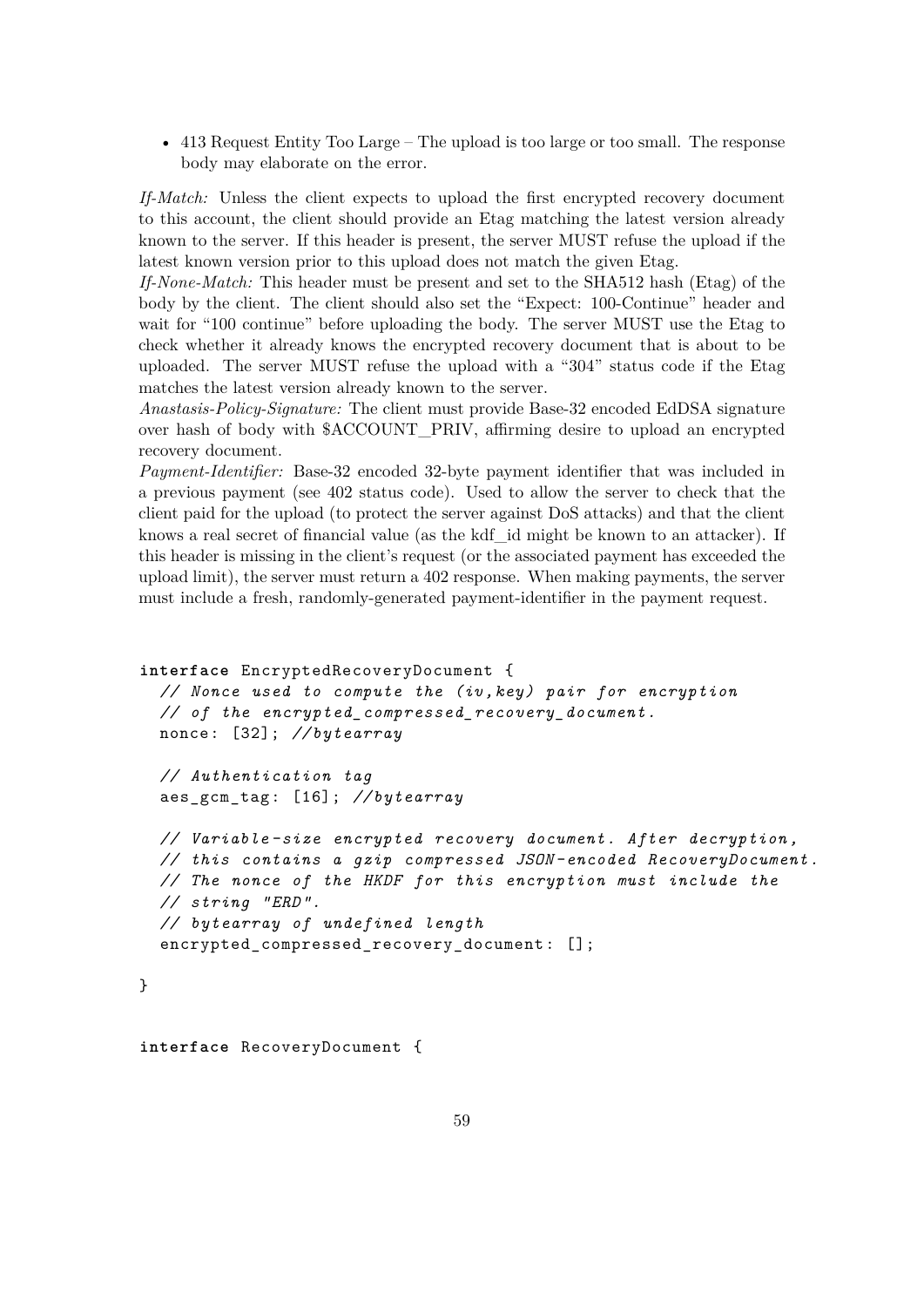```
// Account identifier at backup provider , AES - encrypted with
  // the ( symmetric ) master_key , i.e. an URL
  // https :// sync.taler.net/ $BACKUP_ID and
  // a private key to decrypt the backup. Anastasis is oblivious
  // to the details of how this is ultimately encoded.
  backup_account : []; // bytearray of undefined length
  // List of escrow providers and selected authentication method
  methods: EscrowMethod [];
  // List of possible decryption policies
  policy: DecryptionPolicy [];
}
interface EscrowMethod {
  // URL of the escrow provider
  // ( including possibly this Anastasis server)
  provider_url : string;
  // Name of the escrow method (e.g. security question , SMS etc .)
  escrow method: string;
  // truth_seed of the escrow method (see /truth/ API below ).
  truth_seed : [32]; // bytearray
  // Key used to encrypt the Truth this EscrowMethod is related to.
  // Client has to provide this key to the server when using /truth/
  truth_encryption_key : [32]; // bytearray
  // Salt used to encrypt the truth on the Anastasis server.
  truth_salt : [32]; // bytearray
  // The challenge to give to the user (i.e. the security question
  // if this is challenge -response ).
  // (Q: as string in base32 encoding ?)
  // (Q: what is the mime -type of this value ?)
  //
  // For some methods , this value may be absent.
  //
  // The plaintext challenge is not revealed to the
  // Anastasis server.
 challenge : []; // bytearray of undefined length
}
```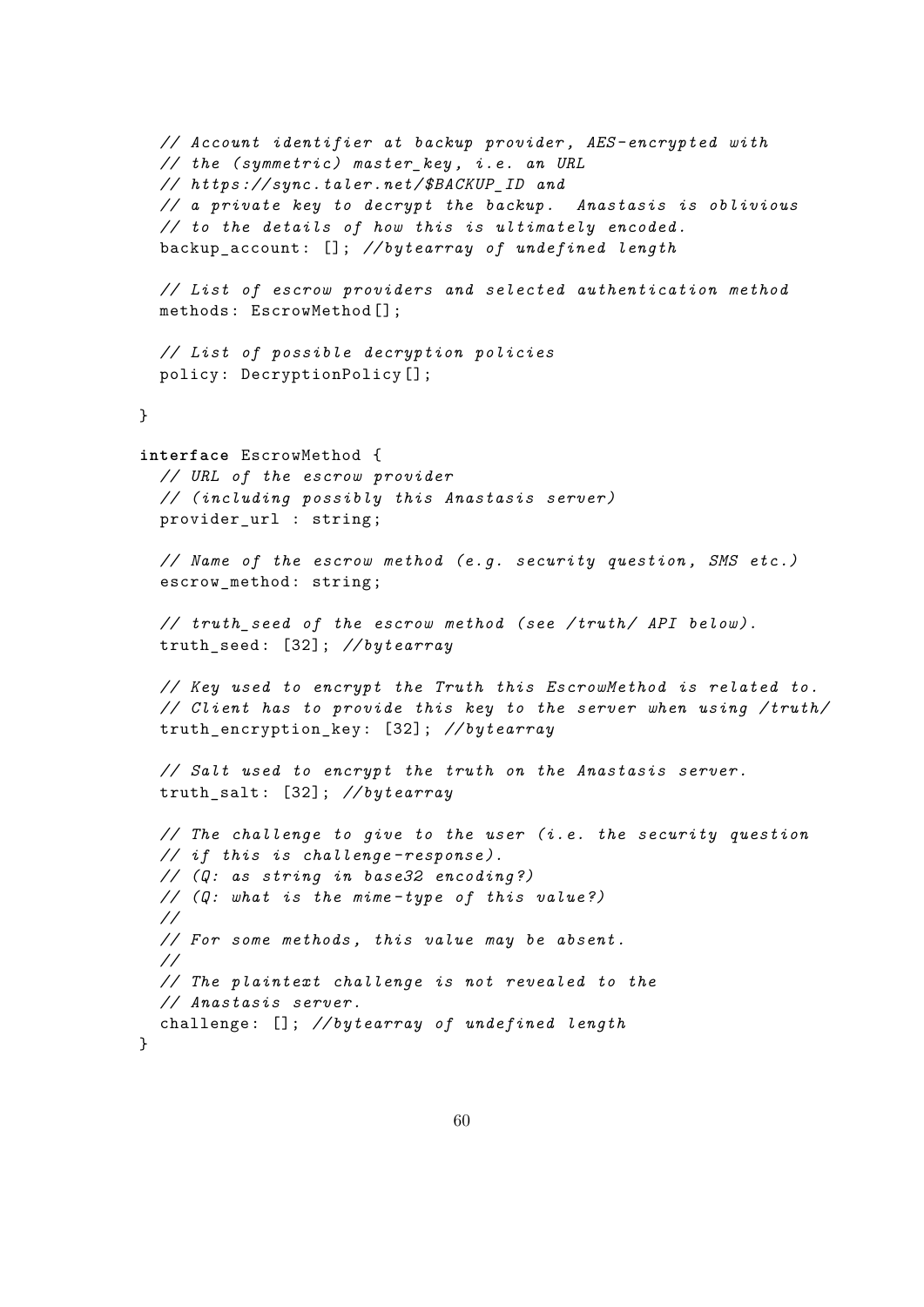```
interface DecryptionPolicy {
 // Salt included to encrypt master key share when
 // using this decryption policy.
 policy_salt : [32]; // bytearray
 // Master key , AES - encrypted with key derived from
 // salt and keyshares revealed by the following list of
 // escrow methods identified by the truth_seeds .
  encrypted_master_key : [32]; // bytearray
 // List of escrow methods identified by their truth_seed .
 truth_seeds : []; // array of truth_seed
```
}

### **Manage Truth**

This API is used by the Anastasis client to deposit truth or request a (encrypted) key share with the escrow provider.

An escrow method specifies an Anastasis provider and how the user should authorize themself. The truth API allows the user to provide the (encrypted) key share to the respective escrow provider, as well as auxiliary data required for such an respective escrow method.

Operations by the client are identified and authorized by \$TRUTH\_PUB, which should be kept secret from third parties. \$TRUTH\_PUB should be a public key using the Crockford base32-encoding.

An Anastasis-server may store truth for free for a certain time period, or charge per truth operation using GNU Taler.

### **POST /truth/\$TRUTH\_PUB**

Upload a TruthUploadRequest-Object according to the policy the client created before (see RecoveryDocument). If request has been seen before, the server should do nothing, and otherwise store the new object.

### **Status Codes:**

- 204 No content Truth stored successfully.
- 304 Not modified The same truth was previously accepted and stored under this \$TRUTH\_PUB. The Anastasis server must still update the expiration time for the truth when returning this response code.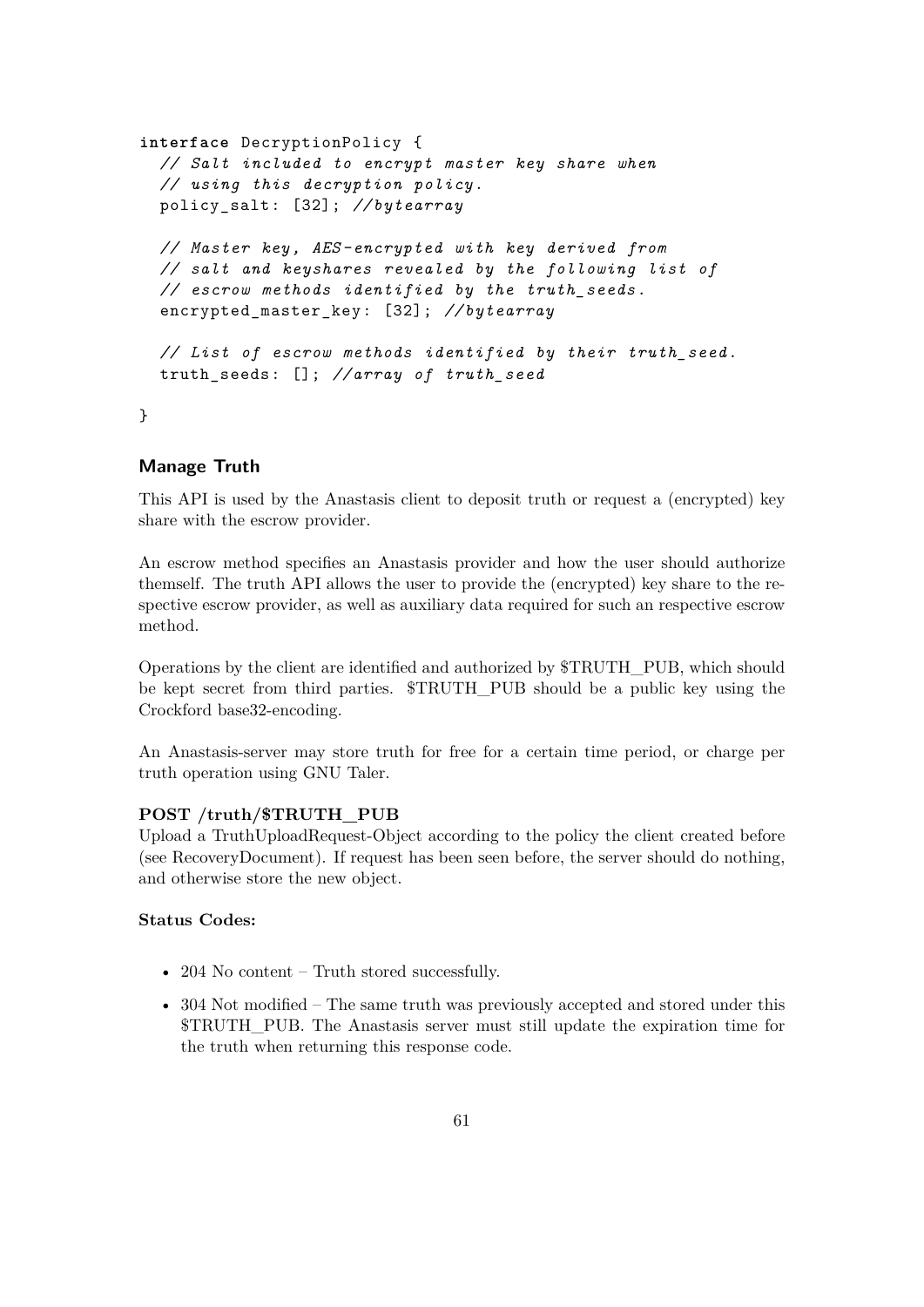- 402 Payment Required This server requires payment to store truth per item. See the Taler payment protocol specification for how to pay. The response body MAY provide alternative means for payment.
- 409 Conflict The server already has some truth stored under this TRUTH\_PUB. The client should check that it is generating \$TRUTH\_PUB with enough entropy.
- 412 Precondition Failed The selected authentication method is not supported on this provider.

### **Details:**

```
interface TruthUploadRequest {
  // Contains the information of an interface EncryptedKeyShare ,
 // but simply as one binary block (in Crockford Base32
 // encoding for JSON ).
 key_share_data : []; // bytearray
  // Key share method , i.e. "security question", "SMS", "e-mail", ...
 method: string;
 // Nonce used to compute the (iv ,key) pair for encryption of the
 // encrypted_truth .
 nonce: [32]; // bytearray
 // Signature over the key_share signed with TRUTH_PRIV .
 key_share_signature : EddsaSignature ;
 // Variable -size truth. After decryption ,
 // this contains the ground truth , i.e. H( challenge answer),
 // phone number , e-mail address , picture , fingerprint , ...
 // ** base32 encoded **.
 //
 // The nonce of the HKDF for this encryption must include the
 // string "ECT ".
  encrypted_authentication_data : []; // bytearray
    // Signature over the key_share signed with TRUTH_PRIV .
  authentication data signature: EddsaSignature;
 // mime type of truth , i.e. text/ascii , image/jpeg , etc.
 truth_mime : string;
}
GET /truth/$TRUTH_PUB[?response=$RESPONSE]
```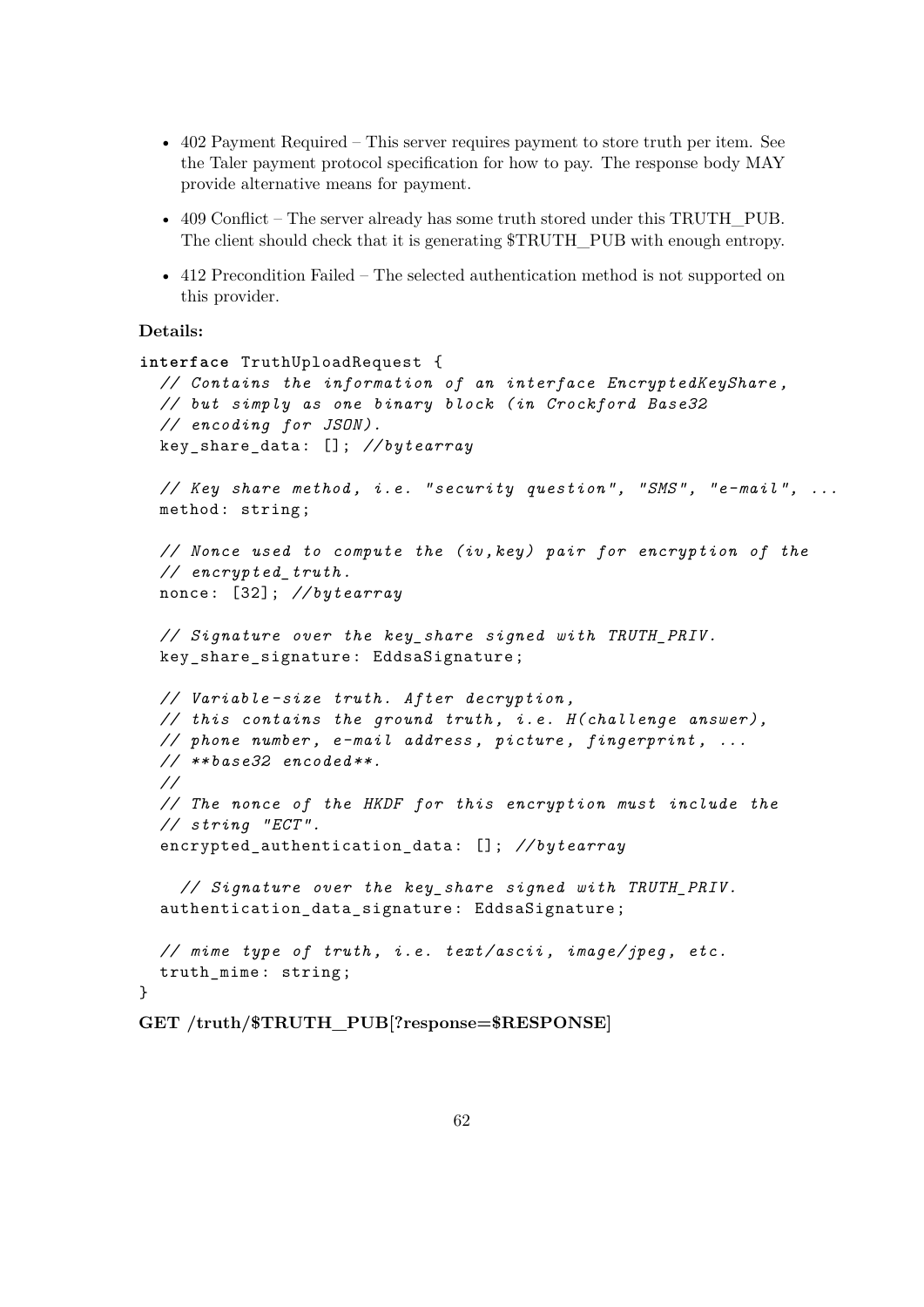Get the stored encrypted key share. If \$RESPONSE is specified by the client, the server checks if \$RESPONSE matches the expected response specified before within the TruthUploadRequest (see encrypted\_truth). Also, the user has to provide the correct truth\_encryption\_key with every get request (see below). When \$RESPONSE is correct, the server responses with the encrypted key share. The encrypted key share is returned simply as a byte array and not in JSON format.

#### **Status Codes:**

- 200 OK EncryptedKeyShare is returned in body (in binary).
- 202 Accepted The escrow provider will respond out-of-band (i.e. SMS). The body may contain human-readable instructions on next steps.
- 303 See Other The provider redirects for authentication (i.e. video identification/WebRTC). If the client is not a browser, it should launch a browser at the URL given in the "Location" header and allow the user to re-try the operation after successful authorization.
- 402 Payment Required The service requires payment for access to truth. See the Taler payment protocol specification for how to pay. The response body MAY provide alternative means for payment.
- 403 Forbidden The server requires a valid "response" to the challenge associated with the \$TRUTH\_PUB.
- 404 Not Found The server does not know any truth under the given TRUTH\_PUB.
- 503 Service Unavailable Server is out of Service.

**Truth-Decryption-Key:** Key used to encrypt the truth (see encrypted\_truth within TruthUploadRequest) and which has to provided by the user. The key is stored with the according EscrowMethod. The server needs this key to get the info out of TruthUploadRequest needed to verify the \$RESPONSE.

**authentication\_data\_signature:** The client must provide Base-32 encoded EdDSA signature over the hash of the encrypted authentication data with  $TRTW$ TH PRIV. **key\_share\_signature:** The client must provide Base-32 encoded EdDSA signature over hash of the encrypted\_key\_key\_share with \$TRUTH\_PRIV. **Details:**

```
interface EncryptedKeyShare {
  // Nonce used to compute the decryption (iv ,key) pair.
 nonce_i: [32]; // bytearray
 // Encrypted key -share in base32 encoding.
  // After decryption , this yields a KeyShare. Note that
```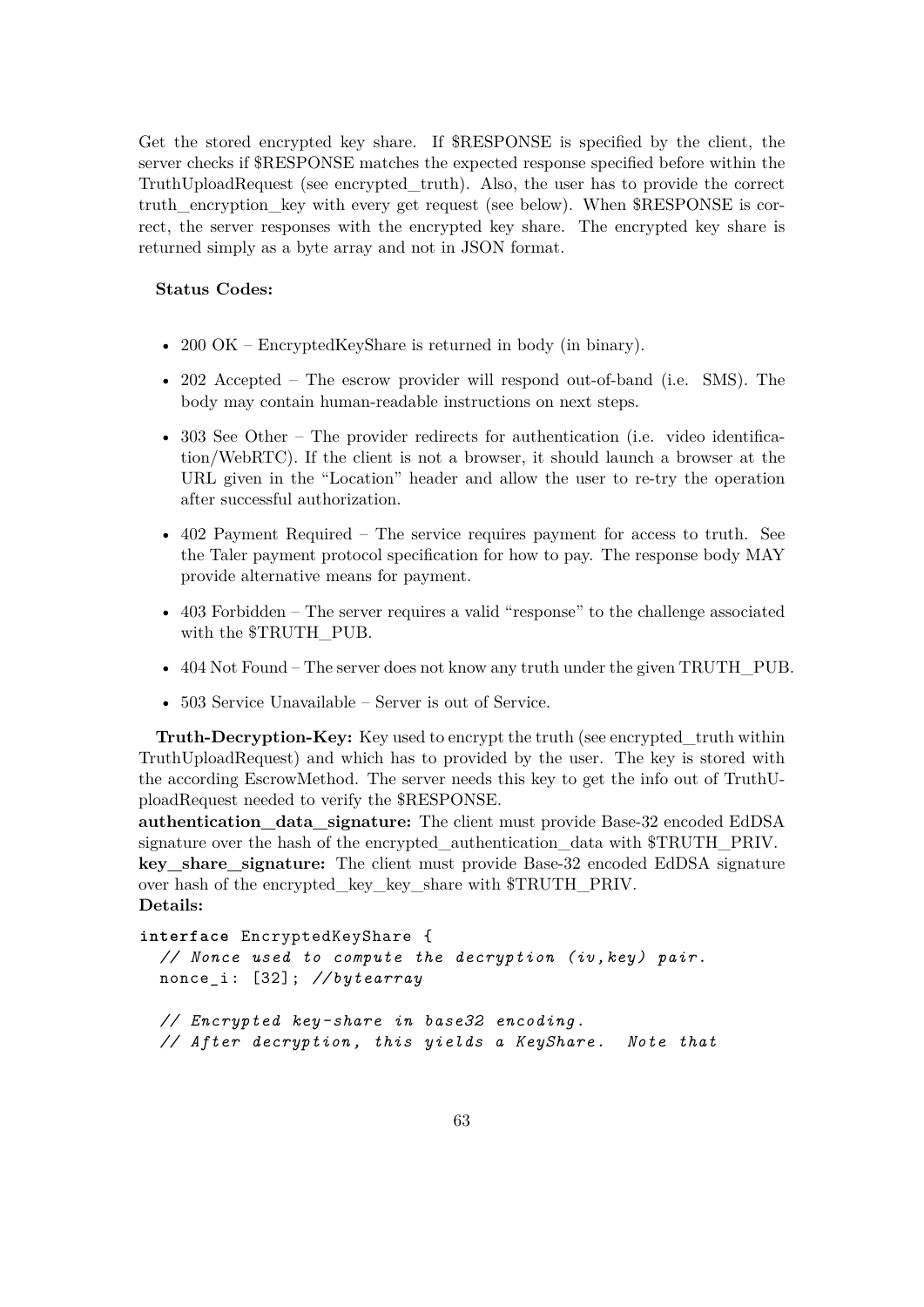```
// the KeyShare MUST be encoded as a fixed -size binary
  // block (instead of in JSON encoding ).
  //
  // HKDF for the key generation must include the
  // string "eks" as salt. Depending on the method ,
  // the HKDF may additionally include
  // bits from the response (i.e. some hash over the
  // answer to the security question)
 encrypted_key_share_i : [32]; // bytearray
}
interface KeyShare {
  // Key material to concatenate with policy_salt
  // and KDF to derive the key to decrypt the master key.
 key_share : [32]; // bytearray
 // Signature over the key_share signed with TRUTH\_PRIV.
 account_sig : EddsaSignature ;
}
```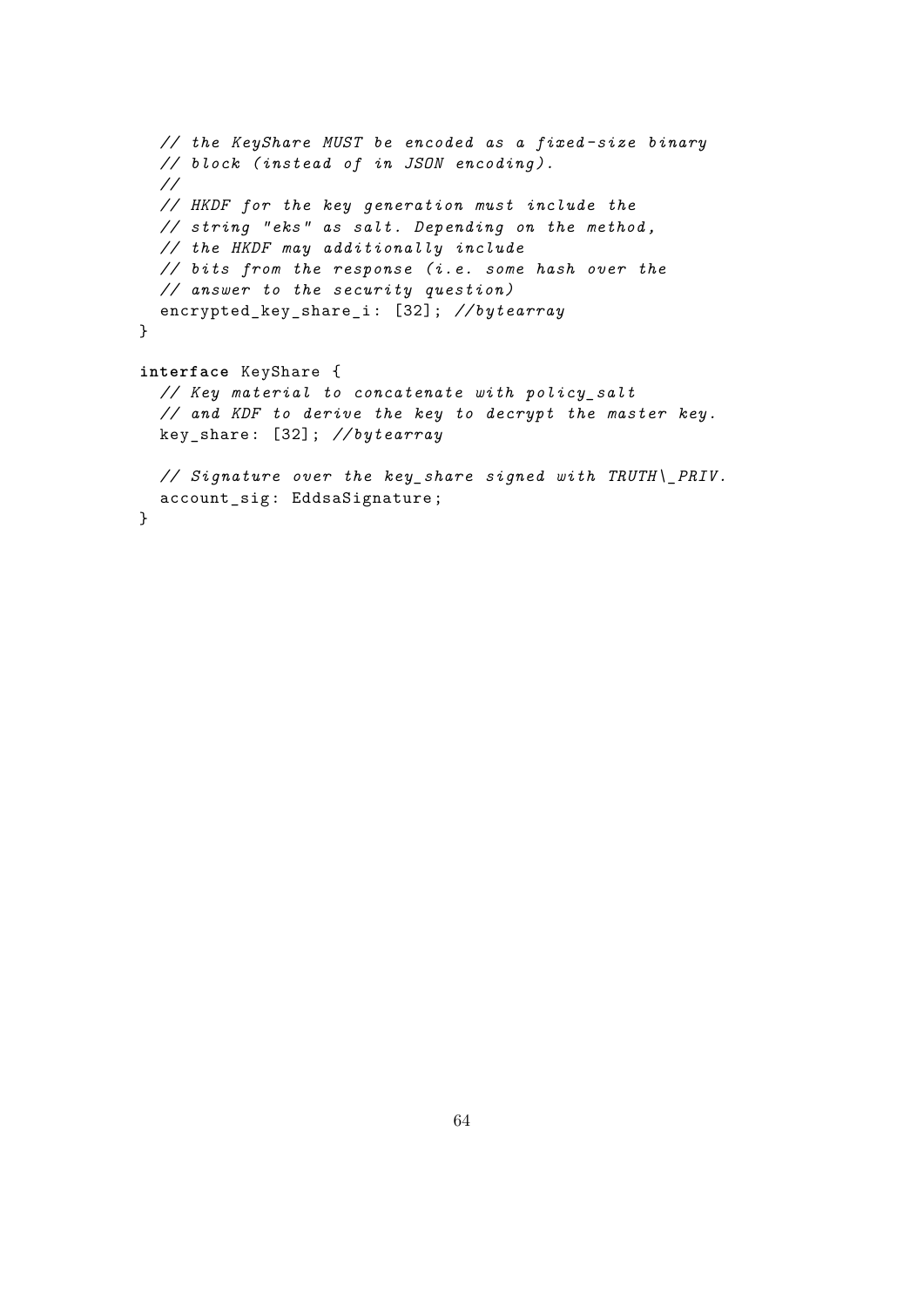# **B. Work journal**

# **Meeting 20.02.2020**

Present at the Meeting were: Dominik Meister, Dennis Neufeld and Christian Grothoff.

## **Reflection**

It was the first meeting of the Bachelor's thesis. The main focus was on the planing of the project and discussing the next steps. The conclusion was there is a lot of work to do and we need to focus from the beginning.

## **Next Steps**

The next meeting will be at the 27.2. Until this meeting drafts of several project documents should be completed. Task schedule, project document, work journal, business plan, abstract, motivation. Additionally a draft for the BRIDGE funding proposal should be written.

# **Meeting 27.02.2020**

Present at the Meeting were: Dominik Meister, Dennis Neufeld and Christian Grothoff.

## **Reflection**

The main topic of the meeting was the BRIDGE proposal which is due at the 9th of March. Additionally we discussed the documents and plan we created.

## **Next Steps**

The next steps are the completion of the BRIDGE proposal.

# **Meeting 05.03.2020**

Present at the Meeting were: Dominik Meister, Dennis Neufeld and Christian Grothoff.

## **Reflection**

In this meeting the main topic was the finalization of the BRIDGE proposal. We also discussed the related work and Business model of Anastasis. Through the extensive work on the BRIDGE proposal the development has not continued very fast. But we already could write key parts for the Bachelor thesis.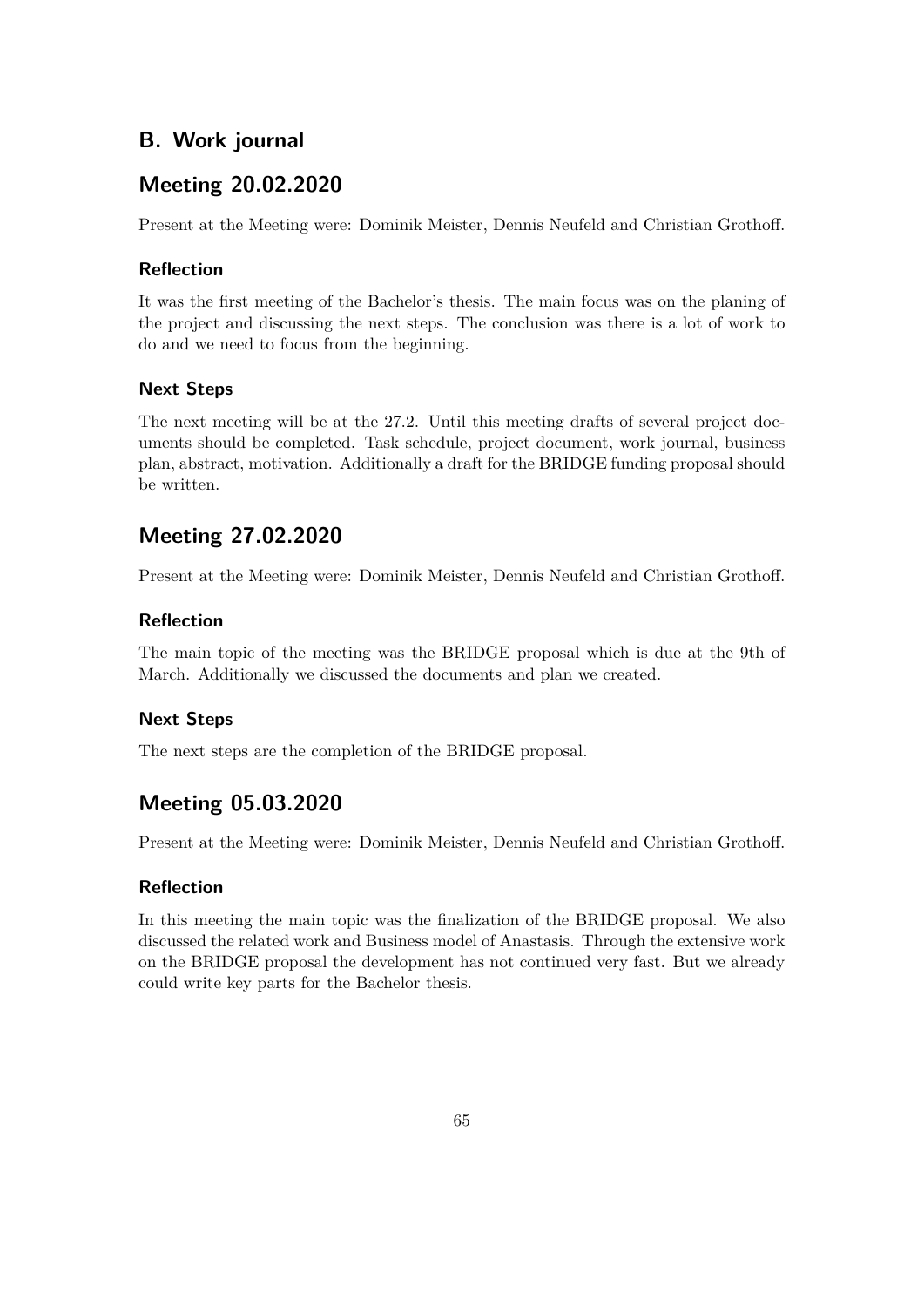## **Next Steps**

Next is the completion and delivery of the BRIDGE proposal.

# **Meeting 12.03.2020**

Present at the Meeting were: Dominik Meister, Dennis Neufeld and Christian Grothoff.

## **Reflection**

The BRIDGE proposal was sent and we can now focus on the development. We did not estimate that the proposal would be this time consuming. We are now a bit behind our task schedule.

## **Next Steps**

Completion of the Anastasis Client API tests and start of the implementation of the crypto library.

# **Meeting 19.03.2020**

Present at the Meeting were: Dominik Meister, Dennis Neufeld and Christian Grothoff.

### **Reflection**

We ran into problems while testing the Anastasis client API, the development is slow at the moment because the bugfixing takes a lot of time. We also have made some design mistakes in the crypto API which needed to be fixed.

## **Next Steps**

Completion of the Anastasis Client API tests and continue on the implementation of the crypto library.

# **Meeting 26.03.2020**

Present at the Meeting were: Dominik Meister, Dennis Neufeld and Christian Grothoff.

## **Reflection**

We ran into a lot of problems and decided to make more frequent meetings. We need to fix some design issues, the imports of the different files are done wrong. Additionally we need to be more clear with the names. We need to focus more on the implementation and be more precise with the documentation.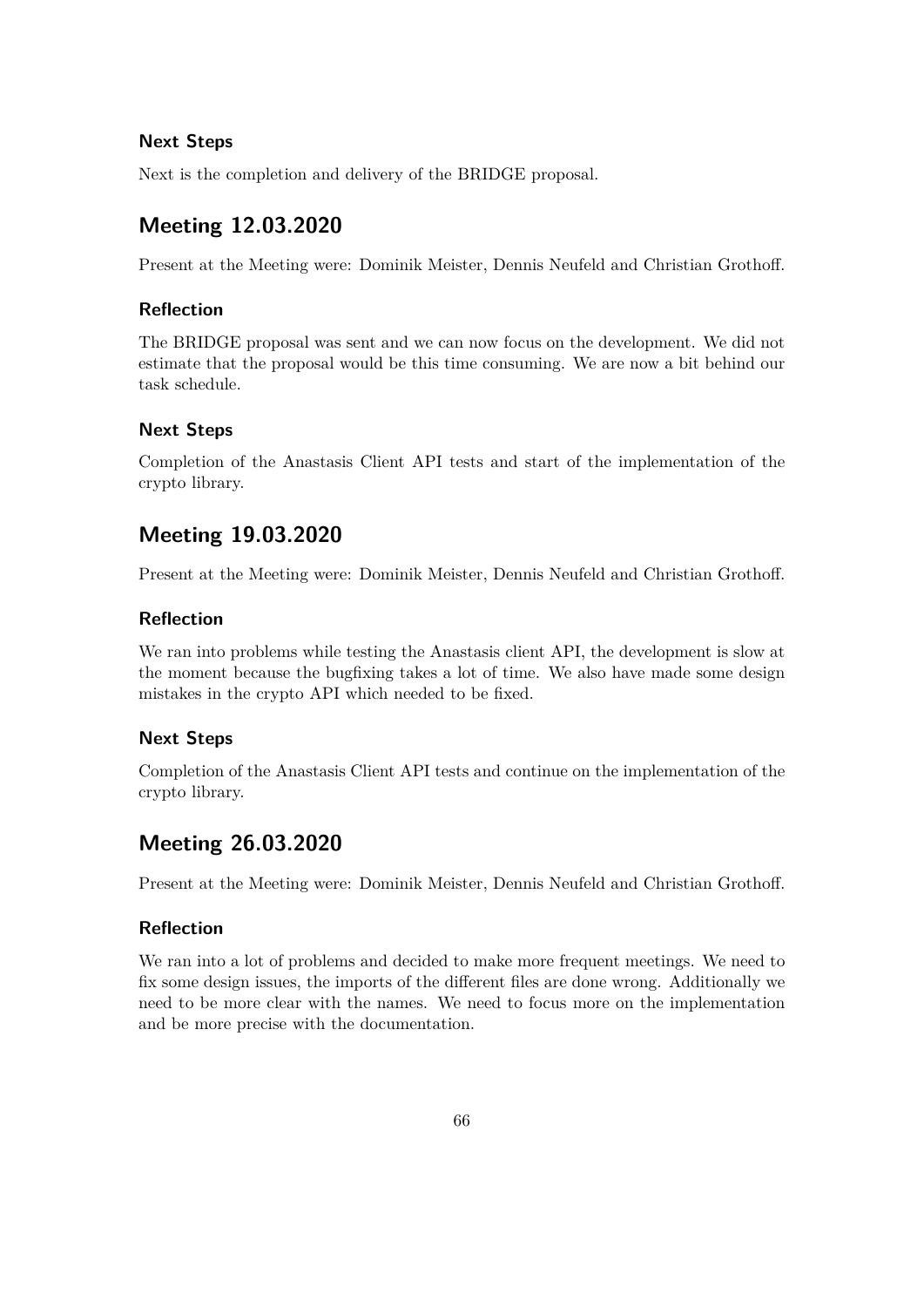## **Next Steps**

Implementation of the Crypto library, fix issues mentioned.

# **Meeting 30.03.2020**

Present at the Meeting were: Dominik Meister, Dennis Neufeld and Christian Grothoff.

## **Reflection**

We could fix the issues from the last meetings and are now in the development of the crypto library. We had some problems with pointers which we could discuss and fix. We are happy that we can see progress.

## **Next Steps**

Implementation of the Crypto libarary, finishing API.

# **Meeting 02.04.2020**

Present at the Meeting were: Dominik Meister, Dennis Neufeld and Christian Grothoff.

## **Reflection**

Dennis is still fixing issues with the API communication, the process is very time consuming and we are pretty behind. Dominik was sick for some days and was not able to work for the project. We are now pretty behind our task schedule and need to work harder.

## **Next Steps**

Implementation of the Crypto library, finishing API.

# **Meeting 06.04.2020**

Present at the Meeting were: Dominik Meister, Dennis Neufeld and Christian Grothoff.

## **Reflection**

We could finally fix the API's and can now focus on the planned components. We also found some bugs in payment process we need to fix.

## **Next Steps**

Implementation Crypto library and testing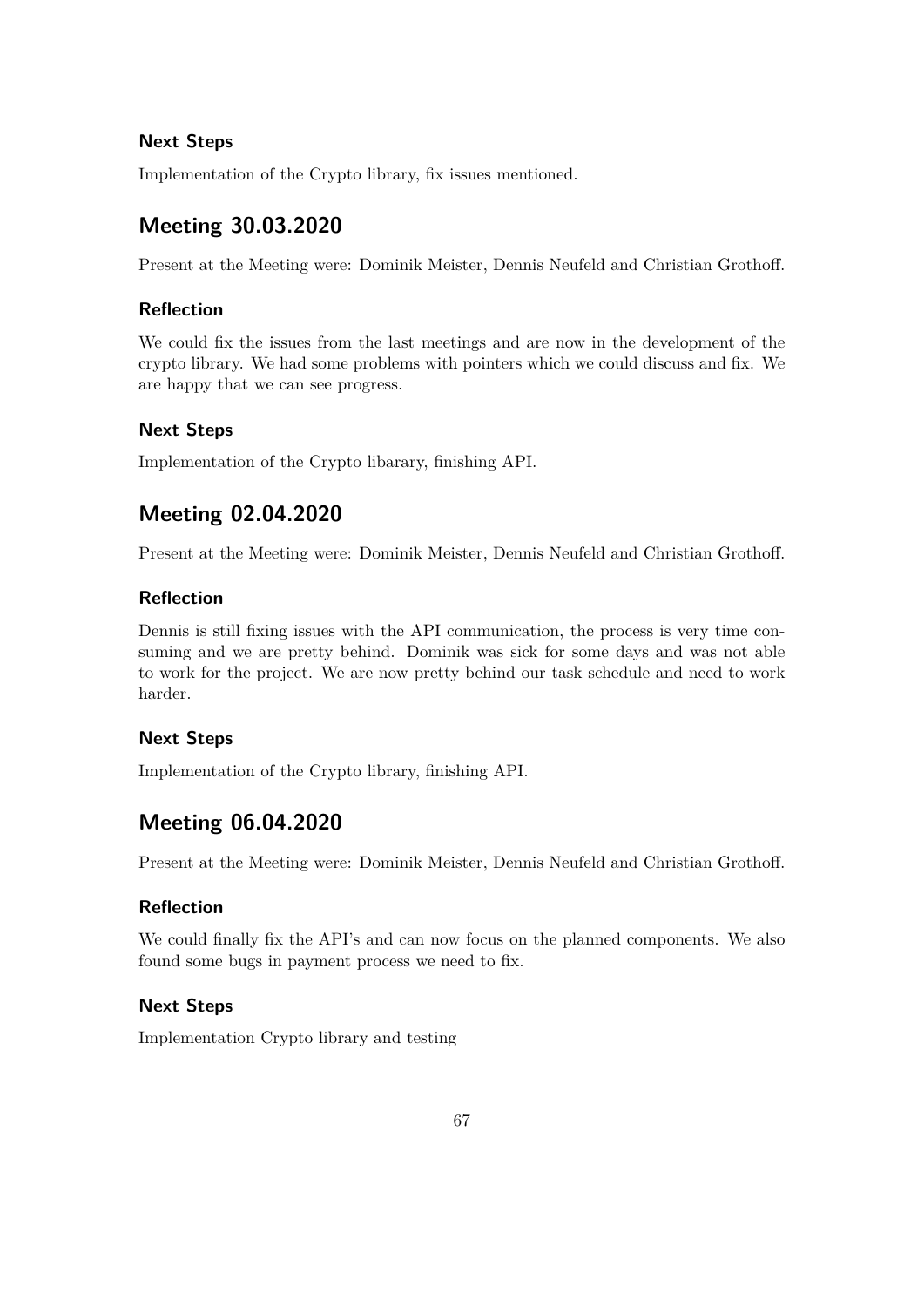# **Meeting 09.04.2020**

Present at the Meeting were: Dominik Meister, Dennis Neufeld and Christian Grothoff.

### **Reflection**

We found some errors in our specification regarding the Key Shares. We are currently still in the development of Crypto library tests. The development is very slow because we have some problems with the pointers in C.

### **Next Steps**

Implementation Crypto library tests, work on Anastasis client

# **Meeting 13.04.2020**

Present at the Meeting were: Dominik Meister, Dennis Neufeld and Christian Grothoff.

### **Reflection**

We are still in the development of the Crypto library tests. The problems are mostly the handling of the data. We had some problems with the datatypes and the conversions.

### **Next Steps**

Implementation Crypto library testing, work on the Anastasis client.

### **Meeting 16.04.2020**

Present at the Meeting were: Dominik Meister, Dennis Neufeld and Christian Grothoff.

### **Reflection**

We could not finish the crypto library jet and had problems with the json objects we need to handle inside the crypto library. The development of the Anastasis client is also slow, since it is a very complex part which needs to integrate all other components.

### **Next Steps**

Finish Crypto library testing, implementation Anastasis client

### **Meeting 24.04.2020**

Present at the Meeting were: Dominik Meister, Dennis Neufeld and Christian Grothoff.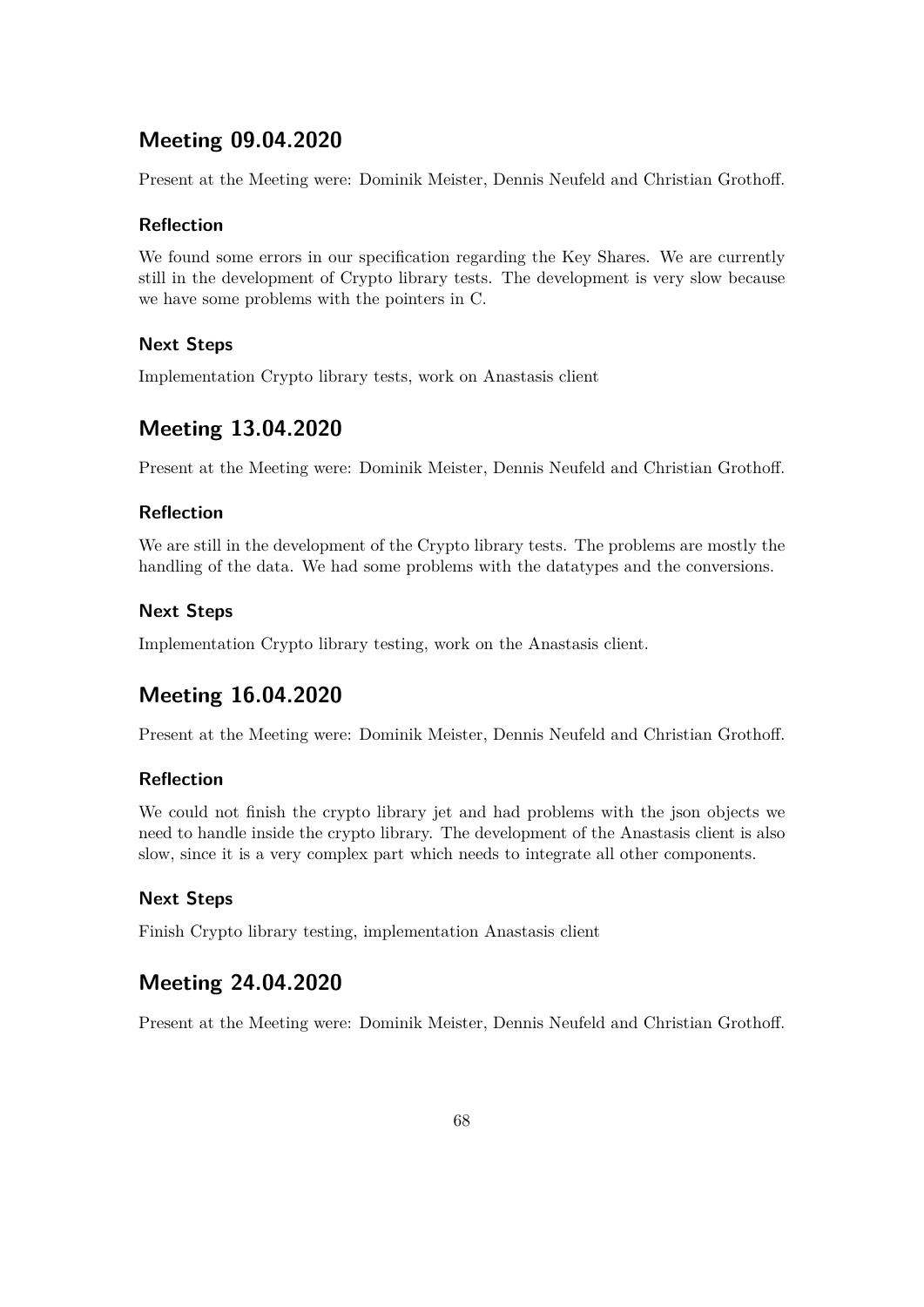#### **Reflection**

We still have some bugs in the crypto library. We should focus that the application is not crashing if something unexpected happens, the application should continue. Additionally there were some security issues in the code we need to fix. The development of this component is very complex and needs a lot of time, we hope that we soon can finish the crypto library. Also the development of the Anastasis client is finished we can now start with the testing.

#### **Next Steps**

Finish Crypto library testing, implementation Anastasis client tests

### **Meeting 27.04.2020**

Present at the Meeting were: Dominik Meister, Dennis Neufeld and Christian Grothoff.

#### **Reflection**

After some final optimization the crypto library of Anastasis is finished. We can now focus on the tests of the client API. This will show if the whole flow of the application works as intended.

### **Next Steps**

Implementation Anastasis client tests

### **Meeting 30.04.2020**

Present at the Meeting were: Dominik Meister, Dennis Neufeld and Christian Grothoff.

### **Reflection**

The testing of the Anastasis client API is progressing slowly. We could find alot of bugs in the other components we were not able to see with our previous testing. We needed to fix some of the protocol flows. We hope that we can finish the client as soon as possible since we also need to implement the authentication procedure and the command line application.

### **Next Steps**

Implementation Anastasis client tests and start working on the authentication backend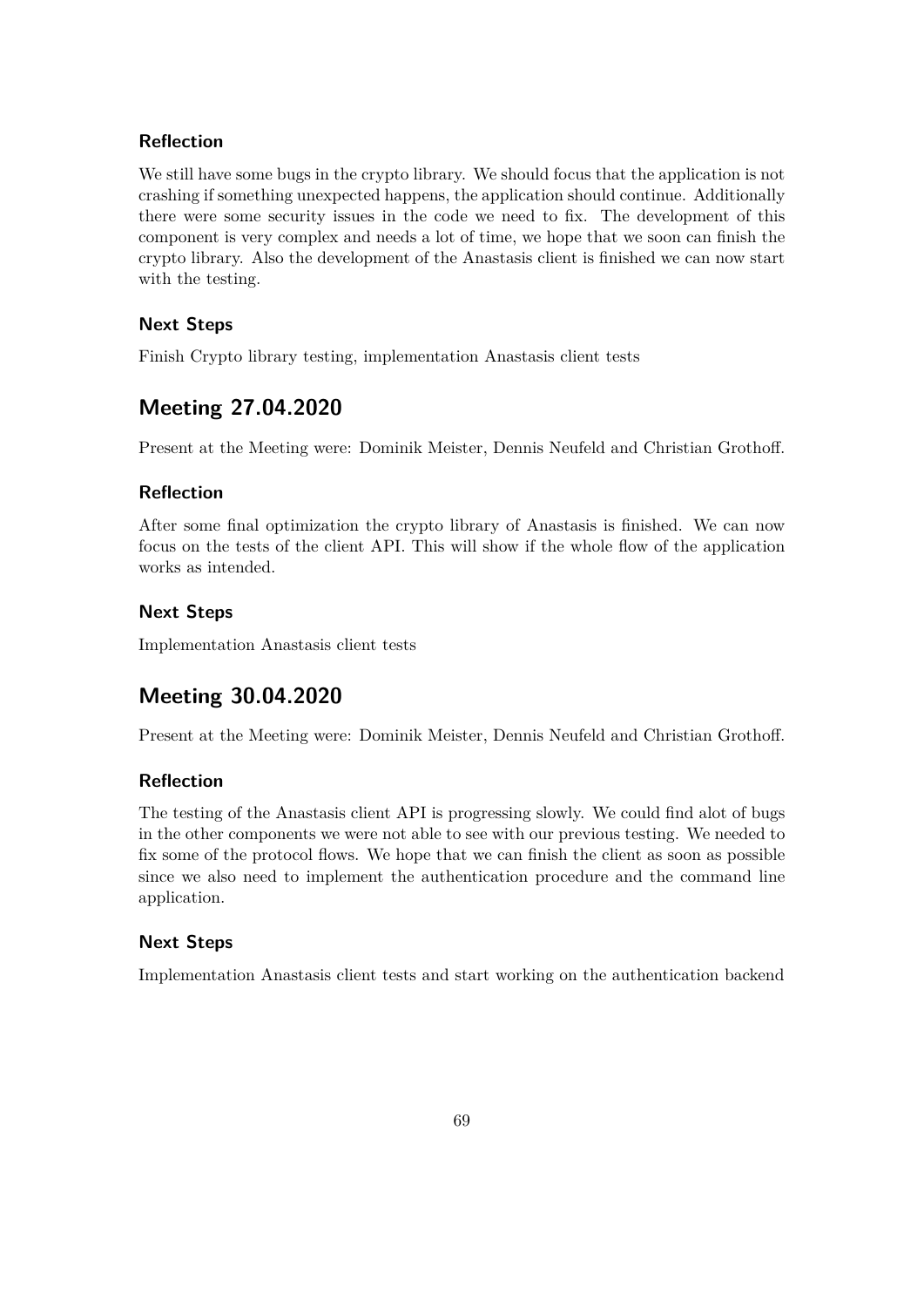### **Meeting 04.05.2020**

Present at the Meeting were: Dominik Meister, Dennis Neufeld and Christian Grothoff.

#### **Reflection**

We continued the work on the Anastasis client API and the authentication backend, we still found problems in the other components. To finish the Anastasis client we will need the authentication backend. So we decided to implement the most basic authentication, secure question. We also still have some issues with our naming conventions which are not always clear.

#### **Next Steps**

Finish implementation Anastasis client tests and authentication backend

### **Meeting 07.05.2020**

Present at the Meeting were: Dominik Meister, Dennis Neufeld and Christian Grothoff.

#### **Reflection**

We could finish the authentication backend and now need to implement the client logic for the authentication. We also need to finish the client tests. We have roughly one month left to finish the project, we started to think that we can't develop a complex authentication method. We planned that we first will finish the rest and afterwards look if we have time to implement a different authentication method.

### **Next Steps**

Finish client API and tests

# **Meeting 11.05.2020**

Present at the Meeting were: Dominik Meister, Dennis Neufeld and Christian Grothoff.

### **Reflection**

In the last couple days we could make good progress we managed to nearly finish the Anastasis client API tests. For the most part the components are working. We think that we can finish this project within the time without the complex authentication method.

#### **Next Steps**

Finish client API and tests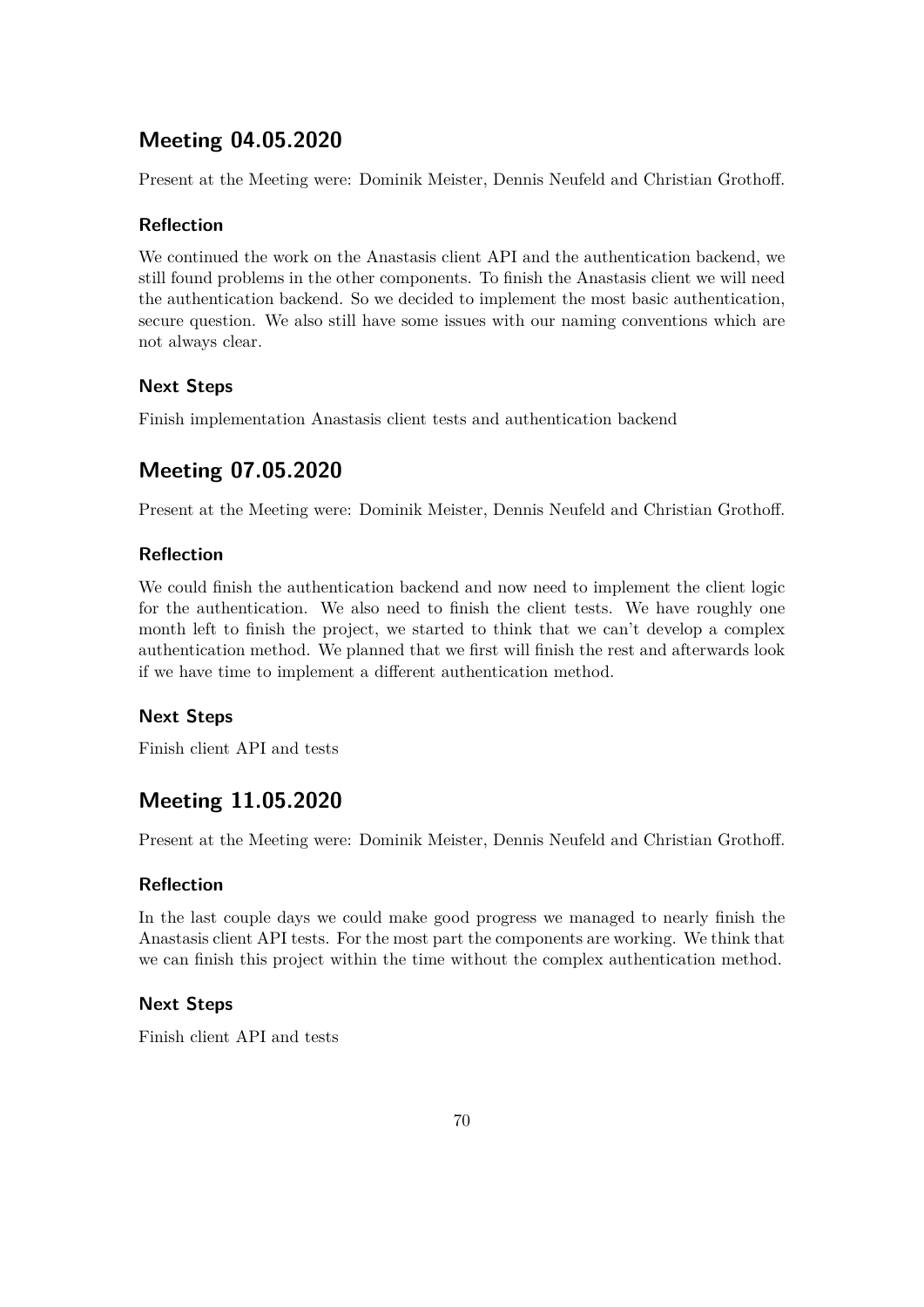### **Meeting 14.05.2020**

Present at the Meeting were: Dominik Meister, Dennis Neufeld and Christian Grothoff.

### **Reflection**

We are still behind in our development. Nevertheless, industry interest suggests we should prepare a business pitch.

### **Next Steps**

finish client API

### **Meeting 18.05.2020**

Present at the Meeting were: Dominik Meister, Dennis Neufeld and Christian Grothoff.

### **Reflection**

The last couple of days were quite stressful but we manged to complete the Anastasis client tests. This means our application flow is working. This is a huge relief.

### **Next Steps**

Finish business pitch, start developing Anastasis CLI, write bachelor book, create bachelor poster

### **Meeting 21.05.2020**

Present at the Meeting were: Dominik Meister, Dennis Neufeld and Christian Grothoff.

### **Reflection**

The development of the Anastasis CLI went very fast, since all the other components are working correctly. The Anastasis splitter and assembler are nearly finished. We also created the bachelor book article and the poster. Both of these still need some adjustments.

### **Next Steps**

Finish Anastasis splitter and assembler, start to finish documentation, fix book and poster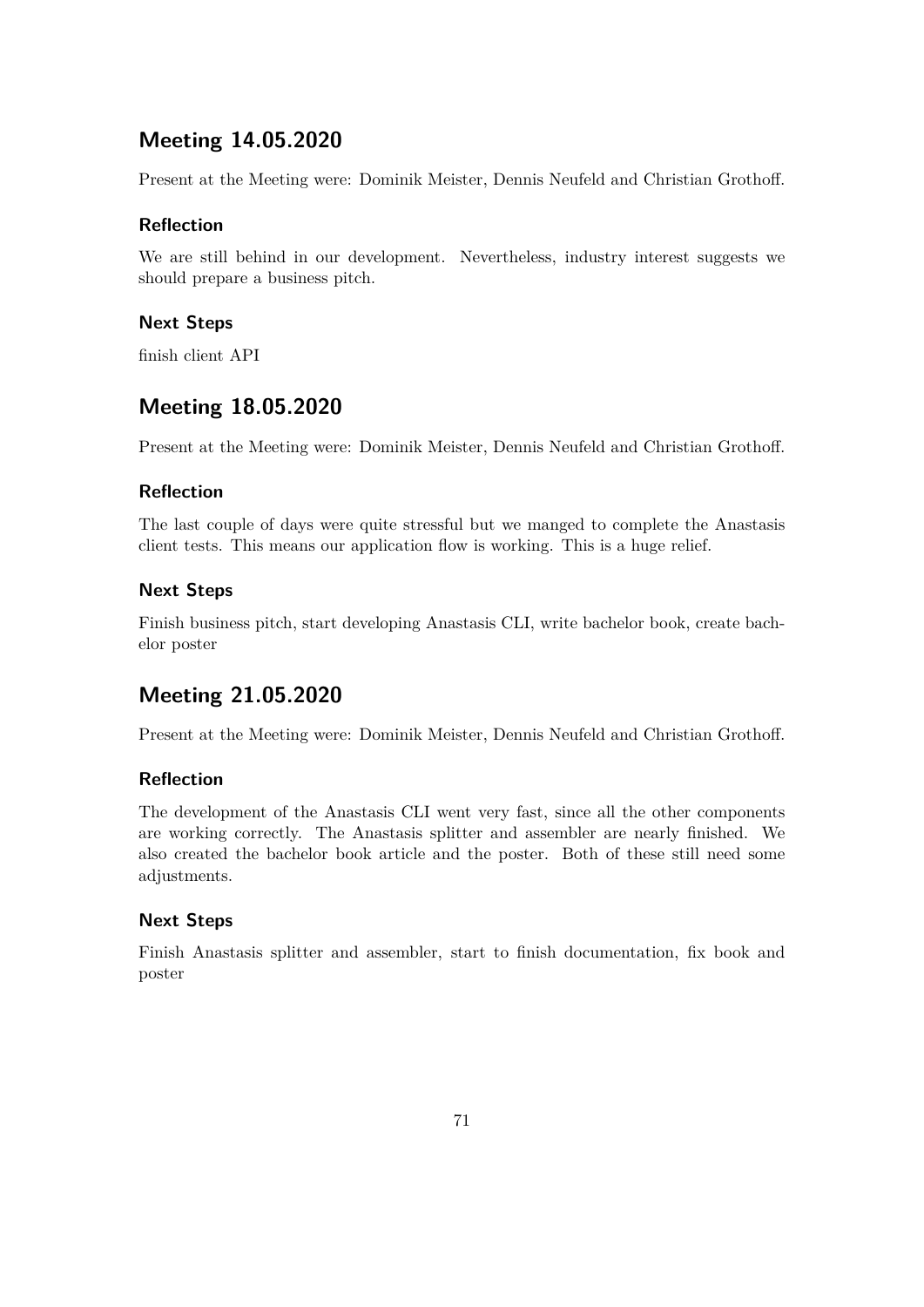# **Meeting 28.05.2020**

Present at the Meeting were: Dominik Meister, Dennis Neufeld and Christian Grothoff.

### **Reflection**

We nearly could finish the Anastasis CLI and can now start to focus on the documentation. We already have a lot of documentation available which needs to be put together in one document. Additionally the book abstract and the poster are finished and we could deliver them.

### **Next Steps**

Work on documentation

# **Meeting 04.06.2020**

Present at the Meeting were: Dominik Meister, Dennis Neufeld and Christian Grothoff.

### **Reflection**

There is only one week left, our document is nearly finished. We discussed which last sections need to be added. The thesis overall is now in a nearly finished state, there are some minor problems with the illustrations and the text which should be easy fixed.

### **Next Steps**

Fix illustrations, rework client client documentation

### **Meeting 08.06.2020**

Present at the Meeting were: Dominik Meister, Dennis Neufeld and Christian Grothoff.

### **Reflection**

This is the second last meeting of our thesis. We discussed the last changes which need to be done. The text is completed, we decided that we could add more illustrations to give a better understanding of the document. We are very proud of our work and think that we have done a good job.

### **Next Steps**

Add illustration for key flow, rework some minor inconsistencies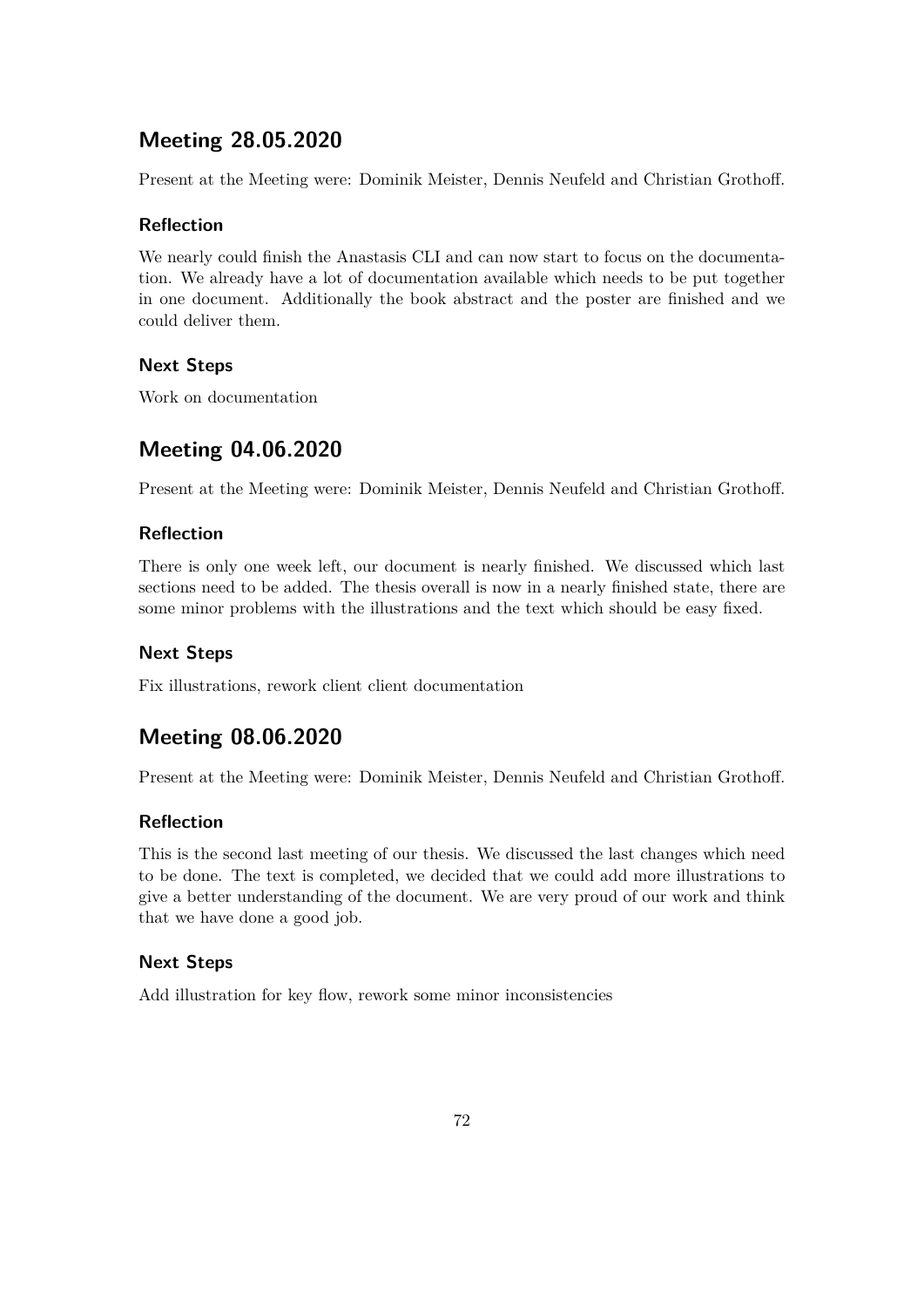# **Meeting 11.06.2020**

Present at the Meeting were: Dominik Meister, Dennis Neufeld and Christian Grothoff.

### **Reflection**

This was the last meeting of our bachelor thesis. We fixed the last pieces in the documentation and sent the thesis. We are very happy with the final result.

### **Next Steps**

-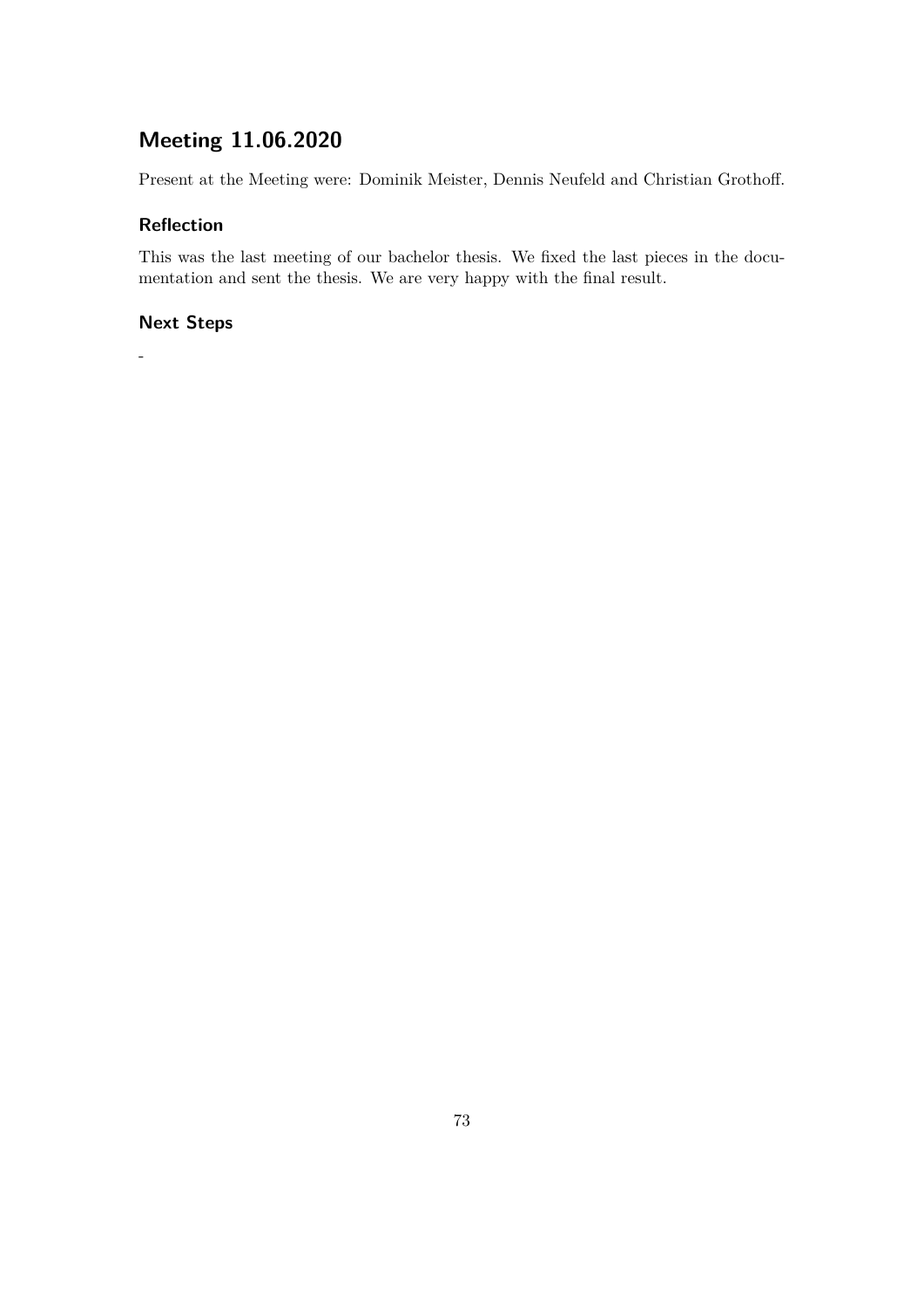### **Glossary**

- **account key** A public-private key pair used to sign and authenticate the encrypted policy document upload.
- **authentication method** An authentication method specifies how the user should convince the escrow provider that he is authorized to get a key share.
- **challenge** A challenge is a data structure which holds information about a user authentication for a escrow provider.
- **core secret** The core secret is the data which the user wants to protect with Anastasis.
- **escrow provider** An escrow provider is referred to servers which operate Anastasis.
- **kdf id** The kdf id is an Argon2 hash over the user's unforgettable password.
- **key share** A key share is a random byte sequence which is combined with other key shares to create a policy key.
- **master key** The master key is a randomly generated key which is used to encrypt the user's core secret.
- **policy** A policy is a list of challenges which need to be solved to recover the core secret.
- **policy key** Every policy holds a separate policy key which is built through the combination of the key shares. The policy key is used to encrypt the master key.
- **recovery document** A data structure which contains a set of policies and challenges.
- **truth** A truth is a data structure which defines how a user authentication is performed, it also contains the key share which is released upon successful authentication.
- **truth key** A public-private key pair used to sign and authenticate the truth upload.

**truth seed** A nonce used to generate the key material to sign the truth upload.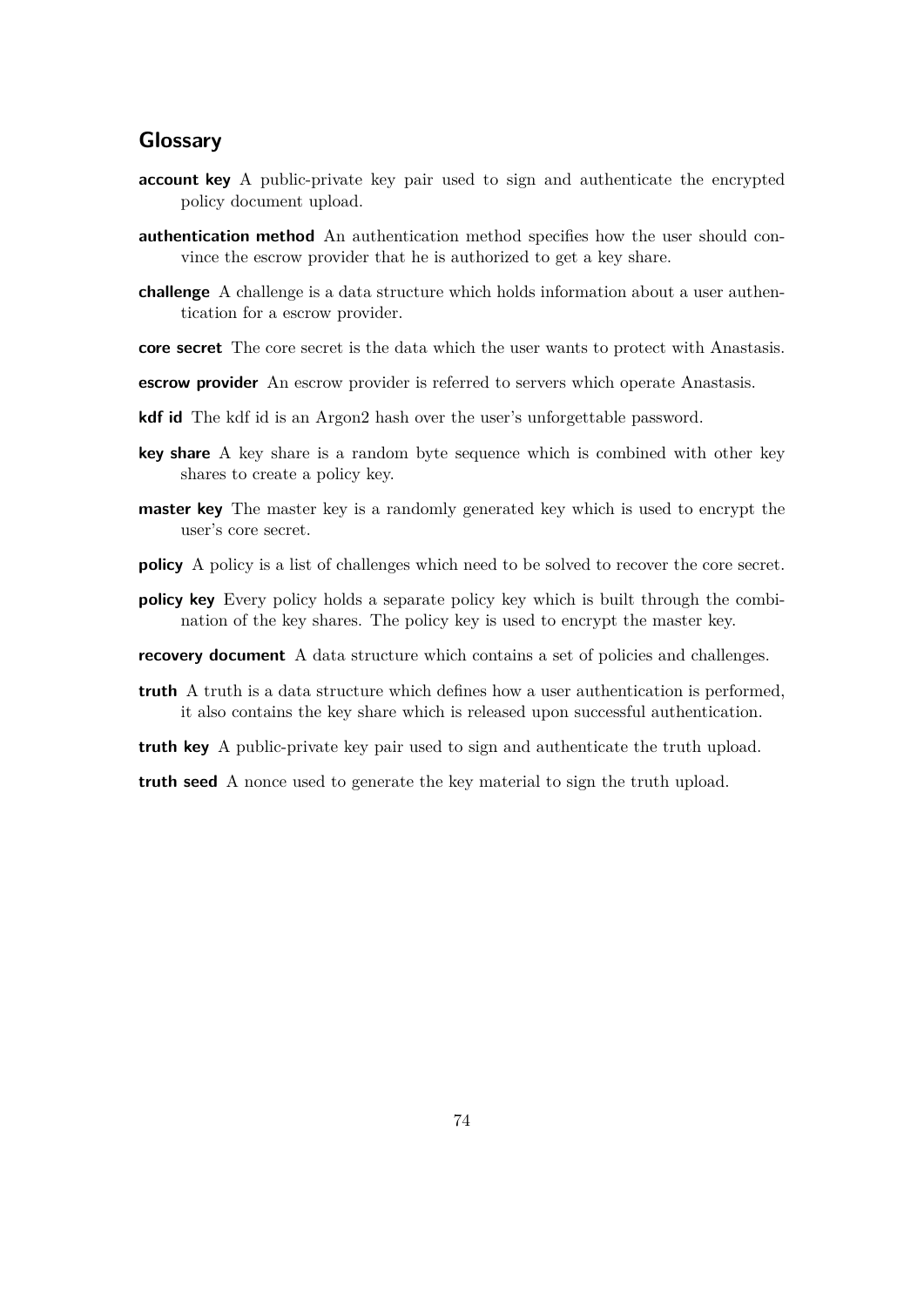### **References**

- [1] B. Jérôme, B. D. Angelina, B. H. Esther, and K. ZH, "Ahv-nummer als einheitlicher, organisationsübergreifender personenidentifikator," 2015.
- [2] S. Garfinkel, *PGP: pretty good privacy*. " O'Reilly Media, Inc.", 1995.
- [3] (2020). "Welcome to p p documentation!" pEp Security SA, [Online]. Available: <https://www.pep.security/docs/> (visited on 06/06/2020).
- [4] G. Caronni, "Walking the web of trust," in *Proceedings IEEE 9th International Workshops on Enabling Technologies: Infrastructure for Collaborative Enterprises (WET ICE 2000)*, IEEE, 2000, pp. 153–158.
- [5] Y. Liu, R. Li, X. Liu, J. Wang, L. Zhang, C. Tang, and H. Kang, "An efficient method to enhance bitcoin wallet security," in *2017 11th IEEE International Conference on Anti-counterfeiting, Security, and Identification (ASID)*, IEEE, 2017, pp. 26–29.
- [6] A. Cuthbertson. (2019). "Bitcoin: Millions of dollars of cryptocurrency 'lost' after man dies with only password," INDEPENDENT, [Online]. Available: [https:](https://www.independent.co.uk/life-style/gadgets-and-tech/news/bitcoin-exchange-quadrigacx-password-cryptocurrency-scam-a8763676.html) [//www.independent.co.uk/life-style/gadgets-and-tech/news/bitcoin](https://www.independent.co.uk/life-style/gadgets-and-tech/news/bitcoin-exchange-quadrigacx-password-cryptocurrency-scam-a8763676.html)[exchange-quadrigacx-password-cryptocurrency-scam-a8763676.html](https://www.independent.co.uk/life-style/gadgets-and-tech/news/bitcoin-exchange-quadrigacx-password-cryptocurrency-scam-a8763676.html) (visited on 03/07/2020).
- [7] (2020). "Bip 32 hierarchical deterministic wallets," Bitcoin, [Online]. Available: <https://github.com/bitcoin/bips/blob/master/bip-0032/derivation.png> (visited on 06/06/2020).
- [8] S. Bajikar, "Trusted platform module (tpm) based security on notebook pcs-white paper," *Mobile Platforms Group Intel Corporation*, vol. 1, p. 20, 2002.
- [9] S. P. Vadhan *et al.*, "Pseudorandomness," *Foundations and Trends® in Theoretical Computer Science*, vol. 7, no. 1–3, pp. 1–336, 2012.
- [10] J. B. Nielsen, "A threshold pseudorandom function construction and its applications," in *Annual International Cryptology Conference*, Springer, 2002, pp. 401– 416.
- [11] O. Goldreich, S. Goldwasser, and S. Micali, "How to construct random functions," *J. ACM*, vol. 33, no. 4, pp. 792–807, Aug. 1986, ISSN: 0004-5411. DOI: [10.1145/](https://doi.org/10.1145/6490.6503) [6490.6503](https://doi.org/10.1145/6490.6503). [Online]. Available: <https://doi.org/10.1145/6490.6503>.
- [12] B. Preneel, "The state of cryptographic hash functions," in *Lectures on Data Security: Modern Cryptology in Theory and Practice*, I. B. Damgård, Ed. Berlin, Heidelberg: Springer Berlin Heidelberg, 1999, p. 158, isbn: 978-3-540-48969-6. doi: [10.1007/3-540-48969-X\\_8](https://doi.org/10.1007/3-540-48969-X_8). [Online]. Available: [https://doi.org/10.1007/3-](https://doi.org/10.1007/3-540-48969-X_8) [540-48969-X\\_8](https://doi.org/10.1007/3-540-48969-X_8).
- [13] R. Sobti and G. Geetha, "Cryptographic hash functions: A review," *International Journal of Computer Science Issues (IJCSI)*, vol. 9, no. 2, p. 462, 2012.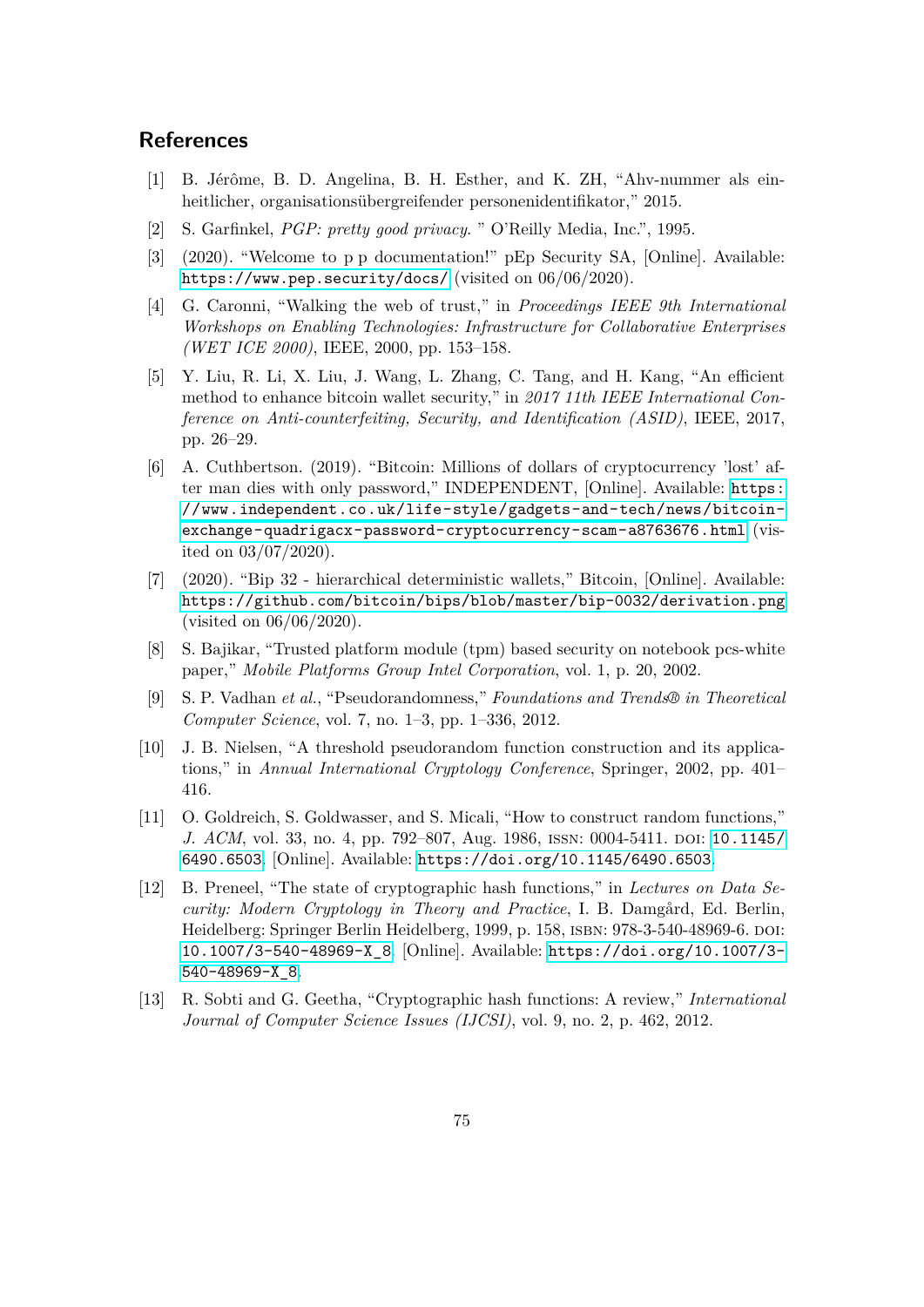- [14] S. Ramanujam and M. Karuppiah, "Designing an algorithm with high avalanche effect," *IJCSNS International Journal of Computer Science and Network Security*, vol. 11, no. 1, pp. 106–111, 2011.
- [15] S. Gueron, S. Johnson, and J. Walker, "Sha-512/256," in *2011 Eighth International Conference on Information Technology: New Generations*, IEEE, 2011, pp. 354– 358.
- [16] M. Bellare, R. Canetti, and H. Krawczyk, "Message authentication using hash functions: The hmac construction," *RSA Laboratories' CryptoBytes*, vol. 2, no. 1, pp. 12–15, 1996.
- [17] H. Krawczyk, "Cryptographic extraction and key derivation: The hkdf scheme," in *Annual Cryptology Conference*, Springer, 2010, pp. 631–648.
- [18] S. M. Trimberger, *Field-programmable gate array technology*. Springer Science & Business Media, 2012.
- [19] R. U. Madurawe, *Alterable application specific integrated circuit (asic)*, US Patent 7,064,579, Jun. 2006.
- [20] A. Biryukov, D. Dinu, and D. Khovratovich, "Argon2: New generation of memoryhard functions for password hashing and other applications," in *2016 IEEE European Symposium on Security and Privacy (EuroS&P)*, IEEE, 2016, pp. 292–302.
- [21] M. Stamp, "Once upon a time-memory tradeoff," *San Jose State University, Department of Computer Science*, 2003.
- [22] A. Shamir, "How to share a secret," *Communications of the ACM*, vol. 22, no. 11, pp. 612–613, 1979.
- [23] T. P. Pedersen, "Non-interactive and information-theoretic secure verifiable secret sharing," in *Annual international cryptology conference*, Springer, 1991, ch. 0, pp. 129–140.
- [24] P. Feldman, "A practical scheme for non-interactive verifiable secret sharing," in *28th Annual Symposium on Foundations of Computer Science (sfcs 1987)*, IEEE, 1987, pp. 427–438.
- [25] T. P. Pedersen, "Non-interactive and information-theoretic secure verifiable secret sharing," in *Annual international cryptology conference*, Springer, 1991, ch. 5.2, pp. 129–140.
- [26] A. Ometov, S. Bezzateev, N. Makitalo, S. Andreev, T. Mikkonen, and Y. Koucheryavy, "Multi-factor authentication: A survey," *Cryptography*, vol. 2, no. 1, p. 1, 2018.
- [27] S. Z. Syed Idrus, E. Cherrier, C. Rosenberger, and J.-J. Schwartzmann, "A review on authentication methods," *Australian Journal of Basic and Applied Sciences*, vol. 7, no. 5, pp. 95–107, 2013. [Online]. Available: [https : / / hal . archives](https://hal.archives-ouvertes.fr/hal-00912435)  [ouvertes.fr/hal-00912435](https://hal.archives-ouvertes.fr/hal-00912435).
- [28] M. Just, "Designing and evaluating challenge-question systems," *IEEE Security & Privacy*, vol. 2, no. 5, pp. 32–39, 2004.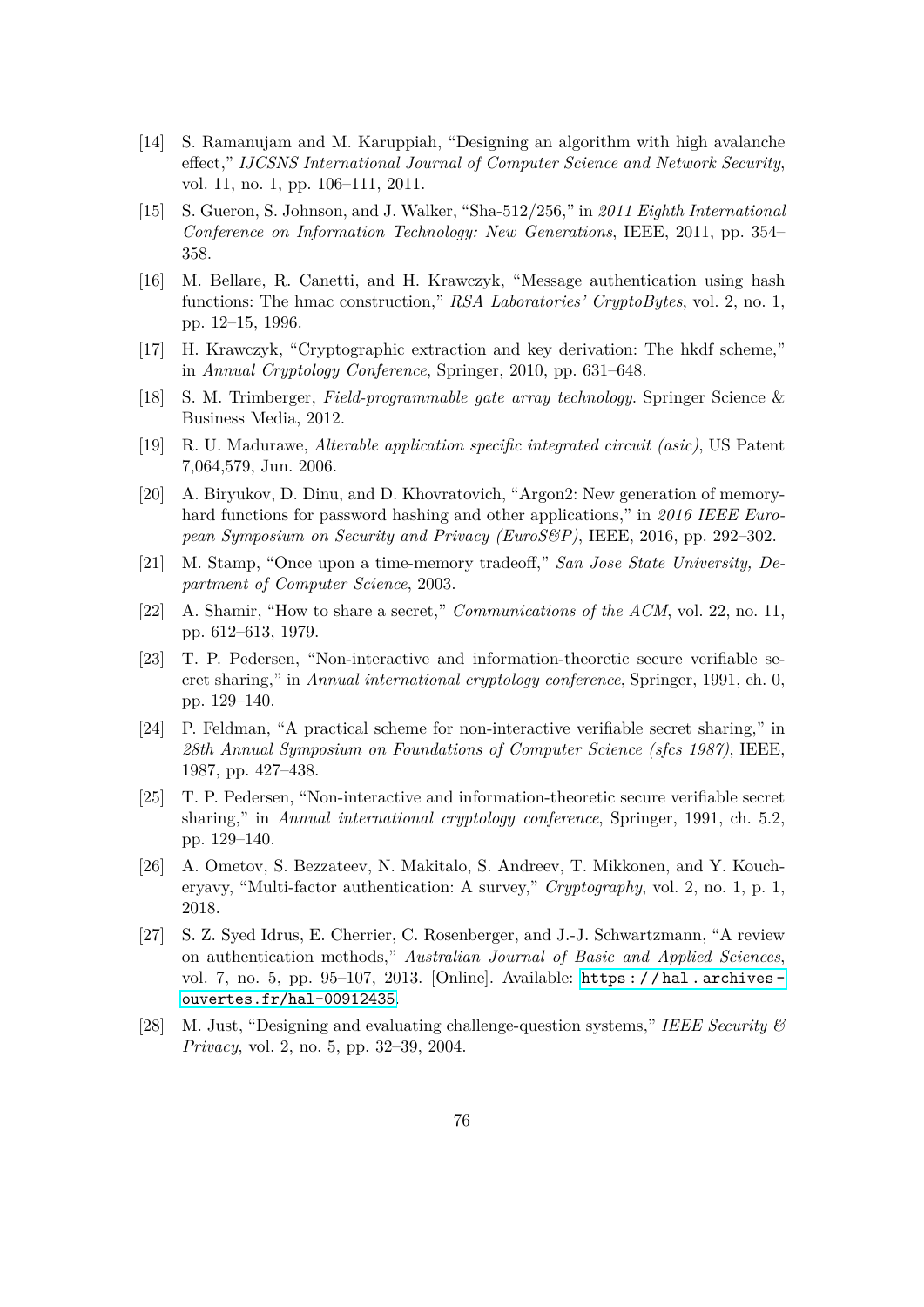- [29] C. Mulliner, R. Borgaonkar, P. Stewin, and J.-P. Seifert, "Sms-based one-time passwords: Attacks and defense," in *International Conference on Detection of Intrusions and Malware, and Vulnerability Assessment*, Springer, 2013, pp. 150–159.
- [30] K. Rieck, P. Stewin, and J.-P. Seifert, *Detection of Intrusions and Malware, and Vulnerability Assessment: 10th International Conference, DIMVA 2013, Berlin, Germany, July 18-19, 2013. Proceedings*. Springer, 2013, vol. 7967.
- [31] (2020). "Forgot password cheat sheet," OWASP Foundation, [Online]. Available: [https : / / cheatsheetseries . owasp . org / cheatsheets / Forgot \\_ Password \\_](https://cheatsheetseries.owasp.org/cheatsheets/Forgot_Password_Cheat_Sheet.html) [Cheat\\_Sheet.html](https://cheatsheetseries.owasp.org/cheatsheets/Forgot_Password_Cheat_Sheet.html) (visited on 06/05/2020).
- [32] N. Pohlmann, J.-H. Frintrop, R. Widdermann, and T. Ziegler, "Wenn der softbot menschliche identität bestätigt. videoident-verfahren ii: Die technik," 2017.
- [33] E. Pagnin and A. Mitrokotsa, "Privacy-preserving biometric authentication: Challenges and directions," *Security and Communication Networks*, vol. 2017, 2017.
- [34] S. Krempl. (2014). "Ccc-tüftler hackt merkels iris und von der leyens fingerabdruck," heise online, [Online]. Available: [https : / / www . heise . de / security /](https://www.heise.de/security/meldung/31C3-CCC-Tueftler-hackt-Merkels-Iris-und-von-der-Leyens-Fingerabdruck-2506929.html) [meldung/31C3-CCC-Tueftler-hackt-Merkels-Iris-und-von-der-Leyens-](https://www.heise.de/security/meldung/31C3-CCC-Tueftler-hackt-Merkels-Iris-und-von-der-Leyens-Fingerabdruck-2506929.html)[Fingerabdruck-2506929.html](https://www.heise.de/security/meldung/31C3-CCC-Tueftler-hackt-Merkels-Iris-und-von-der-Leyens-Fingerabdruck-2506929.html) (visited on 03/07/2020).
- [35] (2020). "Backup your encrypted private keys on google drive and icloud with coinbase wallet," Coinbase, [Online]. Available: [https://blog.coinbase.com/](https://blog.coinbase.com/backup-your-private-keys-on-google-drive-and-icloud-with-coinbase-wallet-3c3f3fdc86dc) [backup-your-private-keys-on-google-drive-and-icloud-with-coinbase](https://blog.coinbase.com/backup-your-private-keys-on-google-drive-and-icloud-with-coinbase-wallet-3c3f3fdc86dc)[wallet-3c3f3fdc86dc](https://blog.coinbase.com/backup-your-private-keys-on-google-drive-and-icloud-with-coinbase-wallet-3c3f3fdc86dc) (visited on 06/06/2020).
- [36] E. B. Parag Chatterjee and A. Nath, *Applied Approach to Privacy and Security for the Internet of Things*. IGI Global, in print.
- [37] M. Marlinspike, "Ssl and the future of authenticity," *Black Hat USA*, vol. 6, 2011.
- [38] S. Josefsson and I. Liusvaara, "Edwards-curve digital signature algorithm (eddsa)," in *Internet Research Task Force, Crypto Forum Research Group, RFC*, vol. 8032, 2017.
- [39] S. Heron, "Advanced encryption standard (aes)," *Network Security*, vol. 2009, no. 12, pp. 8–12, 2009.
- [40] (2020). "Gnu taler: Features," Taler Systems SA, [Online]. Available: [https://](https://taler.net/en/features.html) [taler.net/en/features.html](https://taler.net/en/features.html) (visited on 06/02/2020).
- [41] (2020). "Postgresql: The world's most advanced open source relational database," The PostgreSQL Global Development Group, [Online]. Available: [https://www.](https://www.postgresql.org/) [postgresql.org/](https://www.postgresql.org/) (visited on 06/02/2020).
- [42] (2020). "Libcurl the multiprotocol file transfer library," Curl, [Online]. Available: <https://curl.haxx.se/libcurl/> (visited on 06/02/2020).
- [43] (2020). "Gnu libmicrohttpd," GNU project, [Online]. Available: [https : / / www .](https://www.gnu.org/software/libmicrohttpd/?) [gnu.org/software/libmicrohttpd/?](https://www.gnu.org/software/libmicrohttpd/?) (visited on 06/02/2020).